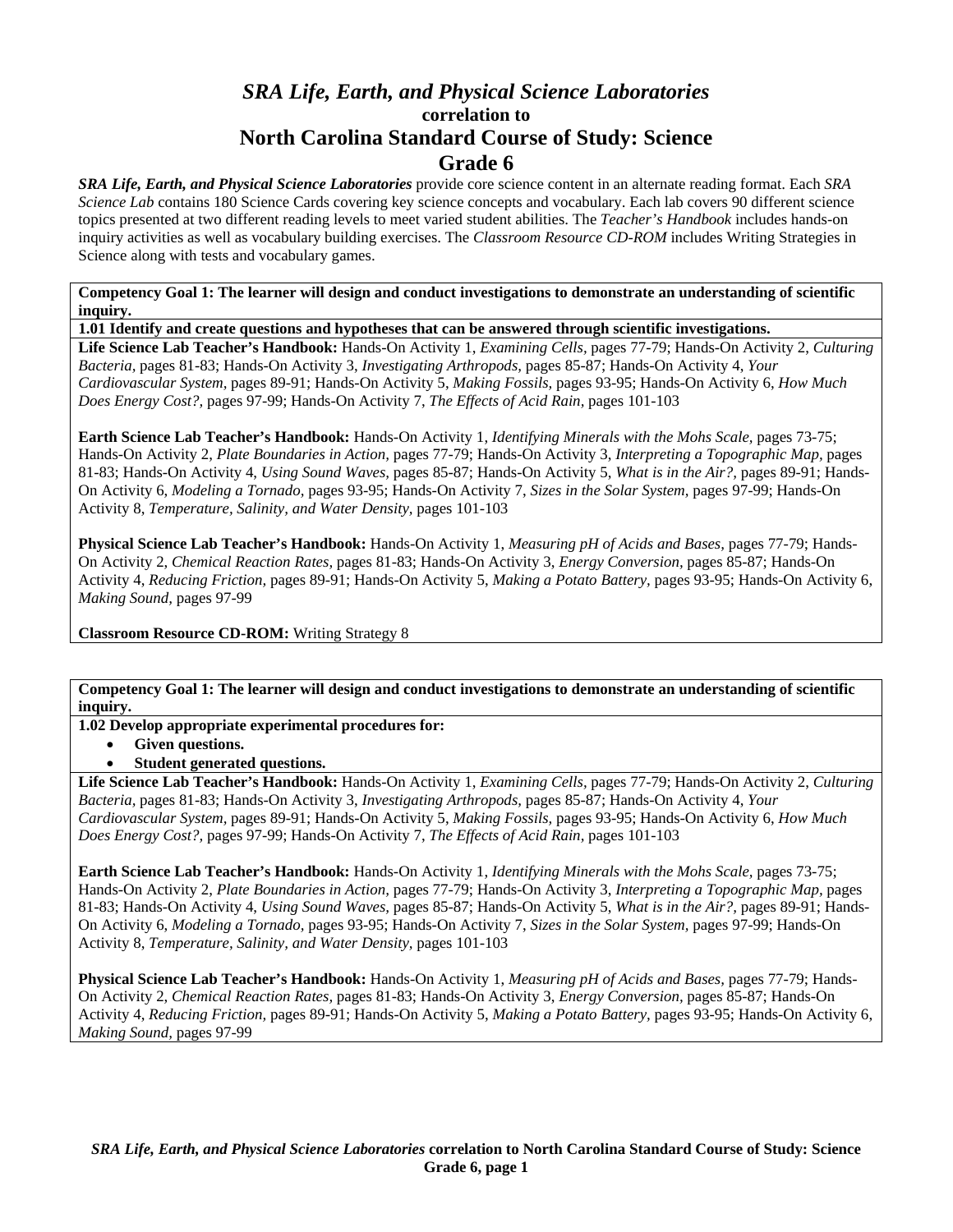**1.03 Apply safety procedures in the laboratory and in field studies:** 

- **Recognizing potential hazards.**
- **Manipulate materials and equipment.**
- **Conduct appropriate procedures.**

**Life Science Lab Teacher's Handbook:** Hands-On Activity 1, *Examining Cells,* pages 77-79; Hands-On Activity 2, *Culturing Bacteria,* pages 81-83; Hands-On Activity 3, *Investigating Arthropods,* pages 85-87; Hands-On Activity 4, *Your Cardiovascular System,* pages 89-91; Hands-On Activity 5, *Making Fossils,* pages 93-95; Hands-On Activity 6, *How Much Does Energy Cost?,* pages 97-99; Hands-On Activity 7, *The Effects of Acid Rain,* pages 101-103

**Earth Science Lab Teacher's Handbook:** Hands-On Activity 1, *Identifying Minerals with the Mohs Scale,* pages 73-75; Hands-On Activity 2, *Plate Boundaries in Action,* pages 77-79; Hands-On Activity 3, *Interpreting a Topographic Map,* pages 81-83; Hands-On Activity 4, *Using Sound Waves,* pages 85-87; Hands-On Activity 5, *What is in the Air?,* pages 89-91; Hands-On Activity 6, *Modeling a Tornado,* pages 93-95; Hands-On Activity 7, *Sizes in the Solar System,* pages 97-99; Hands-On Activity 8, *Temperature, Salinity, and Water Density,* pages 101-103

**Physical Science Lab Teacher's Handbook:** Hands-On Activity 1, *Measuring pH of Acids and Bases,* pages 77-79; Hands-On Activity 2, *Chemical Reaction Rates,* pages 81-83; Hands-On Activity 3, *Energy Conversion,* pages 85-87; Hands-On Activity 4, *Reducing Friction,* pages 89-91; Hands-On Activity 5, *Making a Potato Battery,* pages 93-95; Hands-On Activity 6, *Making Sound,* pages 97-99

**Competency Goal 1: The learner will design and conduct investigations to demonstrate an understanding of scientific inquiry.** 

- **1.04 Analyze variables in scientific investigations:** 
	- **Identify dependent and independent.**
	- Use of a control.
	- **Manipulate.**
	- **Describe relationships between.**
	- **Define operationally.**

**Life Science Lab Teacher's Handbook:** Hands-On Activity 7, *The Effects of Acid Rain,* pages 101-103

**Earth Science Lab Teacher's Handbook:** Hands-On Activity 8, *Temperature, Salinity, and Water Density,* pages 101-103

**Classroom Resource CD-ROM:** Writing Strategy 23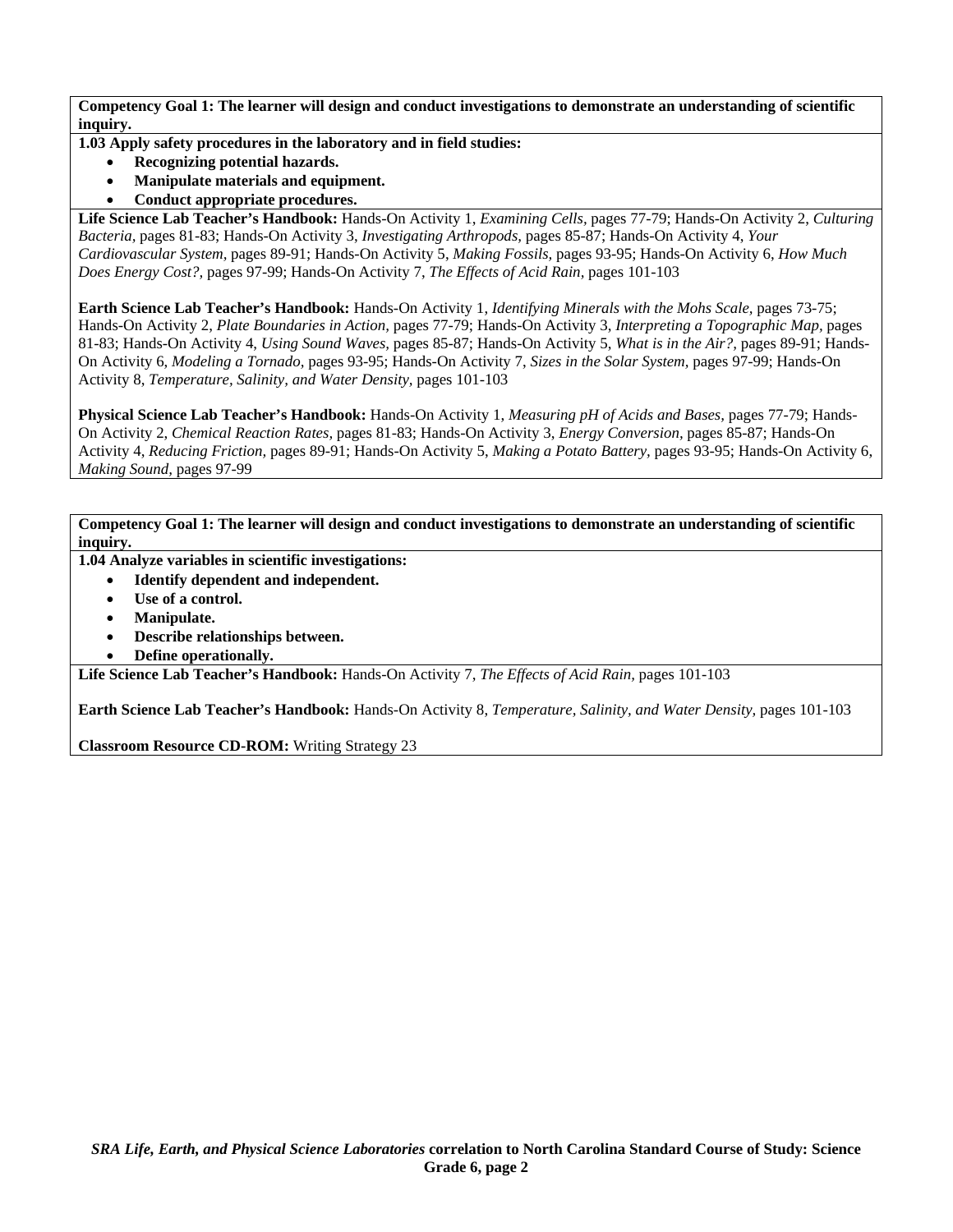**1.05 Analyze evidence to:** 

- **Explain observations.**
- **Make inferences and predictions.**
- **Develop the relationship between evidence and explanation.**

**Life Science Lab Teacher's Handbook:** Hands-On Activity 1, *Examining Cells,* pages 77-79; Hands-On Activity 2, *Culturing Bacteria,* pages 81-83; Hands-On Activity 3, *Investigating Arthropods,* pages 85-87; Hands-On Activity 4, *Your Cardiovascular System,* pages 89-91; Hands-On Activity 5, *Making Fossils,* pages 93-95; Hands-On Activity 6, *How Much Does Energy Cost?,* pages 97-99; Hands-On Activity 7, *The Effects of Acid Rain,* pages 101-103

**Earth Science Lab Teacher's Handbook:** Hands-On Activity 1, *Identifying Minerals with the Mohs Scale,* pages 73-75; Hands-On Activity 2, *Plate Boundaries in Action,* pages 77-79; Hands-On Activity 3, *Interpreting a Topographic Map,* pages 81-83; Hands-On Activity 4, *Using Sound Waves,* pages 85-87; Hands-On Activity 5, *What is in the Air?,* pages 89-91; Hands-On Activity 6, *Modeling a Tornado,* pages 93-95; Hands-On Activity 7, *Sizes in the Solar System,* pages 97-99; Hands-On Activity 8, *Temperature, Salinity, and Water Density,* pages 101-103

**Physical Science Lab Teacher's Handbook:** Hands-On Activity 1, *Measuring pH of Acids and Bases,* pages 77-79; Hands-On Activity 2, *Chemical Reaction Rates,* pages 81-83; Hands-On Activity 3, *Energy Conversion,* pages 85-87; Hands-On Activity 4, *Reducing Friction,* pages 89-91; Hands-On Activity 5, *Making a Potato Battery,* pages 93-95; Hands-On Activity 6, *Making Sound,* pages 97-99

**Classroom Resource CD-ROM:** Writing Strategy 1, 11, 17, 18

**Competency Goal 1: The learner will design and conduct investigations to demonstrate an understanding of scientific inquiry.** 

**1.06 Use mathematics to gather, organize, and present quantitative data resulting from scientific investigations:** 

- **Measurement.**
- **Analysis of data.**
- **Graphing.**
- **Prediction models.**

**Life Science Lab Teacher's Handbook:** Hands-On Activity 3, *Investigating Arthropods,* pages 85-87; Hands-On Activity 4, *Your Cardiovascular System,* pages 89-91; Hands-On Activity 5, *Making Fossils,* pages 93-95; Hands-On Activity 6, *How Much Does Energy Cost?,* pages 97-99; Hands-On Activity 7, *The Effects of Acid Rain,* pages 101-103

**Earth Science Lab Teacher's Handbook:** Hands-On Activity 1, *Identifying Minerals with the Mohs Scale,* pages 73-75; Hands-On Activity 3, *Interpreting a Topographic Map,* pages 81-83; Hands-On Activity 5, *What is in the Air?,* pages 89-91; Hands-On Activity 7, *Sizes in the Solar System,* pages 97-99; Hands-On Activity 8, *Temperature, Salinity, and Water Density,* pages 101-103

**Physical Science Lab Teacher's Handbook:** Hands-On Activity 1, *Measuring pH of Acids and Bases,* pages 77-79; Hands-On Activity 2, *Chemical Reaction Rates,* pages 81-83; Hands-On Activity 3, *Energy Conversion,* pages 85-87; Hands-On Activity 4, *Reducing Friction,* pages 89-91; Hands-On Activity 5, *Making a Potato Battery,* pages 93-95; Hands-On Activity 6, *Making Sound,* pages 97-99

**Classroom Resource CD-ROM:** Writing Strategy 20, 22, 24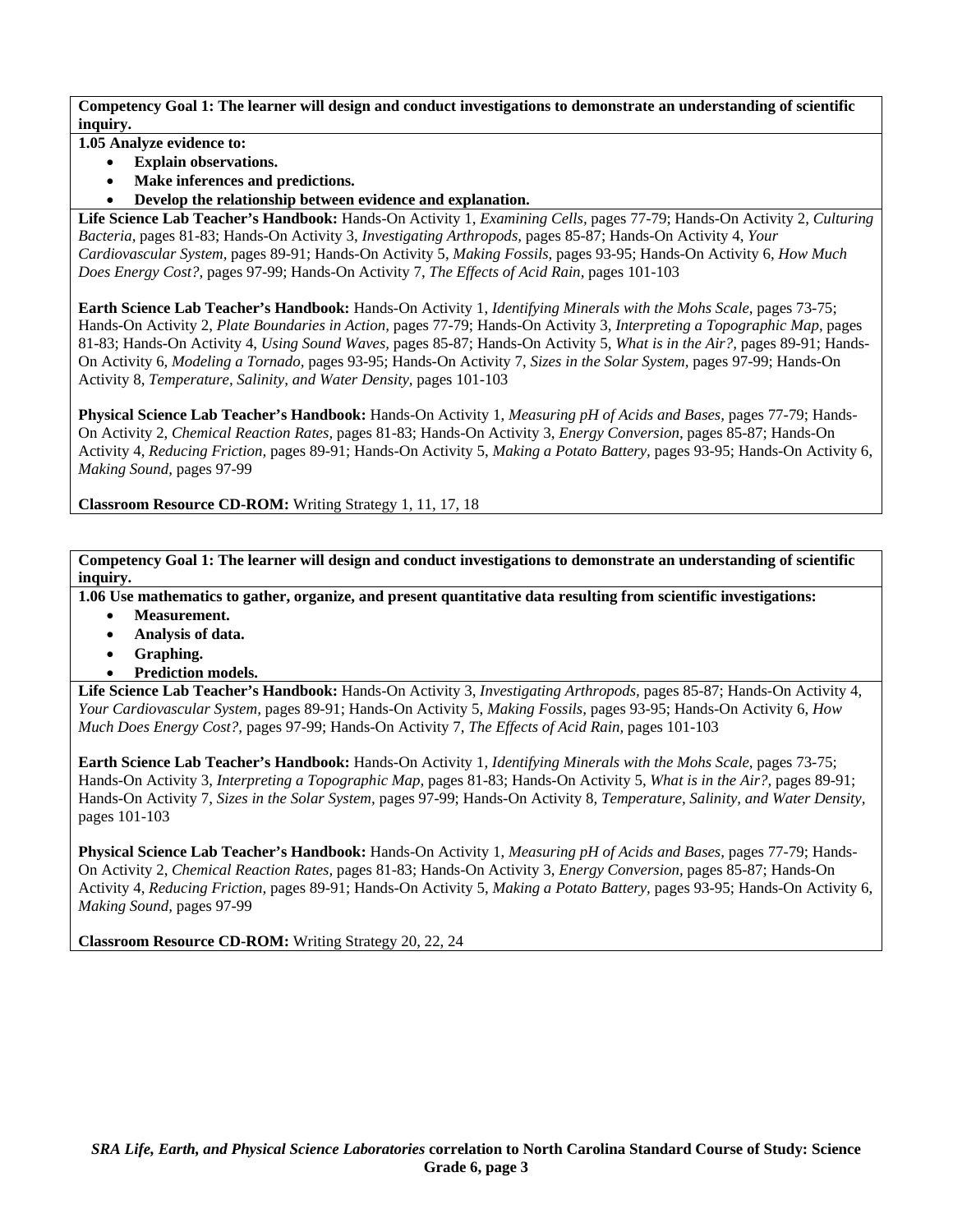### **1.07 Prepare models and/or computer simulations to:**

• **Test hypotheses.** 

## • **Evaluate how data fit.**

**Life Science Lab Teacher's Handbook:** Hands-On Activity 3, *Investigating Arthropods,* pages 85-87; Hands-On Activity 4, *Your Cardiovascular System,* pages 89-91; Hands-On Activity 5, *Making Fossils,* pages 93-95; Hands-On Activity 6, *How Much Does Energy Cost?,* pages 97-99; Hands-On Activity 7, *The Effects of Acid Rain,* pages 101-103

**Earth Science Lab Teacher's Handbook:** Hands-On Activity 1, *Identifying Minerals with the Mohs Scale,* pages 73-75; Hands-On Activity 2, *Plate Boundaries in Action,* pages 77-79; Hands-On Activity 3, *Interpreting a Topographic Map,* pages 81-83; Hands-On Activity 5, *What is in the Air?,* pages 89-91; Hands-On Activity 7, *Sizes in the Solar System,* pages 97-99; Hands-On Activity 8, *Temperature, Salinity, and Water Density,* pages 101-103

**Physical Science Lab Teacher's Handbook:** Hands-On Activity 3, *Energy Conversion,* pages 85-87; Hands-On Activity 5, *Making a Potato Battery,* pages 93-95; Hands-On Activity 6, *Making Sound,* pages 97-99

**Classroom Resource CD-ROM:** Writing Strategy 8, 20, 22

**Competency Goal 1: The learner will design and conduct investigations to demonstrate an understanding of scientific inquiry.** 

**1.08 Use oral and written language to:** 

- **Communicate findings.**
- **Defend conclusions of scientific investigations.**

**Life Science Lab Teacher's Handbook:** Hands-On Activity 1, *Examining Cells,* pages 77-79; Hands-On Activity 2, *Culturing Bacteria,* pages 81-83; Hands-On Activity 3, *Investigating Arthropods,* pages 85-87; Hands-On Activity 4, *Your Cardiovascular System,* pages 89-91; Hands-On Activity 5, *Making Fossils,* pages 93-95; Hands-On Activity 6, *How Much Does Energy Cost?,* pages 97-99; Hands-On Activity 7, *The Effects of Acid Rain,* pages 101-103

**Earth Science Lab Teacher's Handbook:** Hands-On Activity 1, *Identifying Minerals with the Mohs Scale,* pages 73-75; Hands-On Activity 2, *Plate Boundaries in Action,* pages 77-79; Hands-On Activity 3, *Interpreting a Topographic Map,* pages 81-83; Hands-On Activity 4, *Using Sound Waves,* pages 85-87; Hands-On Activity 5, *What is in the Air?,* pages 89-91; Hands-On Activity 6, *Modeling a Tornado,* pages 93-95; Hands-On Activity 7, *Sizes in the Solar System,* pages 97-99; Hands-On Activity 8, *Temperature, Salinity, and Water Density,* pages 101-103

**Physical Science Lab Teacher's Handbook:** Hands-On Activity 1, *Measuring pH of Acids and Bases,* pages 77-79; Hands-On Activity 2, *Chemical Reaction Rates,* pages 81-83; Hands-On Activity 3, *Energy Conversion,* pages 85-87; Hands-On Activity 4, *Reducing Friction,* pages 89-91; Hands-On Activity 5, *Making a Potato Battery,* pages 93-95; Hands-On Activity 6, *Making Sound,* pages 97-99

**Classroom Resource CD-ROM:** Writing Strategy 1-30

**Competency Goal 1: The learner will design and conduct investigations to demonstrate an understanding of scientific inquiry.** 

**1.09 Use technologies and information systems to:** 

- **Research.**
- **Gather and analyze data.**
- **Visual data.**
- **Disseminate findings to others.**

**Classroom Resource CD-ROM:** Writing Strategy 9, 16, 22, 24, 25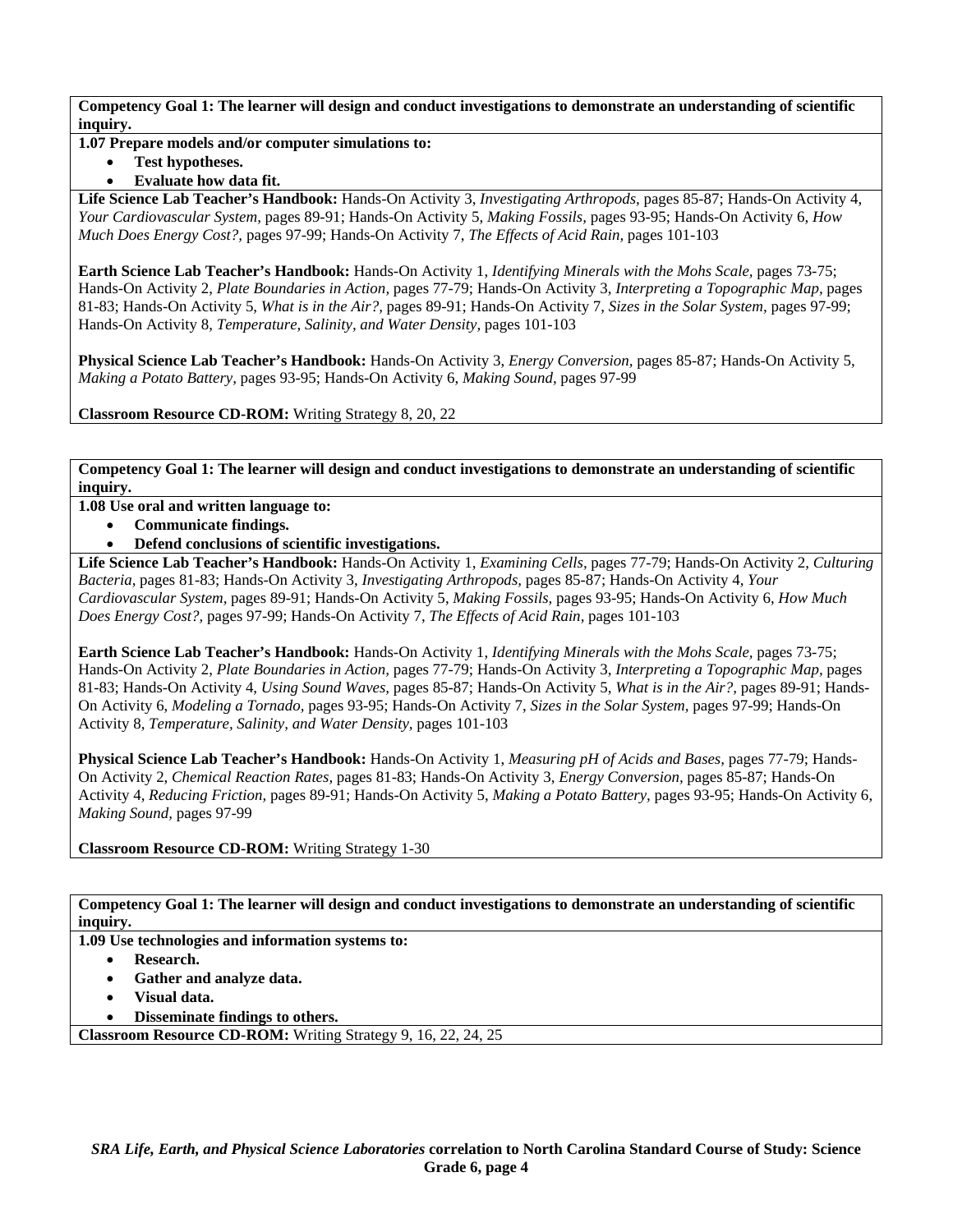- **1.10 Analyze and evaluate information from a scientifically literate viewpoint by reading, hearing, and/or viewing:** 
	- **Scientific test.**
	- **Articles.**
	- **Events in the popular press.**

**Life Science Lab Teacher's Handbook:** Hands-On Activity 1, *Examining Cells,* pages 77-79; Hands-On Activity 2, *Culturing Bacteria,* pages 81-83; Hands-On Activity 3, *Investigating Arthropods,* pages 85-87; Hands-On Activity 4, *Your Cardiovascular System,* pages 89-91; Hands-On Activity 5, *Making Fossils,* pages 93-95; Hands-On Activity 6, *How Much Does Energy Cost?,* pages 97-99; Hands-On Activity 7, *The Effects of Acid Rain,* pages 101-103

**Earth Science Lab Teacher's Handbook:** Hands-On Activity 1, *Identifying Minerals with the Mohs Scale,* pages 73-75; Hands-On Activity 2, *Plate Boundaries in Action,* pages 77-79; Hands-On Activity 3, *Interpreting a Topographic Map,* pages 81-83; Hands-On Activity 4, *Using Sound Waves,* pages 85-87; Hands-On Activity 5, *What is in the Air?,* pages 89-91; Hands-On Activity 6, *Modeling a Tornado,* pages 93-95; Hands-On Activity 7, *Sizes in the Solar System,* pages 97-99; Hands-On Activity 8, *Temperature, Salinity, and Water Density,* pages 101-103

**Physical Science Lab Teacher's Handbook:** Hands-On Activity 1, *Measuring pH of Acids and Bases,* pages 77-79; Hands-On Activity 2, *Chemical Reaction Rates,* pages 81-83; Hands-On Activity 3, *Energy Conversion,* pages 85-87; Hands-On Activity 4, *Reducing Friction,* pages 89-91; Hands-On Activity 5, *Making a Potato Battery,* pages 93-95; Hands-On Activity 6, *Making Sound,* pages 97-99

**Competency Goal 2: The learner will demonstrate an understanding of technological design. 2.01 Explore evidence that "technology" has many definitions.** 

- **Artifact or hardware.**
- **Methodology or technique.**
- **System of production.**
- **Social-technical system.**

Life Science Lab, Level A: Cards 5, 49, 59, 64, 69, 83, 87, 88, 89, 90 Life Science Lab, Level B: Cards 5, 49, 59, 64, 69, 83, 87, 88, 89, 90

**Earth Science Lab, Level A: Cards 16, 20, 31, 37, 51, 54, 70, 79, 80, 81, 88 Earth Science Lab, Level B:** Cards 16, 20, 31, 37, 51, 54, 70, 79, 80, 81, 88

**Physical Science Lab, Level A:** Cards 33, 34, 35, 45, 46, 47, 48, 49, 63, 64, 68, 69, 70, 72, 73, 76, 81, 84, 90 **Physical Science Lab, Level B:** Cards 33, 34, 35, 45, 46, 47, 48, 49, 63, 64, 68, 69, 70, 72, 73, 76, 81, 84, 90

**Competency Goal 2: The learner will demonstrate an understanding of technological design.** 

**2.02 Use information systems to:** 

• **Identify scientific needs, human needs, or problems that are subject to technological solution.**  • **Locate resources to obtain and test ideas.** 

**Life Science Lab, Level A: Cards 69, 83, 84, 85, 86, 87, 88, 89, 90** Life Science Lab, Level B: Cards 69, 83, 84, 85, 86, 87, 88, 89, 90 **Life Science Lab Teacher's Handbook:** Hands-On Activity 7, *The Effects of Acid Rain,* pages 101-103

**Earth Science Lab, Level A:** Cards 19, 20, 31, 35, 37, 42, 50, 51, 59, 61, 79, 80, 81, 85, 86, 90 **Earth Science Lab, Level B:** Cards 19, 20, 31, 35, 37, 42, 50, 51, 59, 61, 79, 80, 81, 85, 86, 90 **Earth Science Lab Teacher's Handbook:** Hands-On Activity 3, *Interpreting a Topographic Map,* pages 81-83; Hands-On Activity 4, *Using Sound Waves,* pages 85-87; Hands-On Activity 5, *What is in the Air?,* pages 89-91

**Physical Science Lab, Level A:** Cards 34, 35, 38, 46, 47, 48, 49, 63, 64, 71, 72, 76, 81, 84, 90 **Physical Science Lab, Level B:** Cards 34, 35, 38, 46, 47, 48, 49, 63, 64, 71, 72, 76, 81, 84, 90 **Physical Science Lab Teacher's Handbook:** Hands-On Activity 3, *Energy Conversion,* pages 85-87; Hands-On Activity 4, *Reducing Friction,* pages 89-91; Hands-On Activity 5, *Making a Potato Battery,* pages 93-95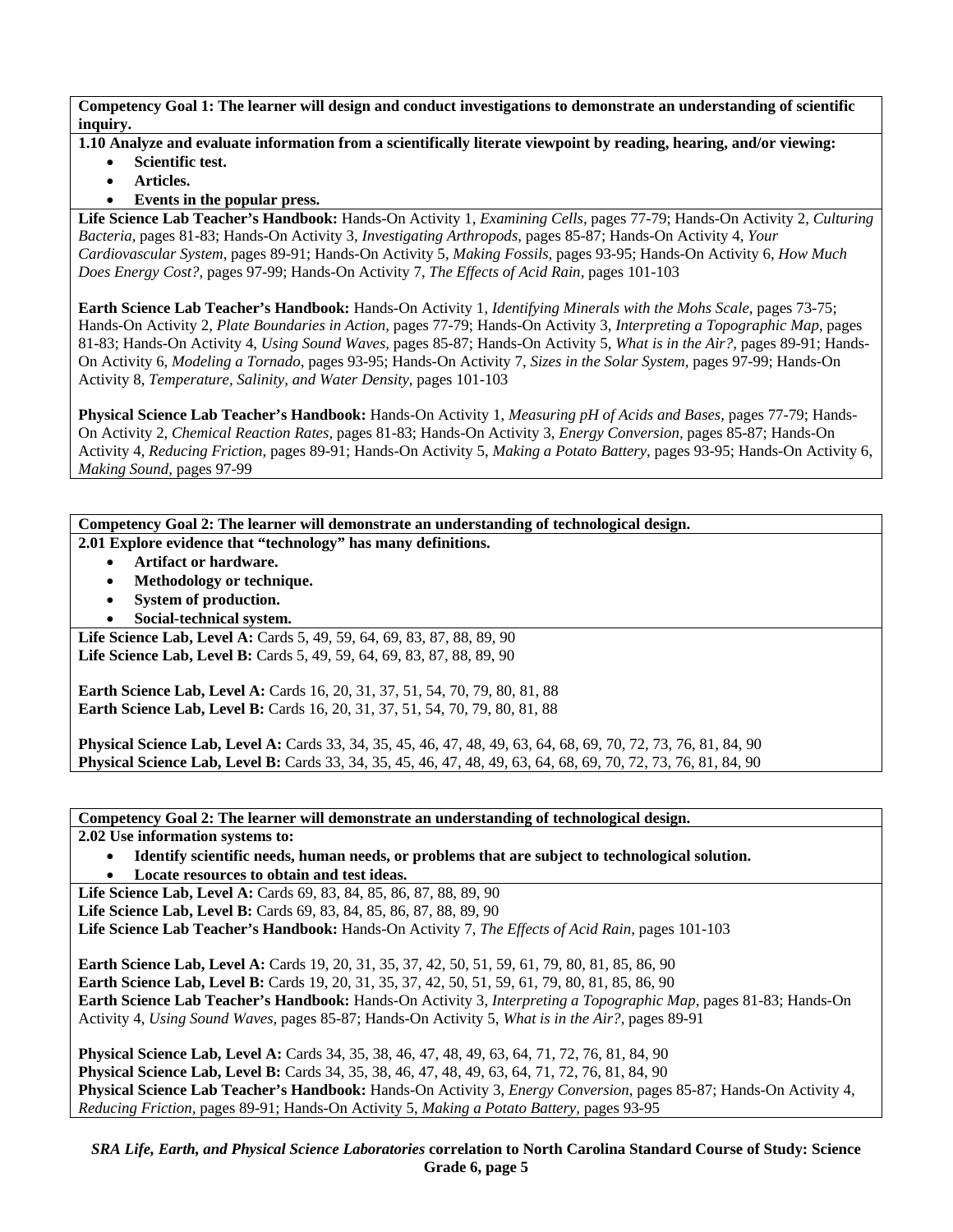#### **Competency Goal 2: The learner will demonstrate an understanding of technological design.**

**2.03 Evaluate technological designs for:** 

- **Application of scientific principles.** 
	- **Risks and benefits.**
- **Constraints of design.**
- **Consistent testing protocols.**

This concept is not covered at this level.

**Competency Goal 2: The learner will demonstrate an understanding of technological design.** 

**2.04 Apply tenets of technological design to make informed consumer decisions about:** 

- **Products.**
- **Processes.**
- **Systems.**

This concept is not covered at this level.

**Competency Goal 3: The learner will build an understanding of the geological cycles, processes, and agents which shape the lithosphere.** 

**3.01 Evaluate the forces that shape the lithosphere including:** 

- **Crustal plate movement.**
- **Folding and faulting.**
- **Deposition.**
- **Volcanic activity.**
- **Earthquakes.**

Earth Science Lab, Level A: Cards 10, 11, 12, 13, 14, 15, 16, 17, 22, 24, 25, 26, 27, 28 **Earth Science Lab, Level B:** Cards 10, 11, 12, 13, 14, 15, 16, 17, 22, 24, 25, 26, 27, 28

**Earth Science Lab Teacher's Handbook:** Hands-On Activity 2, *Plate Boundaries in Action,* pages 77-79

**Competency Goal 3: The learner will build an understanding of the geological cycles, processes, and agents which shape the lithosphere.** 

**3.02 Examine earthquakes and volcano patterns.** 

**Earth Science Lab, Level A: Cards 15, 16, 17 Earth Science Lab, Level B: Cards 15, 16, 17** 

**Competency Goal 3: The learner will build an understanding of the geological cycles, processes, and agents which shape the lithosphere.** 

**3.03 Explain the model for the interior of the earth. Earth Science Lab, Level A: Card 1 Earth Science Lab, Level B: Card 1** 

**Competency Goal 3: The learner will build an understanding of the geological cycles, processes, and agents which shape the lithosphere.** 

**3.04 Describe the processes which form and the uses of earth materials.** 

- **Rock cycle.**
- **Minerals.**
- **Characteristics of rocks.**
- **Economic uses of rocks and minerals.**
- **Value of gems and precious metals.**
- **Common gems, minerals, precious metals and rocks found in N.C.**

**Earth Science Lab, Level A: Cards 3, 4, 5, 6, 7, 8, 9 Earth Science Lab, Level B:** Cards 3, 4, 5, 6, 7, 8, 9

**Earth Science Lab Teacher's Handbook:** Hands-On Activity 1, *Identifying Minerals with the Mohs Scale,* pages 73-75

*SRA Life, Earth, and Physical Science Laboratories* **correlation to North Carolina Standard Course of Study: Science Grade 6, page 6**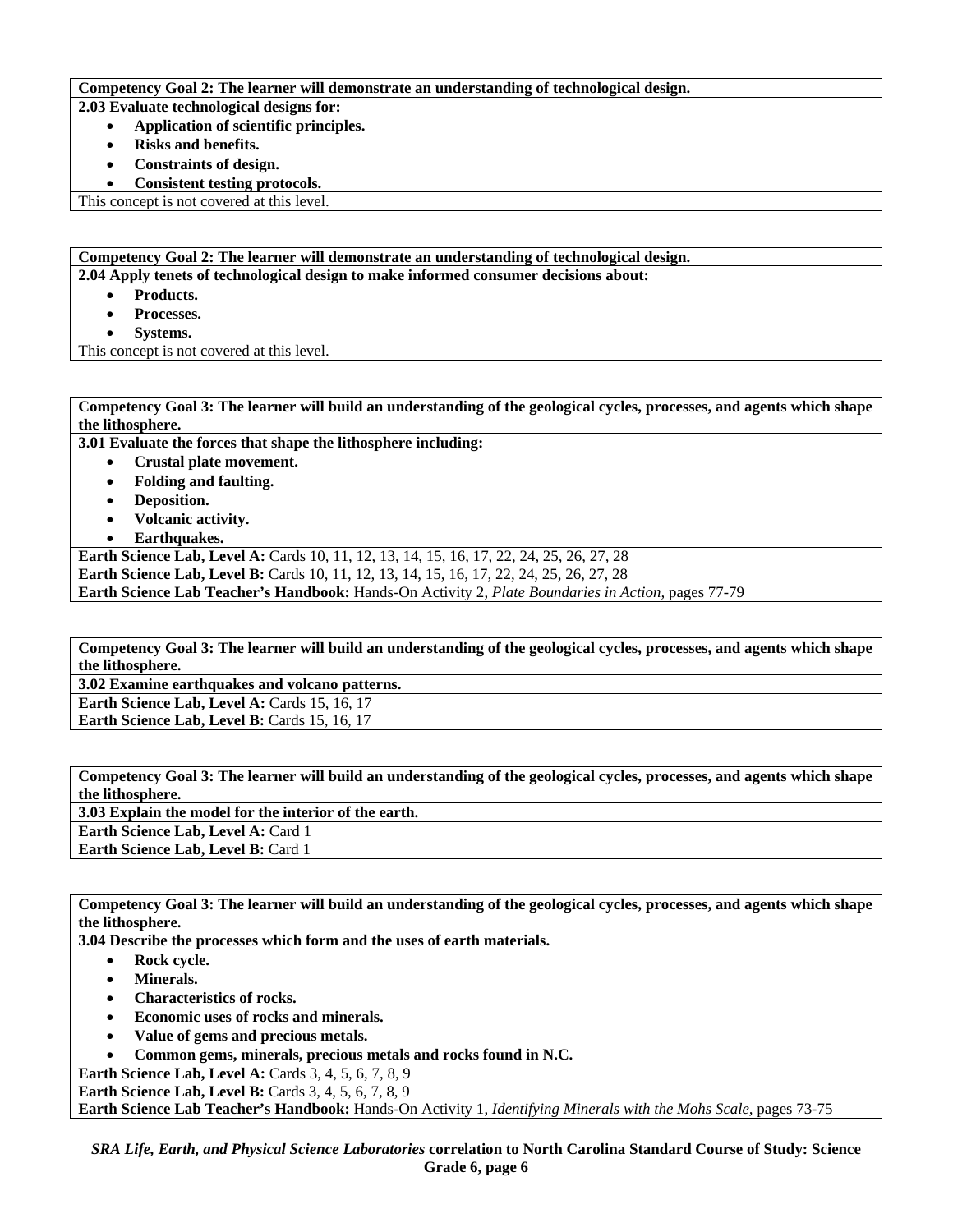**Competency Goal 3: The learner will build an understanding of the geological cycles, processes, and agents which shape the lithosphere.** 

**3.05 Analyze soil properties that can be observed and measured to predict soil quality including:** 

- **Color.** 
	- **Horizon profile.**
- **Infiltration.**
- **Soil temperature.**
- **Structure.**
- **Consistency.**
- **Texture.**
- **Particle size.**
- **pH.**
- **Fertility.**
- **Soil moisture.**

**Earth Science Lab, Level A: Cards 23, 29** Earth Science Lab, Level B: Cards 23, 29

**Competency Goal 3: The learner will build an understanding of the geological cycles, processes, and agents which shape the lithosphere.** 

**3.06 Evaluate ways in which human activities have affected Earth's pedosphere and the measures taken to control the impact:** 

- **Vegetative cover.**
- **Agriculture.**
- **Land use.**
- **Nutrient balance.**
- **Soil as a vector.**

**Life Science Lab, Level A:** Cards 84, 85, 86, 87, 88, 89, 90

**Life Science Lab, Level B:** Cards 84, 85, 86, 87, 88, 89, 90

**Life Science Lab Teacher's Handbook:** Hands-On Activity 7, *The Effects of Acid Rain,* pages 101-103

**Competency Goal 3: The learner will build an understanding of the geological cycles, processes, and agents which shape the lithosphere.** 

**3.07 Assess the use of technology and information systems in monitoring lithosphere phenomenon.** 

**Earth Science Lab, Level A: Cards 15, 16, 19, 20, 31, 37, 39, 50, 51** 

**Earth Science Lab, Level B:** Cards 15, 16, 19, 20, 31, 37, 39, 50, 51

**Earth Science Lab Teacher's Handbook:** Hands-On Activity 3, *Interpreting a Topographic Map,* pages 81-83; Hands-On Activity 5, *What is in the Air?,* pages 89-91

**Competency Goal 3: The learner will build an understanding of the geological cycles, processes, and agents which shape the lithosphere.** 

**3.08 Conclude that the good health of environments and organisms requires:** 

- **Monitoring of the pedosphere.**
- **Taking steps to maintain soil quality.**
- **Stewardship.**

**Life Science Lab, Level A:** Cards 83, 84, 85, 86, 87, 88, 89, 90 **Life Science Lab, Level B:** Cards 83, 84, 85, 86, 87, 88, 89, 90 **Life Science Lab Teacher's Handbook:** Hands-On Activity 7, *The Effects of Acid Rain,* pages 101-103

**Earth Science Lab, Level A: Cards 29, 37, 42, 51, 59, 60, 61, 80, 85, 86 Earth Science Lab, Level B:** Cards 29, 37, 42, 51, 59, 60, 61, 80, 85, 86

Physical Science Lab, Level A: Cards 49, 81 Physical Science Lab, Level B: Cards 49, 81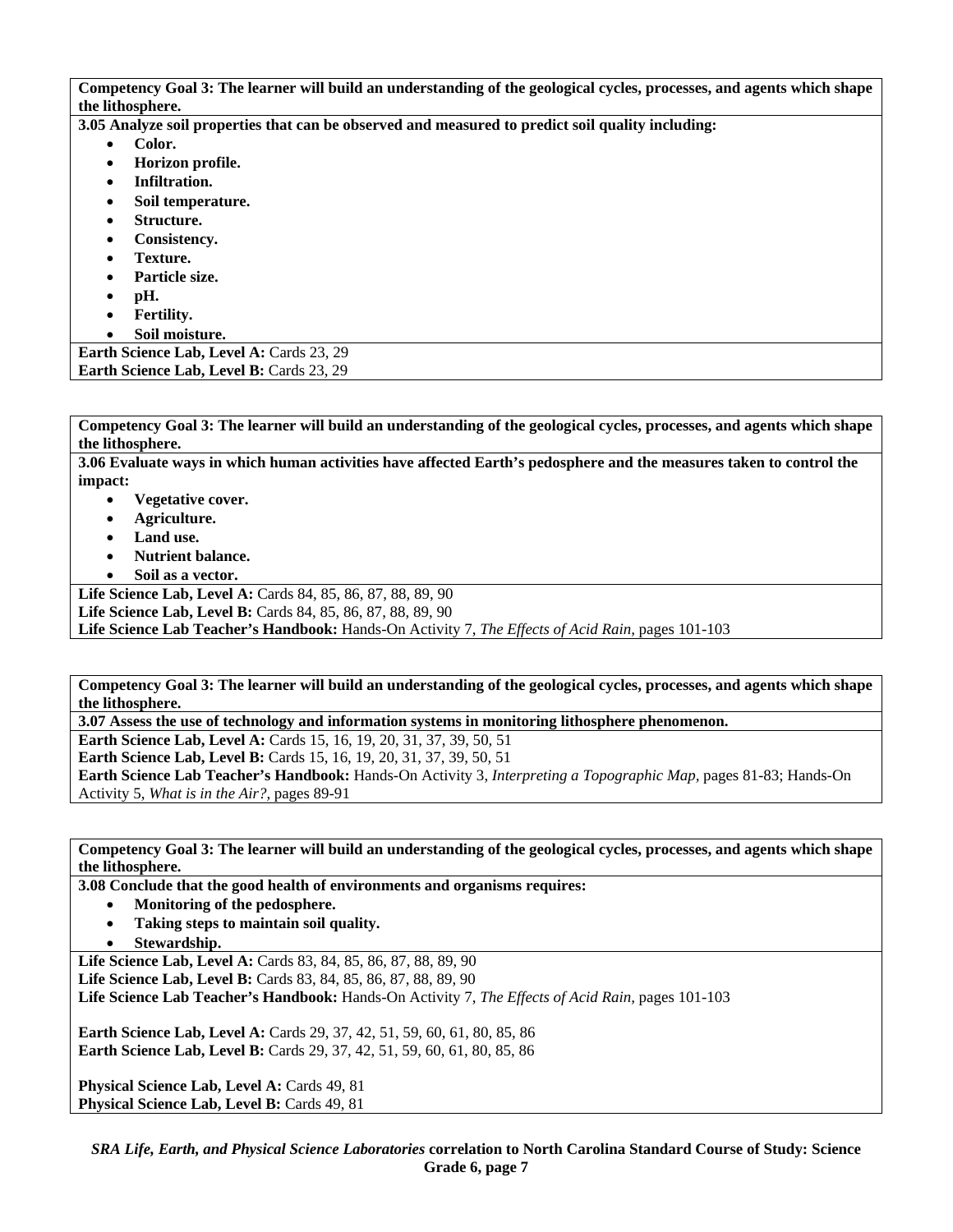**Competency Goal 4: The learner will investigate the cycling of matter.** 

**4.01 Describe the flow of energy and matter in natural systems:** 

- **Energy flows through ecosystems in one direction, from the sun through producers to consumers to decomposers.**
- **Matter is transferred from one organism to another and between organisms and their environments.**
- **Water, nitrogen, carbon dioxide, and oxygen are substances cycled between the living and non-living environments.**

**Life Science Lab, Level A:** Cards 74, 75, 76, 77, 78, 79 **Life Science Lab, Level B:** Cards 74, 75, 76, 77, 78, 79 **Life Science Lab Teacher's Handbook:** Hands-On Activity 6, *How Much Does Energy Cost?,* pages 97-99

**Earth Science Lab, Level A: Card 47 Earth Science Lab, Level B: Card 47** 

**Competency Goal 4: The learner will investigate the cycling of matter.** 

**4.02 Evaluate the significant role of decomposers.** 

Life Science Lab, Level A: Cards 13, 76

Life Science Lab, Level B: Cards 13, 76

**Competency Goal 4: The learner will investigate the cycling of matter.** 

**4.03 Examine evidence that green plants make food.** 

- **Photosynthesis is a process carried on by green plants and other organisms containing chlorophyll.**
- **During photosynthesis, light energy is converted into storied energy which the plant, in turn, uses to carry out its life processes.**

Life Science Lab, Level A: Cards 16, 17, 76 **Life Science Lab, Level B: Cards 16, 17, 76** 

**Competency Goal 4: The learner will investigate the cycling of matter.** 

**4.04 Evaluate the significance of photosynthesis to other organisms:** 

- **The major source of atmospheric oxygen is photosynthesis.**
- **Carbon dioxide is removed from the atmosphere and oxygen is released during photosynthesis.**
- **Green plants are the producers of food that is used directly or indirectly by consumers.**

Life Science Lab, Level A: Cards 16, 17, 76

Life Science Lab, Level B: Cards 16, 17, 76

**Earth Science Lab, Level A: Card 36** Earth Science Lab, Level B: Card 36

**Competency Goal 4: The learner will investigate the cycling of matter.** 

**4.05 Evaluate designed systems for ability to enable growth of certain plants and animals.** 

Life Science Lab, Level A: Cards 70, 85, 86, 88

Life Science Lab, Level B: Cards 70, 85, 86, 88

**Life Science Lab Teacher's Handbook:** Hands-On Activity 2, *Culturing Bacteria,* pages 81-83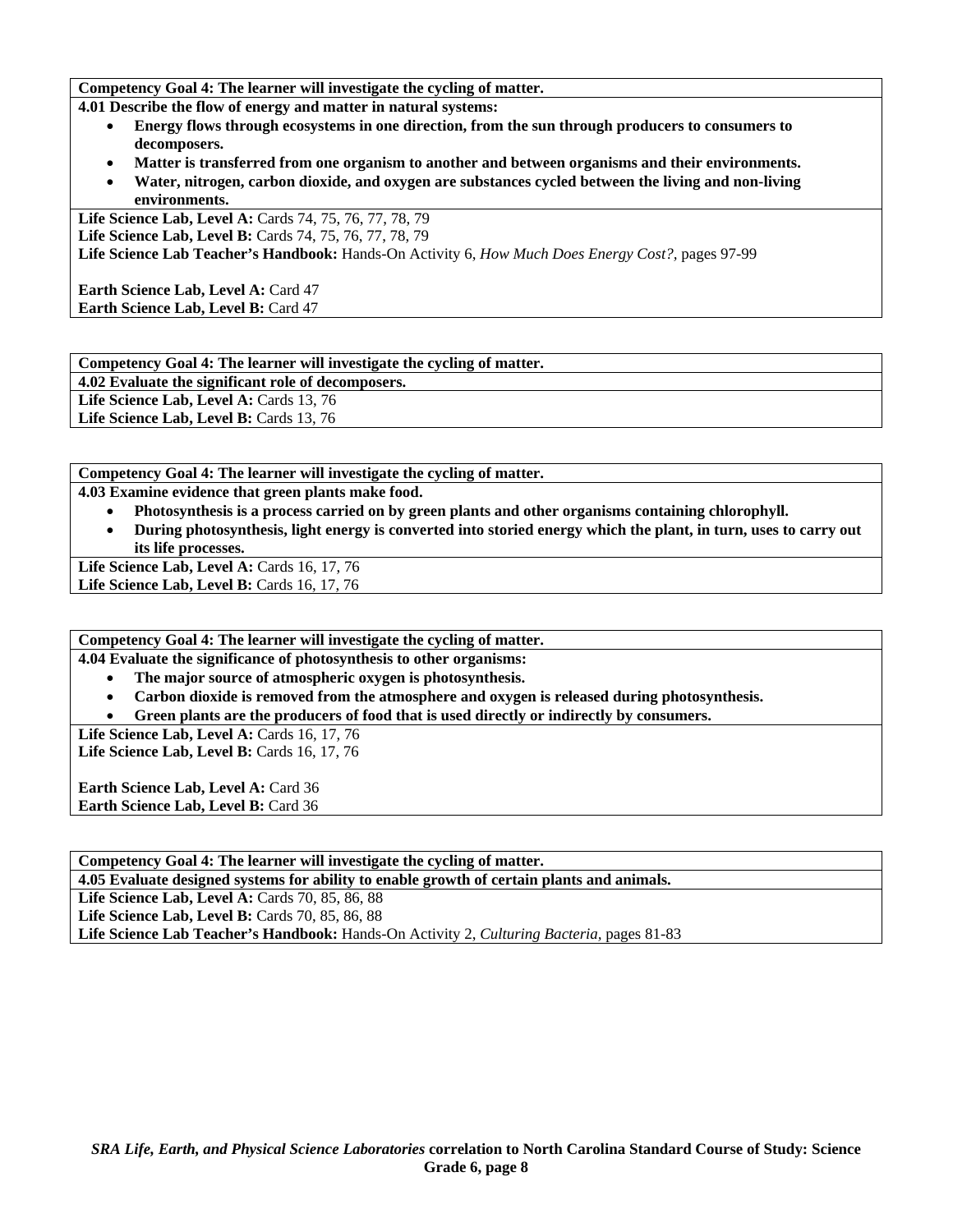### **Competency Goal 5: The learner will build an understanding of the Solar System.**

**5.01 Analyze the components and cycles of the solar system including:** 

- **Sun.**
- **Planets and moons.**
- **Asteroids and meteors.**
- **Comets.**
- **Phases.**
- **Seasons.**
- **Day/year.**
- **Eclipses.**

**Earth Science Lab, Level A: Cards 62, 63, 64, 65, 67, 68, 69, 70, 71, 72, 73 Earth Science Lab, Level B:** Cards 62, 63, 64, 65, 67, 68, 69, 70, 71, 72, 73

### **Competency Goal 5: The learner will build an understanding of the Solar System.**

**5.02 Compare and contrast the Earth to other planets in terms of:** 

• **Size.** 

- **Composition.**
- **Relative distance from the sun.**
- **Ability to support life.**

Earth Science Lab, Level A: Cards 68, 69, 70, 71, 72, 74 **Earth Science Lab, Level B:** Cards 68, 69, 70, 71, 72, 74 **Earth Science Lab Teacher's Handbook:** Hands-On Activity 7, *Sizes in the Solar System,* pages 97-99

**Competency Goal 5: The learner will build an understanding of the Solar System.** 

**5.03 Relate the influence of the sun and the moon's orbit to the gravitational effects produced on Earth.** 

- **Solar storms.** 
	- **Tides.**

**Earth Science Lab, Level A: Cards 60, 61, 66 Earth Science Lab, Level B: Cards 60, 61, 66** 

## **Competency Goal 5: The learner will build an understanding of the Solar System.**

**5.04 Describe space explorations and the understandings gained from them including:** 

- **N.A.S.A.**
- **Technologies used to explore space.**
- **Apollo mission to the moon.**
- **Space Shuttle.**
- **International Space Station.**
- **Future goals.**

Earth Science Lab, Level A: Cards 79, 80, 81 Earth Science Lab, Level B: Cards 79, 80, 81

**Competency Goal 5: The learner will build an understanding of the Solar System. 5.05 Describe the setting of the solar system in the universe including:**  • **Galaxy.**  • **Size.**  • **The uniqueness of Earth. Earth Science Lab, Level A: Cards 68, 69, 74, 77, 78 Earth Science Lab, Level B: Cards 68, 69, 74, 77, 78 Earth Science Lab Teacher's Handbook:** Hands-On Activity 7, *Sizes in the Solar System,* pages 97-99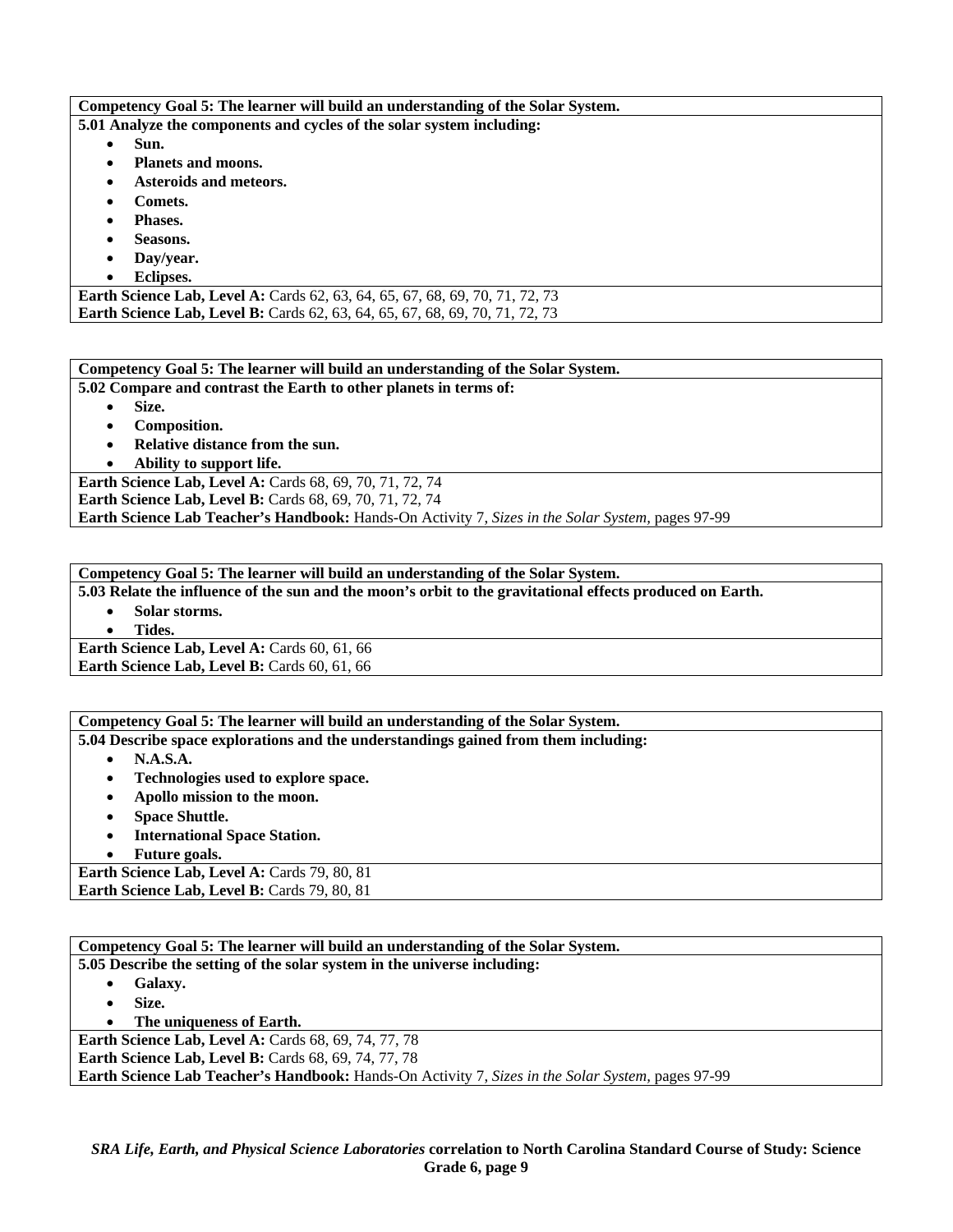**Competency Goal 5: The learner will build an understanding of the Solar System.** 

**5.06 Analyze the spin-off benefits generated by space exploration technology including:** 

- **Medical.**
- **Materials.**
- **Transportation.**
- **Processes.**
- **Future research.**

**Earth Science Lab, Level A: Cards 20, 79, 80, 81 Earth Science Lab, Level B: Cards 20, 79, 80, 81** 

**Physical Science Lab, Level A: Card 35** Physical Science Lab, Level B: Card 35

**Competency Goal 6: The learner will conduct investigations and examine models and devices to build an understanding of the characteristics of energy transfer and/or transformations.** 

**6.01 Determine how convection and radiation transfer energy.** 

**Physical Science Lab, Level A: Cards 43, 46 Physical Science Lab, Level B: Cards 43, 46** 

**Competency Goal 6: The learner will conduct investigations and examine models and devices to build an understanding of the characteristics of energy transfer and/or transformations.** 

**6.02 Analyze heat flow through materials or across space from various warm objects to cooler objects until both objects are at equilibrium.** 

Physical Science Lab, Level A: Cards 42, 43

**Physical Science Lab, Level B: Cards 42, 43** 

**Competency Goal 6: The learner will conduct investigations and examine models and devices to build an understanding of the characteristics of energy transfer and/or transformations.** 

**6.03 Analyze sound as an example that vibrating materials generate waves that transfer energy:** 

- **Frequency.**
- **Amplitude.**
- **Loudness.**
- **How sound travels through different material.**
- **Form and function of the human ear.**

**Physical Science Lab, Level A:** Cards 77, 78, 79, 80, 81

**Physical Science Lab, Level B:** Cards 77, 78, 79, 80, 81

**Physical Science Lab Teacher's Handbook:** Hands-On Activity 6, *Making Sound,* pages 97-99

**Competency Goal 6: The learner will conduct investigations and examine models and devices to build an understanding of the characteristics of energy transfer and/or transformations.** 

**6.04 Evaluate data for qualitative and quantitative relationships associated with energy transfer and/or transformation.** 

**Physical Science Lab, Level A:** Cards 37, 39, 40, 41, 42, 43, 45, 46, 47, 48, 49 **Physical Science Lab, Level B:** Cards 37, 39, 40, 41, 42, 43, 45, 46, 47, 48, 49

**Physical Science Lab Teacher's Handbook:** Hands-On Activity 3, *Energy Conversion,* pages 85-87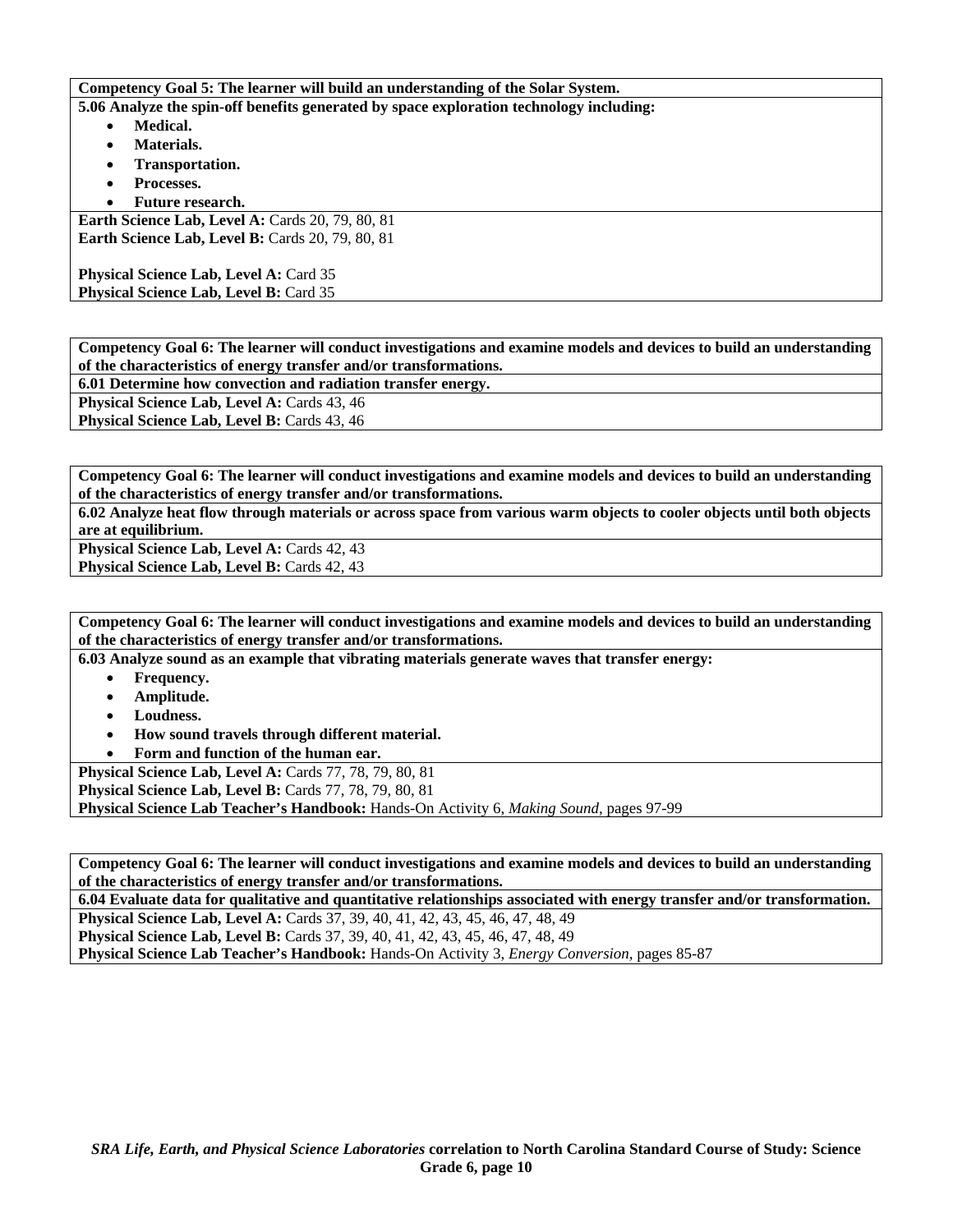**Competency Goal 6: The learner will conduct investigations and examine models and devices to build an understanding of the characteristics of energy transfer and/or transformations.** 

**6.05 Analyze the physical interactions of light and matter:** 

- **Absorption.**
- **Scattering.**
- **Color perception.**
- **Form and function of the human eye.**

**Physical Science Lab, Level A: Cards 85, 86, 87, 88, 89, 90 Physical Science Lab, Level B:** Cards 85, 86, 87, 88, 89, 90

**Competency Goal 6: The learner will conduct investigations and examine models and devices to build an understanding of the characteristics of energy transfer and/or transformations.** 

**6.06 Analyze response to heat to determine the suitability of materials for use in technological design:** 

- **Conduction.**
- **Expansion.**
- **Contraction.**

Physical Science Lab, Level A: Cards 20, 35 **Physical Science Lab, Level B: Cards 20, 35** 

**Competency Goal 6: The learner will conduct investigations and examine models and devices to build an understanding of the characteristics of energy transfer and/or transformations.** 

**6.07 Analyze the Law of Conservation of Energy:** 

- **Conclude that energy cannot be created or destroyed, but only changed from one form into another.**
- **Conclude that the amount of energy always stays the same, although within the process of some energy is always converted to heat.**
- **Some systems transform energy with less loss of heat than others.**

Physical Science Lab, Level A: Cards 28, 37

Physical Science Lab, Level B: Cards 28, 37

**Competency Goal 7: The learner will conduct investigations and use technologies and informational systems to build an understanding of population dynamics.** 

**7.01 Describe ways in which organisms interact with each other and with non-living parts of the environment:** 

- **Coexistence/Cooperation/Competition.**
- **Symbiosis.**
- **Mutual dependence.**

Life Science Lab, Level A: Cards 74, 75 Life Science Lab, Level B: Cards 74, 75

**Competency Goal 7: The learner will conduct investigations and use technologies and informational systems to build an understanding of population dynamics.** 

**7.02 Investigate factors that determine the growth and survival or organisms including:** 

- **Light.**
- **Temperature range.**
- **Mineral availability.**
- **Soil/rock type.**
- **Water.**
- **Energy.**

Life Science Lab, Level A: Cards 70, 71, 73, 75 **Life Science Lab, Level B: Cards 70, 71, 73, 75**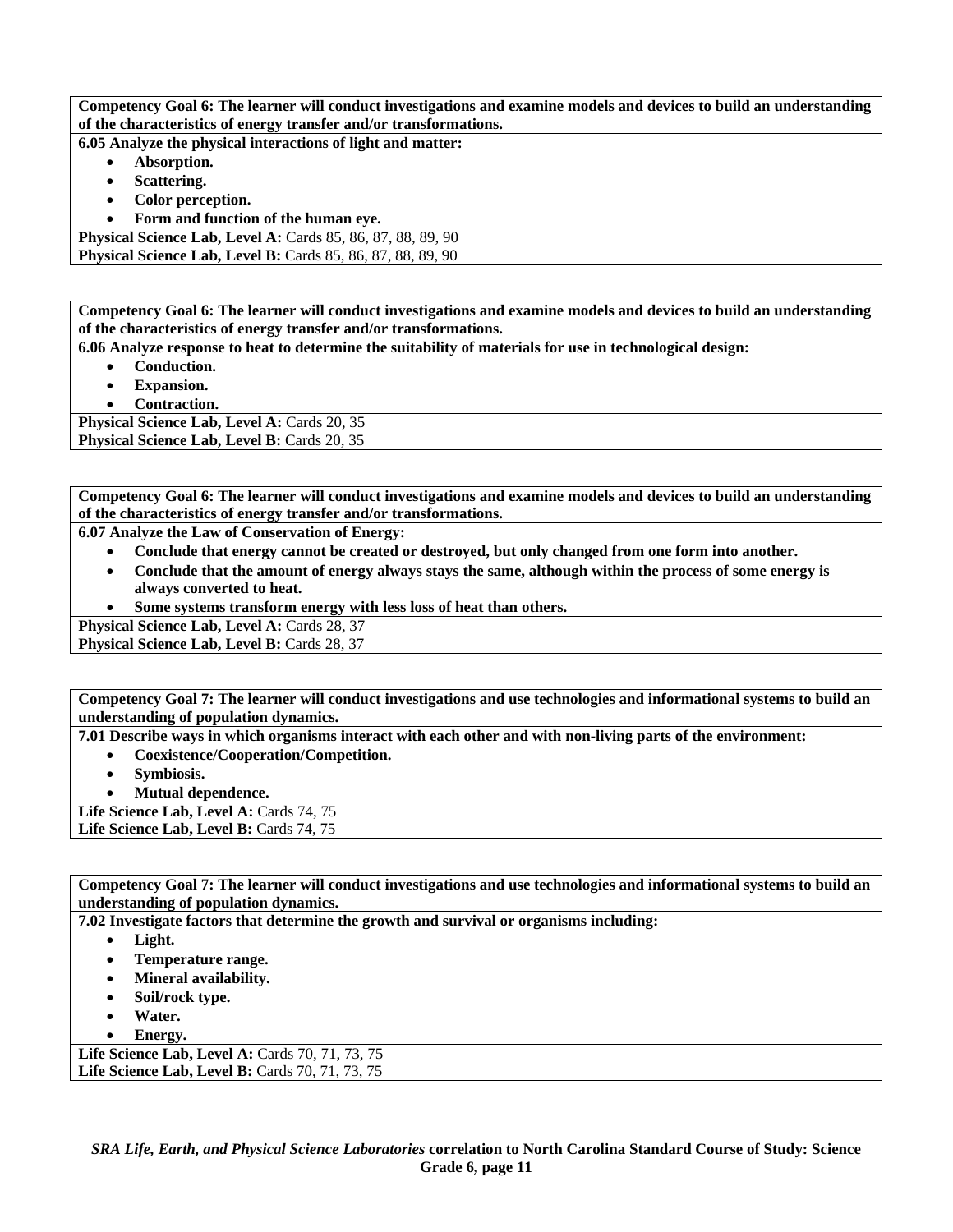**Competency Goal 7: The learner will conduct investigations and use technologies and informational systems to build an understanding of population dynamics.** 

**7.03 Explain how changes in habitat may affect organisms. Life Science Lab, Level A: Cards 65, 66, 67, 72, 84, 85, 86, 87, 88, 89, 90** Life Science Lab, Level B: Cards 65, 66, 67, 72, 84, 85, 86, 87, 88, 89, 90 **Life Science Lab Teacher's Handbook:** Hands-On Activity 7, *The Effects of Acid Rain,* pages 101-103

**Earth Science Lab, Level A:** Cards 37, 42, 59, 60, 61, 86 **Earth Science Lab, Level B:** Cards 37, 42, 59, 60, 61, 86 **Earth Science Lab Teacher's Handbook:** Hands-On Activity 5, *What is in the Air?,* pages 89-91

**Competency Goal 7: The learner will conduct investigations and use technologies and informational systems to build an understanding of population dynamics.** 

**7.04 Evaluate data related to human population growth, along with problems and solutions.** 

- **Waste disposal.**
- **Food supplies.**
- **Resource availability.**
- **Transportation.**

• **Socio-economic patterns.** 

**Life Science Lab, Level A: Cards 85, 87, 88, 89, 90** Life Science Lab, Level B: Cards 85, 87, 88, 89, 90

**Competency Goal 7: The learner will conduct investigations and use technologies and informational systems to build an understanding of population dynamics.** 

**7.05 Examine evidence that overpopulation by any species impacts the environment.** 

Life Science Lab, Level A: Cards 72, 86

Life Science Lab, Level B: Cards 72, 86

**Competency Goal 7: The learner will conduct investigations and use technologies and informational systems to build an understanding of population dynamics.** 

**7.06 Investigate processes which, operating over long periods of time, have resulted in the diversity of plant and animal life present today.** 

- **Natural selection.**
- **Adaptation.**

Life Science Lab, Level A: Cards 23, 41, 65, 66, 67, 68 Life Science Lab, Level B: Cards 23, 41, 65, 66, 67, 68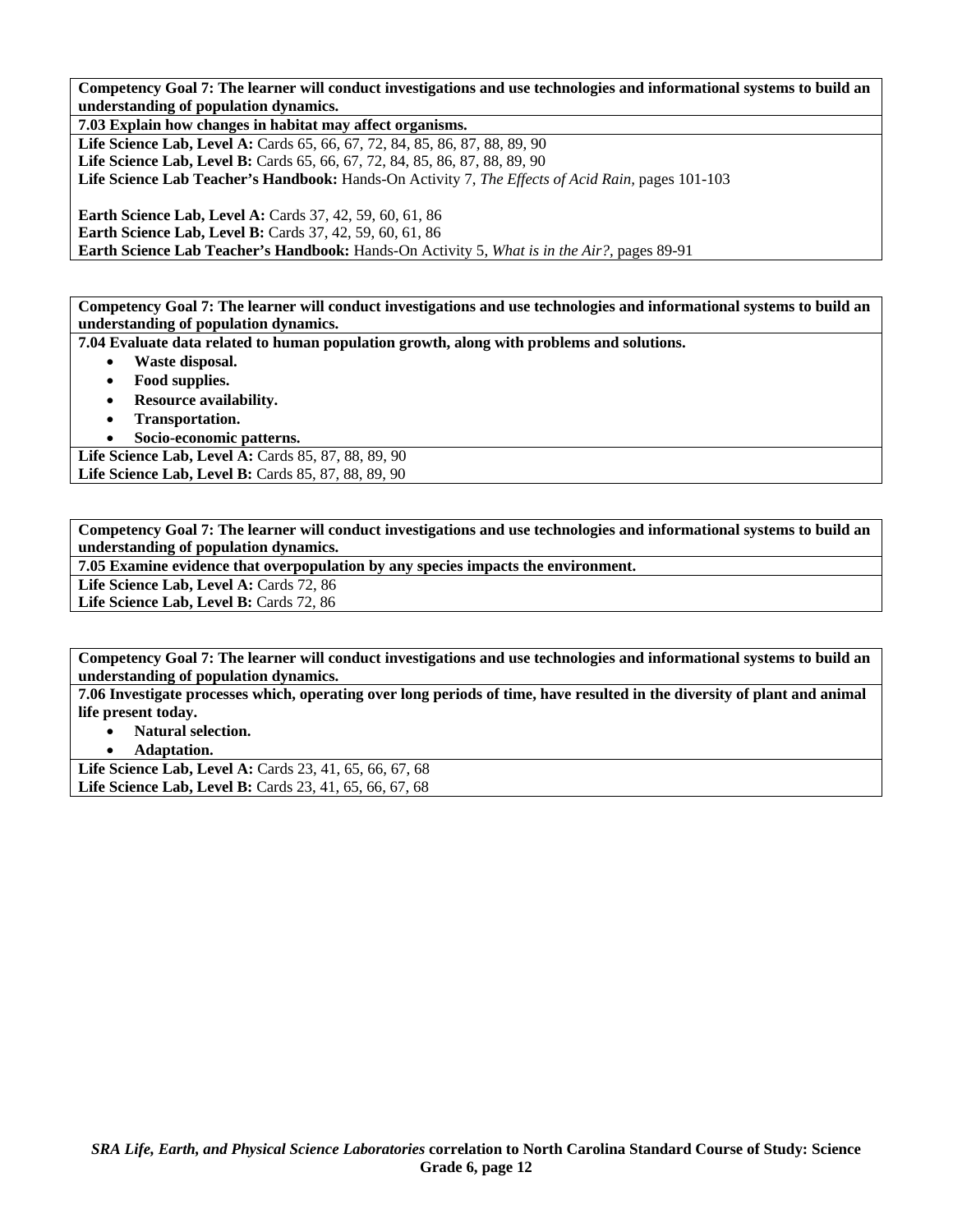# *SRA Life, Earth, and Physical Science Laboratories*  **correlation to North Carolina Standard Course of Study: Science Grade 7**

*SRA Life, Earth, and Physical Science Laboratories* provide core science content in an alternate reading format. Each *SRA Science Lab* contains 180 Science Cards covering key science concepts and vocabulary. Each lab covers 90 different science topics presented at two different reading levels to meet varied student abilities. The *Teacher's Handbook* includes hands-on inquiry activities as well as vocabulary building exercises. The *Classroom Resource CD-ROM* includes Writing Strategies in Science along with tests and vocabulary games.

**Competency Goal 1: The learner will design and conduct investigations to demonstrate an understanding of scientific inquiry.** 

**1.01 Identify and create questions and hypotheses that can be answered through scientific investigations.** 

**Life Science Lab Teacher's Handbook:** Hands-On Activity 1, *Examining Cells,* pages 77-79; Hands-On Activity 2, *Culturing Bacteria,* pages 81-83; Hands-On Activity 3, *Investigating Arthropods,* pages 85-87; Hands-On Activity 4, *Your Cardiovascular System,* pages 89-91; Hands-On Activity 5, *Making Fossils,* pages 93-95; Hands-On Activity 6, *How Much Does Energy Cost?,* pages 97-99; Hands-On Activity 7, *The Effects of Acid Rain,* pages 101-103

**Earth Science Lab Teacher's Handbook:** Hands-On Activity 1, *Identifying Minerals with the Mohs Scale,* pages 73-75; Hands-On Activity 2, *Plate Boundaries in Action,* pages 77-79; Hands-On Activity 3, *Interpreting a Topographic Map,* pages 81-83; Hands-On Activity 4, *Using Sound Waves,* pages 85-87; Hands-On Activity 5, *What is in the Air?,* pages 89-91; Hands-On Activity 6, *Modeling a Tornado,* pages 93-95; Hands-On Activity 7, *Sizes in the Solar System,* pages 97-99; Hands-On Activity 8, *Temperature, Salinity, and Water Density,* pages 101-103

**Physical Science Lab Teacher's Handbook:** Hands-On Activity 1, *Measuring pH of Acids and Bases,* pages 77-79; Hands-On Activity 2, *Chemical Reaction Rates,* pages 81-83; Hands-On Activity 3, *Energy Conversion,* pages 85-87; Hands-On Activity 4, *Reducing Friction,* pages 89-91; Hands-On Activity 5, *Making a Potato Battery,* pages 93-95; Hands-On Activity 6, *Making Sound,* pages 97-99

**Classroom Resource CD-ROM:** Writing Strategy 8

**Competency Goal 1: The learner will design and conduct investigations to demonstrate an understanding of scientific inquiry.** 

**1.02 Develop appropriate experimental procedures for:** 

- **Given questions.**
- **Student generated questions.**

**Life Science Lab Teacher's Handbook:** Hands-On Activity 1, *Examining Cells,* pages 77-79; Hands-On Activity 2, *Culturing Bacteria,* pages 81-83; Hands-On Activity 3, *Investigating Arthropods,* pages 85-87; Hands-On Activity 4, *Your Cardiovascular System,* pages 89-91; Hands-On Activity 5, *Making Fossils,* pages 93-95; Hands-On Activity 6, *How Much Does Energy Cost?,* pages 97-99; Hands-On Activity 7, *The Effects of Acid Rain,* pages 101-103

**Earth Science Lab Teacher's Handbook:** Hands-On Activity 1, *Identifying Minerals with the Mohs Scale,* pages 73-75; Hands-On Activity 2, *Plate Boundaries in Action,* pages 77-79; Hands-On Activity 3, *Interpreting a Topographic Map,* pages 81-83; Hands-On Activity 4, *Using Sound Waves,* pages 85-87; Hands-On Activity 5, *What is in the Air?,* pages 89-91; Hands-On Activity 6, *Modeling a Tornado,* pages 93-95; Hands-On Activity 7, *Sizes in the Solar System,* pages 97-99; Hands-On Activity 8, *Temperature, Salinity, and Water Density,* pages 101-103

**Physical Science Lab Teacher's Handbook:** Hands-On Activity 1, *Measuring pH of Acids and Bases,* pages 77-79; Hands-On Activity 2, *Chemical Reaction Rates,* pages 81-83; Hands-On Activity 3, *Energy Conversion,* pages 85-87; Hands-On Activity 4, *Reducing Friction,* pages 89-91; Hands-On Activity 5, *Making a Potato Battery,* pages 93-95; Hands-On Activity 6, *Making Sound,* pages 97-99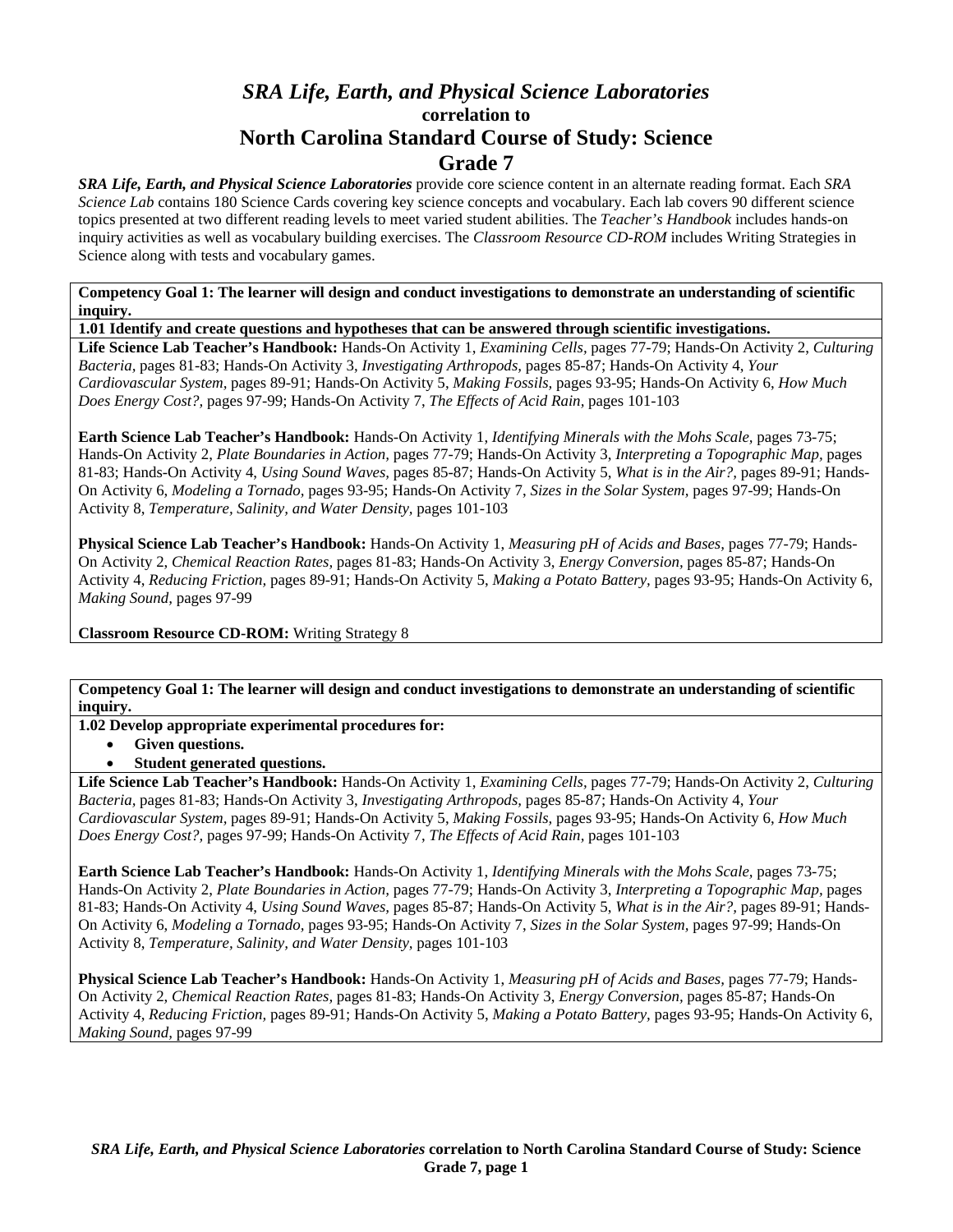**1.03 Apply safety procedures in the laboratory and in field studies:** 

- **Recognizing potential hazards.**
- **Manipulate materials and equipment.**
- **Conduct appropriate procedures.**

**Life Science Lab Teacher's Handbook:** Hands-On Activity 1, *Examining Cells,* pages 77-79; Hands-On Activity 2, *Culturing Bacteria,* pages 81-83; Hands-On Activity 3, *Investigating Arthropods,* pages 85-87; Hands-On Activity 4, *Your Cardiovascular System,* pages 89-91; Hands-On Activity 5, *Making Fossils,* pages 93-95; Hands-On Activity 6, *How Much Does Energy Cost?,* pages 97-99; Hands-On Activity 7, *The Effects of Acid Rain,* pages 101-103

**Earth Science Lab Teacher's Handbook:** Hands-On Activity 1, *Identifying Minerals with the Mohs Scale,* pages 73-75; Hands-On Activity 2, *Plate Boundaries in Action,* pages 77-79; Hands-On Activity 3, *Interpreting a Topographic Map,* pages 81-83; Hands-On Activity 4, *Using Sound Waves,* pages 85-87; Hands-On Activity 5, *What is in the Air?,* pages 89-91; Hands-On Activity 6, *Modeling a Tornado,* pages 93-95; Hands-On Activity 7, *Sizes in the Solar System,* pages 97-99; Hands-On Activity 8, *Temperature, Salinity, and Water Density,* pages 101-103

**Physical Science Lab Teacher's Handbook:** Hands-On Activity 1, *Measuring pH of Acids and Bases,* pages 77-79; Hands-On Activity 2, *Chemical Reaction Rates,* pages 81-83; Hands-On Activity 3, *Energy Conversion,* pages 85-87; Hands-On Activity 4, *Reducing Friction,* pages 89-91; Hands-On Activity 5, *Making a Potato Battery,* pages 93-95; Hands-On Activity 6, *Making Sound,* pages 97-99

**Competency Goal 1: The learner will design and conduct investigations to demonstrate an understanding of scientific inquiry.** 

- **1.04 Analyze variables in scientific investigations:** 
	- **Identify dependent and independent.** 
		- Use of a control.
		- **Manipulate.**
	- **Describe relationships between.**
	- **Define operationally.**

**Life Science Lab Teacher's Handbook:** Hands-On Activity 7, *The Effects of Acid Rain,* pages 101-103

**Earth Science Lab Teacher's Handbook:** Hands-On Activity 8, *Temperature, Salinity, and Water Density,* pages 101-103

**Classroom Resource CD-ROM:** Writing Strategy 23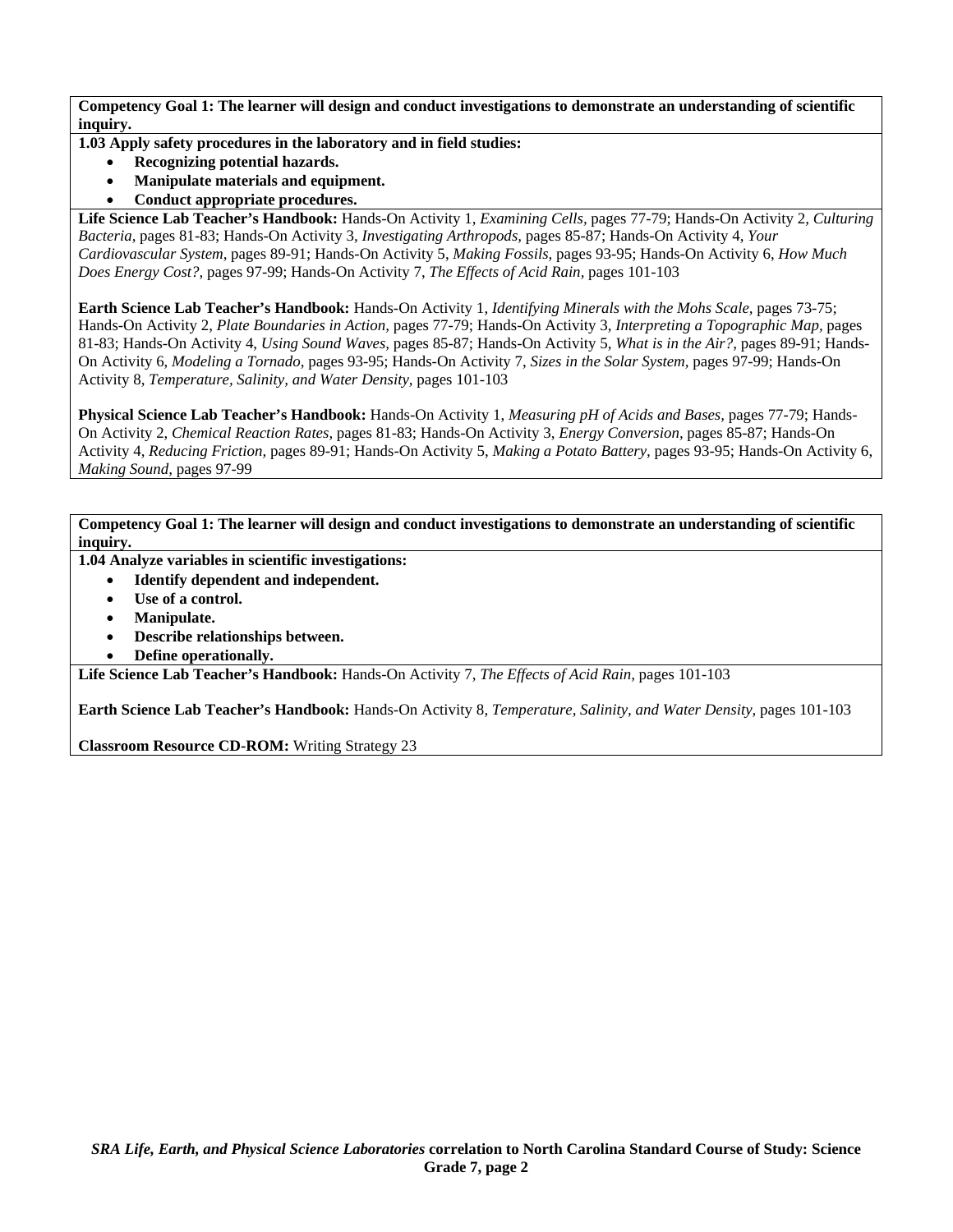**1.05 Analyze evidence to:** 

- **Explain observations.**
- **Make inferences and predictions.**
- **Develop the relationship between evidence and explanation.**

**Life Science Lab Teacher's Handbook:** Hands-On Activity 1, *Examining Cells,* pages 77-79; Hands-On Activity 2, *Culturing Bacteria,* pages 81-83; Hands-On Activity 3, *Investigating Arthropods,* pages 85-87; Hands-On Activity 4, *Your Cardiovascular System,* pages 89-91; Hands-On Activity 5, *Making Fossils,* pages 93-95; Hands-On Activity 6, *How Much Does Energy Cost?,* pages 97-99; Hands-On Activity 7, *The Effects of Acid Rain,* pages 101-103

**Earth Science Lab Teacher's Handbook:** Hands-On Activity 1, *Identifying Minerals with the Mohs Scale,* pages 73-75; Hands-On Activity 2, *Plate Boundaries in Action,* pages 77-79; Hands-On Activity 3, *Interpreting a Topographic Map,* pages 81-83; Hands-On Activity 4, *Using Sound Waves,* pages 85-87; Hands-On Activity 5, *What is in the Air?,* pages 89-91; Hands-On Activity 6, *Modeling a Tornado,* pages 93-95; Hands-On Activity 7, *Sizes in the Solar System,* pages 97-99; Hands-On Activity 8, *Temperature, Salinity, and Water Density,* pages 101-103

**Physical Science Lab Teacher's Handbook:** Hands-On Activity 1, *Measuring pH of Acids and Bases,* pages 77-79; Hands-On Activity 2, *Chemical Reaction Rates,* pages 81-83; Hands-On Activity 3, *Energy Conversion,* pages 85-87; Hands-On Activity 4, *Reducing Friction,* pages 89-91; Hands-On Activity 5, *Making a Potato Battery,* pages 93-95; Hands-On Activity 6, *Making Sound,* pages 97-99

**Classroom Resource CD-ROM:** Writing Strategy 1, 11, 17, 18

**Competency Goal 1: The learner will design and conduct investigations to demonstrate an understanding of scientific inquiry.** 

**1.06 Use mathematics to gather, organize, and present quantitative data resulting from scientific investigations:** 

- **Measurement.**
- **Analysis of data.**
- **Graphing.**
- **Prediction models.**

**Life Science Lab Teacher's Handbook:** Hands-On Activity 3, *Investigating Arthropods,* pages 85-87; Hands-On Activity 4, *Your Cardiovascular System,* pages 89-91; Hands-On Activity 5, *Making Fossils,* pages 93-95; Hands-On Activity 6, *How Much Does Energy Cost?,* pages 97-99; Hands-On Activity 7, *The Effects of Acid Rain,* pages 101-103

**Earth Science Lab Teacher's Handbook:** Hands-On Activity 1, *Identifying Minerals with the Mohs Scale,* pages 73-75; Hands-On Activity 3, *Interpreting a Topographic Map,* pages 81-83; Hands-On Activity 5, *What is in the Air?,* pages 89-91; Hands-On Activity 7, *Sizes in the Solar System,* pages 97-99; Hands-On Activity 8, *Temperature, Salinity, and Water Density,* pages 101-103

**Physical Science Lab Teacher's Handbook:** Hands-On Activity 1, *Measuring pH of Acids and Bases,* pages 77-79; Hands-On Activity 2, *Chemical Reaction Rates,* pages 81-83; Hands-On Activity 3, *Energy Conversion,* pages 85-87; Hands-On Activity 4, *Reducing Friction,* pages 89-91; Hands-On Activity 5, *Making a Potato Battery,* pages 93-95; Hands-On Activity 6, *Making Sound,* pages 97-99

**Classroom Resource CD-ROM:** Writing Strategy 20, 22, 24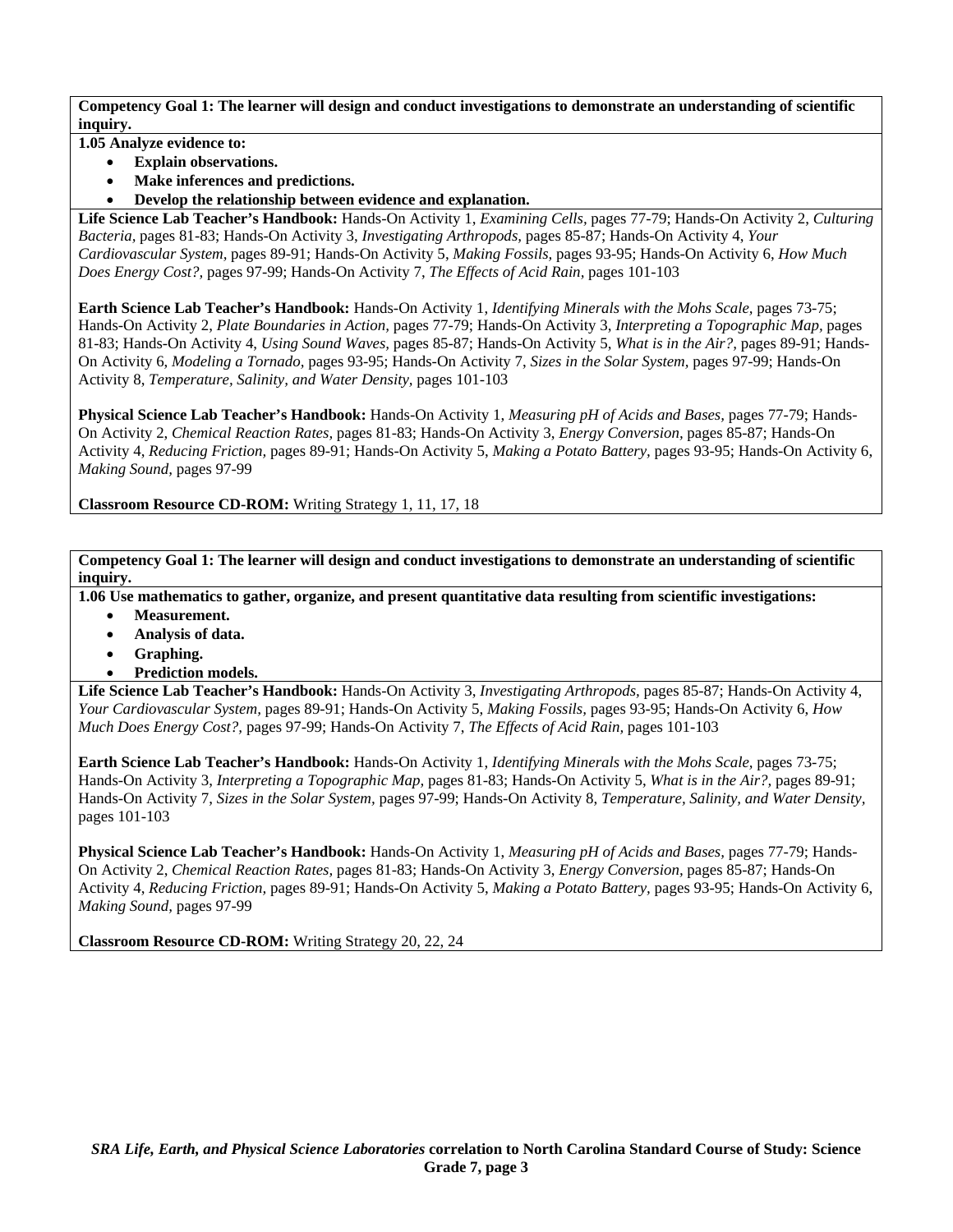### **1.07 Prepare models and/or computer simulations to:**

• **Test hypotheses.** 

## • **Evaluate how data fit.**

**Life Science Lab Teacher's Handbook:** Hands-On Activity 3, *Investigating Arthropods,* pages 85-87; Hands-On Activity 4, *Your Cardiovascular System,* pages 89-91; Hands-On Activity 5, *Making Fossils,* pages 93-95; Hands-On Activity 6, *How Much Does Energy Cost?,* pages 97-99; Hands-On Activity 7, *The Effects of Acid Rain,* pages 101-103

**Earth Science Lab Teacher's Handbook:** Hands-On Activity 1, *Identifying Minerals with the Mohs Scale,* pages 73-75; Hands-On Activity 2, *Plate Boundaries in Action,* pages 77-79; Hands-On Activity 3, *Interpreting a Topographic Map,* pages 81-83; Hands-On Activity 5, *What is in the Air?,* pages 89-91; Hands-On Activity 7, *Sizes in the Solar System,* pages 97-99; Hands-On Activity 8, *Temperature, Salinity, and Water Density,* pages 101-103

**Physical Science Lab Teacher's Handbook:** Hands-On Activity 3, *Energy Conversion,* pages 85-87; Hands-On Activity 5, *Making a Potato Battery,* pages 93-95; Hands-On Activity 6, *Making Sound,* pages 97-99

**Classroom Resource CD-ROM:** Writing Strategy 8, 20, 22

**Competency Goal 1: The learner will design and conduct investigations to demonstrate an understanding of scientific inquiry.** 

**1.08 Use oral and written language to:** 

- **Communicate findings.**
- **Defend conclusions of scientific investigations.**

**Life Science Lab Teacher's Handbook:** Hands-On Activity 1, *Examining Cells,* pages 77-79; Hands-On Activity 2, *Culturing Bacteria,* pages 81-83; Hands-On Activity 3, *Investigating Arthropods,* pages 85-87; Hands-On Activity 4, *Your Cardiovascular System,* pages 89-91; Hands-On Activity 5, *Making Fossils,* pages 93-95; Hands-On Activity 6, *How Much Does Energy Cost?,* pages 97-99; Hands-On Activity 7, *The Effects of Acid Rain,* pages 101-103

**Earth Science Lab Teacher's Handbook:** Hands-On Activity 1, *Identifying Minerals with the Mohs Scale,* pages 73-75; Hands-On Activity 2, *Plate Boundaries in Action,* pages 77-79; Hands-On Activity 3, *Interpreting a Topographic Map,* pages 81-83; Hands-On Activity 4, *Using Sound Waves,* pages 85-87; Hands-On Activity 5, *What is in the Air?,* pages 89-91; Hands-On Activity 6, *Modeling a Tornado,* pages 93-95; Hands-On Activity 7, *Sizes in the Solar System,* pages 97-99; Hands-On Activity 8, *Temperature, Salinity, and Water Density,* pages 101-103

**Physical Science Lab Teacher's Handbook:** Hands-On Activity 1, *Measuring pH of Acids and Bases,* pages 77-79; Hands-On Activity 2, *Chemical Reaction Rates,* pages 81-83; Hands-On Activity 3, *Energy Conversion,* pages 85-87; Hands-On Activity 4, *Reducing Friction,* pages 89-91; Hands-On Activity 5, *Making a Potato Battery,* pages 93-95; Hands-On Activity 6, *Making Sound,* pages 97-99

**Classroom Resource CD-ROM:** Writing Strategy 1-30

**Competency Goal 1: The learner will design and conduct investigations to demonstrate an understanding of scientific inquiry.** 

**1.09 Use technologies and information systems to:** 

- **Research.**
- **Gather and analyze data.**
- **Visual data.**
- **Disseminate findings to others.**

**Classroom Resource CD-ROM:** Writing Strategy 9, 16, 22, 24, 25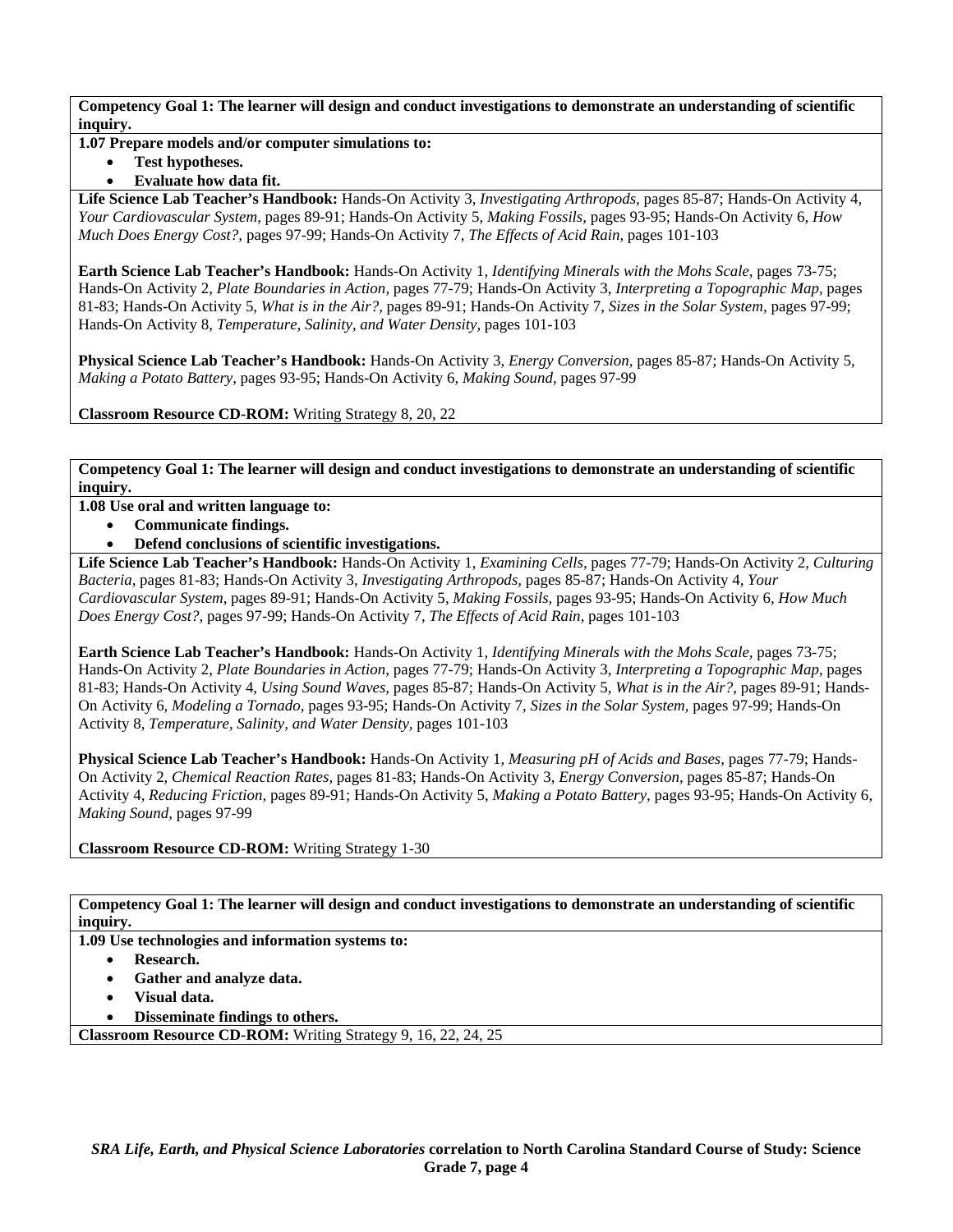- **1.10 Analyze and evaluate information from a scientifically literate viewpoint by reading, hearing, and/or viewing:** 
	- **Scientific test.**
	- **Articles.**
	- **Events in the popular press.**

**Life Science Lab Teacher's Handbook:** Hands-On Activity 1, *Examining Cells,* pages 77-79; Hands-On Activity 2, *Culturing Bacteria,* pages 81-83; Hands-On Activity 3, *Investigating Arthropods,* pages 85-87; Hands-On Activity 4, *Your Cardiovascular System,* pages 89-91; Hands-On Activity 5, *Making Fossils,* pages 93-95; Hands-On Activity 6, *How Much Does Energy Cost?,* pages 97-99; Hands-On Activity 7, *The Effects of Acid Rain,* pages 101-103

**Earth Science Lab Teacher's Handbook:** Hands-On Activity 1, *Identifying Minerals with the Mohs Scale,* pages 73-75; Hands-On Activity 2, *Plate Boundaries in Action,* pages 77-79; Hands-On Activity 3, *Interpreting a Topographic Map,* pages 81-83; Hands-On Activity 4, *Using Sound Waves,* pages 85-87; Hands-On Activity 5, *What is in the Air?,* pages 89-91; Hands-On Activity 6, *Modeling a Tornado,* pages 93-95; Hands-On Activity 7, *Sizes in the Solar System,* pages 97-99; Hands-On Activity 8, *Temperature, Salinity, and Water Density,* pages 101-103

**Physical Science Lab Teacher's Handbook:** Hands-On Activity 1, *Measuring pH of Acids and Bases,* pages 77-79; Hands-On Activity 2, *Chemical Reaction Rates,* pages 81-83; Hands-On Activity 3, *Energy Conversion,* pages 85-87; Hands-On Activity 4, *Reducing Friction,* pages 89-91; Hands-On Activity 5, *Making a Potato Battery,* pages 93-95; Hands-On Activity 6, *Making Sound,* pages 97-99

**Competency Goal 2: The learner will demonstrate an understanding of technological design. 2.01 Explore evidence that "technology" has many definitions.** 

- **Artifact or hardware.**
- **Methodology or technique.**
- **System of production.**
- **Social-technical system.**

Life Science Lab, Level A: Cards 5, 49, 59, 64, 69, 83, 87, 88, 89, 90 Life Science Lab, Level B: Cards 5, 49, 59, 64, 69, 83, 87, 88, 89, 90

**Earth Science Lab, Level A: Cards 16, 20, 31, 37, 51, 54, 70, 79, 80, 81, 88 Earth Science Lab, Level B:** Cards 16, 20, 31, 37, 51, 54, 70, 79, 80, 81, 88

**Physical Science Lab, Level A:** Cards 33, 34, 35, 45, 46, 47, 48, 49, 63, 64, 68, 69, 70, 72, 73, 76, 81, 84, 90 **Physical Science Lab, Level B:** Cards 33, 34, 35, 45, 46, 47, 48, 49, 63, 64, 68, 69, 70, 72, 73, 76, 81, 84, 90

**Competency Goal 2: The learner will demonstrate an understanding of technological design.** 

**2.02 Use information systems to:** 

• **Identify scientific needs, human needs, or problems that are subject to technological solution.**  • **Locate resources to obtain and test ideas.** 

**Life Science Lab, Level A: Cards 69, 83, 84, 85, 86, 87, 88, 89, 90** Life Science Lab, Level B: Cards 69, 83, 84, 85, 86, 87, 88, 89, 90 **Life Science Lab Teacher's Handbook:** Hands-On Activity 7, *The Effects of Acid Rain,* pages 101-103

**Earth Science Lab, Level A:** Cards 19, 20, 31, 35, 37, 42, 50, 51, 59, 61, 79, 80, 81, 85, 86, 90 **Earth Science Lab, Level B:** Cards 19, 20, 31, 35, 37, 42, 50, 51, 59, 61, 79, 80, 81, 85, 86, 90 **Earth Science Lab Teacher's Handbook:** Hands-On Activity 3, *Interpreting a Topographic Map,* pages 81-83; Hands-On Activity 4, *Using Sound Waves,* pages 85-87; Hands-On Activity 5, *What is in the Air?,* pages 89-91

**Physical Science Lab, Level A:** Cards 34, 35, 38, 46, 47, 48, 49, 63, 64, 71, 72, 76, 81, 84, 90 **Physical Science Lab, Level B:** Cards 34, 35, 38, 46, 47, 48, 49, 63, 64, 71, 72, 76, 81, 84, 90 **Physical Science Lab Teacher's Handbook:** Hands-On Activity 3, *Energy Conversion,* pages 85-87; Hands-On Activity 4, *Reducing Friction,* pages 89-91; Hands-On Activity 5, *Making a Potato Battery,* pages 93-95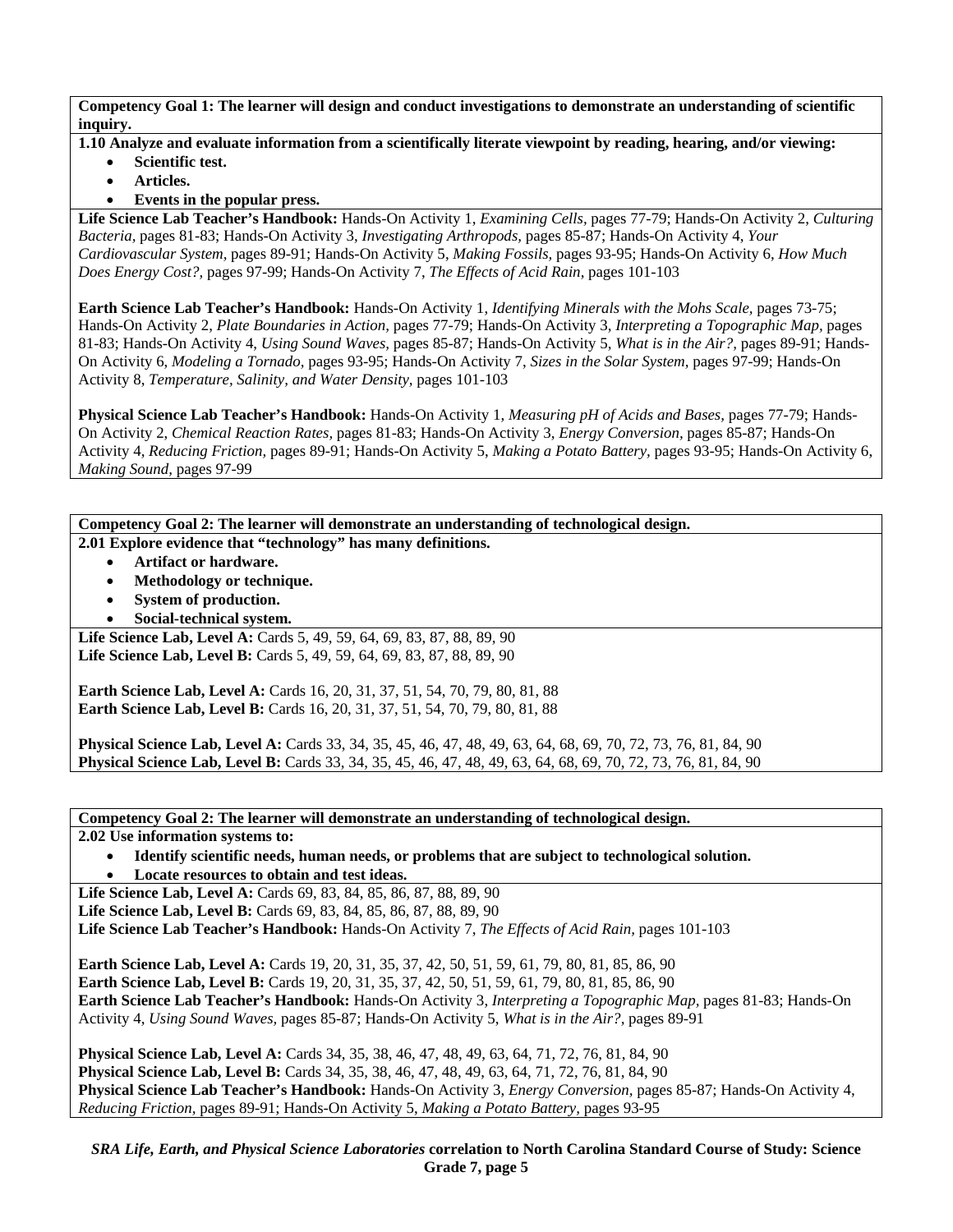#### **Competency Goal 2: The learner will demonstrate an understanding of technological design.**

**2.03 Evaluate technological designs or:** 

- **Application of scientific principles.** 
	- **Risks and benefits.**
	- **Constraints of design.**
- **Consistent testing protocols.**

This concept is not covered at this level.

**Competency Goal 2: The learner will demonstrate an understanding of technological design. 2.04 Apply tenets of technological design to make informed consumer decisions about:** 

- **Products.**
- **Processes.**
- **Systems.**

This concept is not covered at this level.

**Competency Goal 3: The learner will conduct investigations and utilize appropriate technologies and information systems to build an understanding of the atmosphere. 3.01 Explain the composition, properties, and structure of the atmosphere:**  • **Mixture of gases.** 

- 
- **Stratified layers.**
- **Each layer has distinct properties.**
- **As altitude increases, air pressure decreases.**

• **Equilibrium.** 

**Earth Science Lab, Level A:** Cards 36, 38, 39, 40, 41 **Earth Science Lab, Level B: Cards 36, 38, 39, 40, 41** 

**Competency Goal 3: The learner will conduct investigations and utilize appropriate technologies and information systems to build an understanding of the atmosphere.** 

**3.02 Describe properties that can be observed and measured to predict air quality:** 

- **Particulate matter.** 
	- **Ozone.**

**Earth Science Lab, Level A: Cards 37, 42** 

**Earth Science Lab, Level B: Cards 37, 42** 

**Earth Science Lab Teacher's Handbook:** Hands-On Activity 5, *What is in the Air?,* pages 89-91

**Competency Goal 3: The learner will conduct investigations and utilize appropriate technologies and information systems to build an understanding of the atmosphere.** 

**3.03 Conclude that the good health of environments and organisms requires:** 

- **The monitoring of air quality.**
- **Taking steps to maintain healthy air quality.**
- **Stewardship.**

Life Science Lab, Level A: Card 89

Life Science Lab, Level B: Card 89

**Life Science Lab Teacher's Handbook:** Hands-On Activity 7, *The Effects of Acid Rain,* pages 101-103

**Earth Science Lab, Level A: Cards 42, 59 Earth Science Lab, Level B: Cards 42, 59 Earth Science Lab Teacher's Handbook:** Hands-On Activity 5, *What is in the Air?,* pages 89-91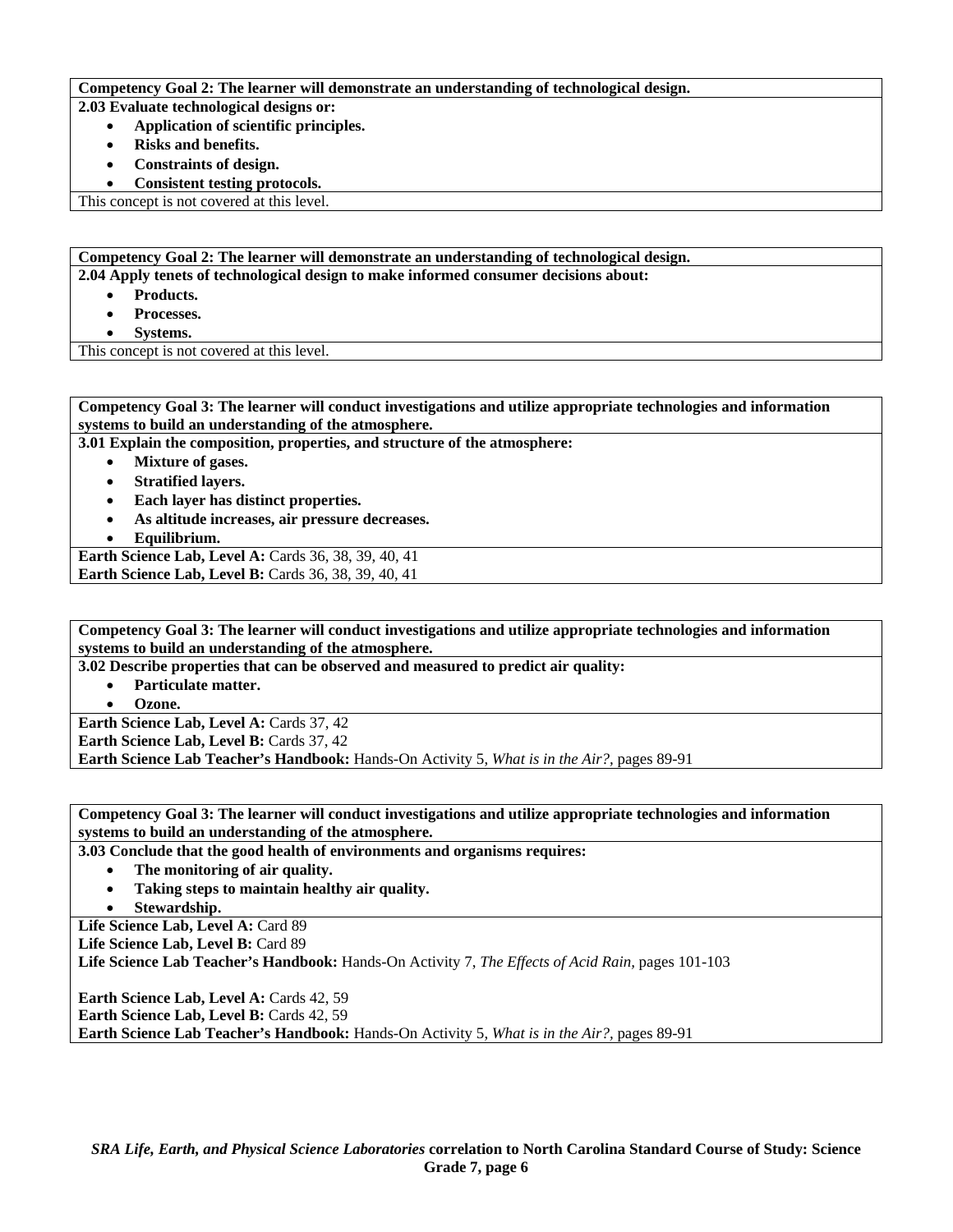**Competency Goal 3: The learner will conduct investigations and utilize appropriate technologies and information systems to build an understanding of the atmosphere.** 

**3.04 Evaluate how humans impact air quality including:** 

- **Air quality standards.**
- **Point and non-point sources of air pollution in North Carolina.**
- **Financial and economic trade-offs.**
- **Local air quality issues.**

Life Science Lab, Level A: Card 89

Life Science Lab, Level B: Card 89

**Life Science Lab Teacher's Handbook:** Hands-On Activity 7, *The Effects of Acid Rain,* pages 101-103

Earth Science Lab, Level A: Cards 42, 59 Earth Science Lab, Level B: Cards 42, 59

**Earth Science Lab Teacher's Handbook:** Hands-On Activity 5, *What is in the Air?,* pages 89-91

**Competency Goal 3: The learner will conduct investigations and utilize appropriate technologies and information systems to build an understanding of the atmosphere.** 

**3.05 Examine evidence that atmospheric properties can be studied to predict atmospheric conditions and weather hazards.** 

- **Humidity.**
- **Temperature.**
- **Wind speed and direction.**
- **Air pressure.**
- **Precipitation.**
- **Tornadoes.**
- **Hurricanes.**
- **Floods.**
- **Storms.**

**Earth Science Lab, Level A:** Cards 39, 40, 41, 43, 44, 45, 46, 47, 48, 49, 52, 53, 54, 56, 57 **Earth Science Lab, Level B:** Cards 39, 40, 41, 43, 44, 45, 46, 47, 48, 49, 52, 53, 54, 56, 57 **Earth Science Lab Teacher's Handbook:** Hands-On Activity 6, *Modeling a Tornado,* pages 93-95

**Competency Goal 3: The learner will conduct investigations and utilize appropriate technologies and information systems to build an understanding of the atmosphere.** 

**3.06 Assess the use of technology in studying atmospheric phenomena and weather hazards.** 

- **Satellites.**
- **Weather maps.**
- **Predicting.**
- **Recording.**
- **Communicating information about conditions.**

**Earth Science Lab, Level A: Cards 50, 51** 

**Earth Science Lab, Level B: Cards 50, 51**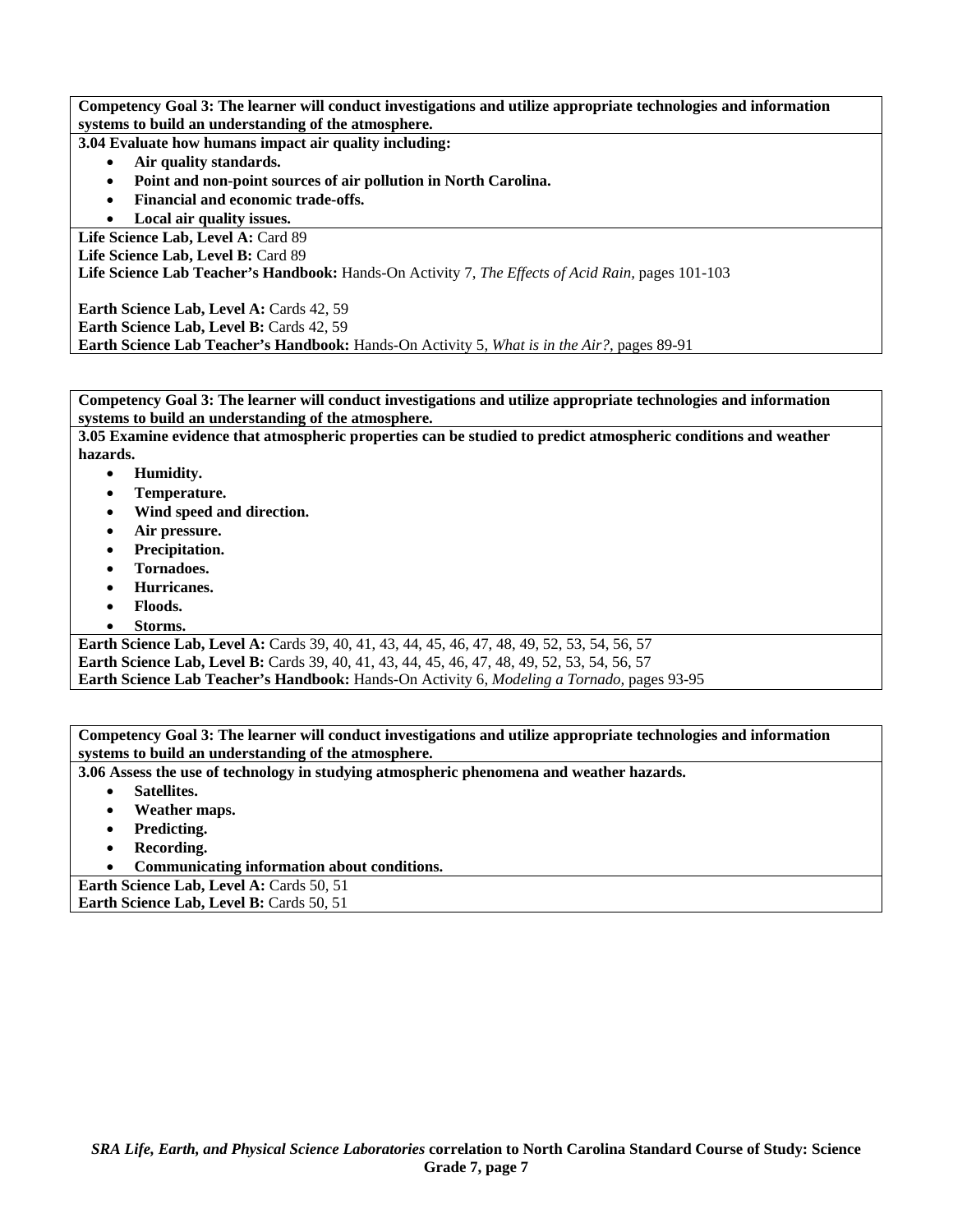**Competency Goal 4: The learner will conduct investigations, use models, simulations, and appropriate technologies and information systems to build an understanding of the complementary nature of the human body system. 4.01 Analyze how human body systems interact to provide for the needs of the human organism:** 

- **Musculoskeletal.**
- **Cardiovascular.**
- **Endocrine and Nervous.**
- **Digestive and Circulatory.**
- **Excretory.**
- **Reproductive.**
- **Respiratory.**
- **Immune.**
- **Nervous system.**

**Life Science Lab, Level A:** Cards 47, 48, 49, 50, 51, 52, 53, 54, 55, 56, 57, 58 **Life Science Lab, Level B:** Cards 47, 48, 49, 50, 51, 52, 53, 54, 55, 56, 57, 58 **Life Science Lab Teacher's Handbook:** Hands-On Activity 4, *Your Cardiovascular System,* pages 89-91

**Competency Goal 4: The learner will conduct investigations, use models, simulations, and appropriate technologies and information systems to build an understanding of the complementary nature of the human body system.** 

**4.02 Describe how systems within the human body are defined by the functions it performs.** 

**Life Science Lab, Level A:** Cards 45, 47, 48, 49, 50, 51, 52, 53, 54, 55, 56, 57, 58

**Life Science Lab, Level B:** Cards 45, 47, 48, 49, 50, 51, 52, 53, 54, 55, 56, 57, 58

**Life Science Lab Teacher's Handbook:** Hands-On Activity 4, *Your Cardiovascular System,* pages 89-91

**Competency Goal 4: The learner will conduct investigations, use models, simulations, and appropriate technologies and information systems to build an understanding of the complementary nature of the human body system.** 

**4.03 Explain how the structure of an organ is adapted to perform specific functions within one or more systems.**  • **Liver.** 

- **Heart.**
- **Lung.**
- 
- **Brain.**
- **Stomach.**  • **Kidney.**

**Life Science Lab, Level A:** Cards 47, 48, 50, 51, 52, 54, 57 **Life Science Lab, Level B:** Cards 47, 48, 50, 51, 52, 54, 57

**Competency Goal 4: The learner will conduct investigations, use models, simulations, and appropriate technologies and information systems to build an understanding of the complementary nature of the human body system.** 

**4.04 Evaluate how systems in the human body help regulate the internal environment.** 

**Life Science Lab, Level A:** Cards 45, 47, 48, 49, 50, 51, 52, 53, 54, 55, 56, 57, 58

**Life Science Lab, Level B:** Cards 45, 47, 48, 49, 50, 51, 52, 53, 54, 55, 56, 57, 58 **Life Science Lab Teacher's Handbook:** Hands-On Activity 4, *Your Cardiovascular System,* pages 89-91

**Competency Goal 4: The learner will conduct investigations, use models, simulations, and appropriate technologies and information systems to build an understanding of the complementary nature of the human body system. 4.05 Analyze how an imbalance in homeostasis may result from a disruption in any human system.** 

Life Science Lab, Level A: Cards 49, 57

Life Science Lab, Level B: Cards 49, 57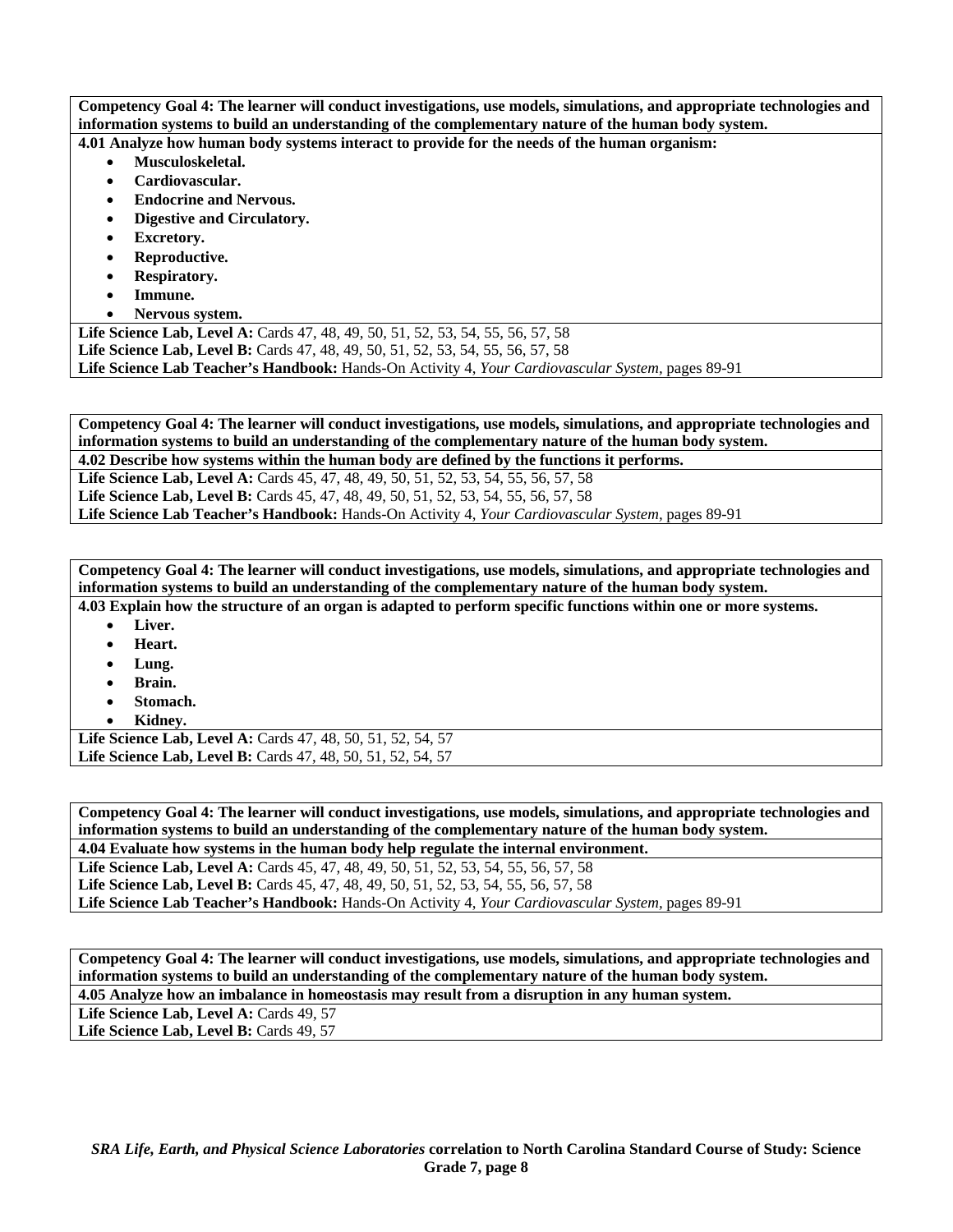**Competency Goal 4: The learner will conduct investigations, use models, simulations, and appropriate technologies and information systems to build an understanding of the complementary nature of the human body system. 4.06 Describe growth and development of the human organism.** 

**Life Science Lab, Level A: Cards 45, 58, 61** 

Life Science Lab, Level B: Cards 45, 58,61

**Competency Goal 4: The learner will conduct investigations, use models, simulations, and appropriate technologies and information systems to build an understanding of the complementary nature of the human body system.** 

**4.07 Explain the effects of environmental influences on human embryo development and human health including:** 

- **Smoking.**
- **Alcohol.**
- **Drugs.**
- **Diet.**

Life Science Lab, Level A: Cards 45, 46 Life Science Lab, Level B: Cards 45, 46

**Competency Goal 4: The learner will conduct investigations, use models, simulations, and appropriate technologies and information systems to build an understanding of the complementary nature of the human body system. 4.08 Explain how understanding human body systems can help make informed decisions regarding health.** 

Life Science Lab, Level A: Cards 45, 46, 47, 48, 49, 50, 51, 52, 53, 54, 55, 56, 57, 58

Life Science Lab, Level B: Cards 45, 46, 47, 48, 49, 50, 51, 52, 53, 54, 55, 56, 57, 58

**Life Science Lab Teacher's Handbook:** Hands-On Activity 4, *Your Cardiovascular System,* pages 89-91

**Competency Goal 5: The learner will conduct investigations and utilize appropriate technologies and information systems to build an understanding of heredity and genetics.** 

**5.01 Explain the significance of genes to inherited characteristics:** 

- **Genes are the units of information.**
- **Parents transmit genes to their offspring.**
- **Some medical conditions and diseases are genetic.**

**Life Science Lab, Level A: Cards 61, 62, 63, 64, 65** 

Life Science Lab, Level B: Cards 61, 62, 63, 64, 65

**Competency Goal 5: The learner will conduct investigations and utilize appropriate technologies and information systems to build an understanding of heredity and genetics.** 

**5.02 Explain the significance of reproduction.** 

• **Sorting and recombination of parents' genetic traits.** 

• **Potential variation among offspring.** 

Life Science Lab, Level A: Cards 62, 63, 64

**Life Science Lab, Level B:** Cards 62, 63, 64

**Competency Goal 5: The learner will conduct investigations and utilize appropriate technologies and information systems to build an understanding of heredity and genetics.** 

**5.03 Identify examples and patterns of human genetic traits:** 

- **Dominant and recessive.**
- **Incomplete dominance.**

Life Science Lab, Level A: Cards 62, 63 Life Science Lab, Level B: Cards 62, 63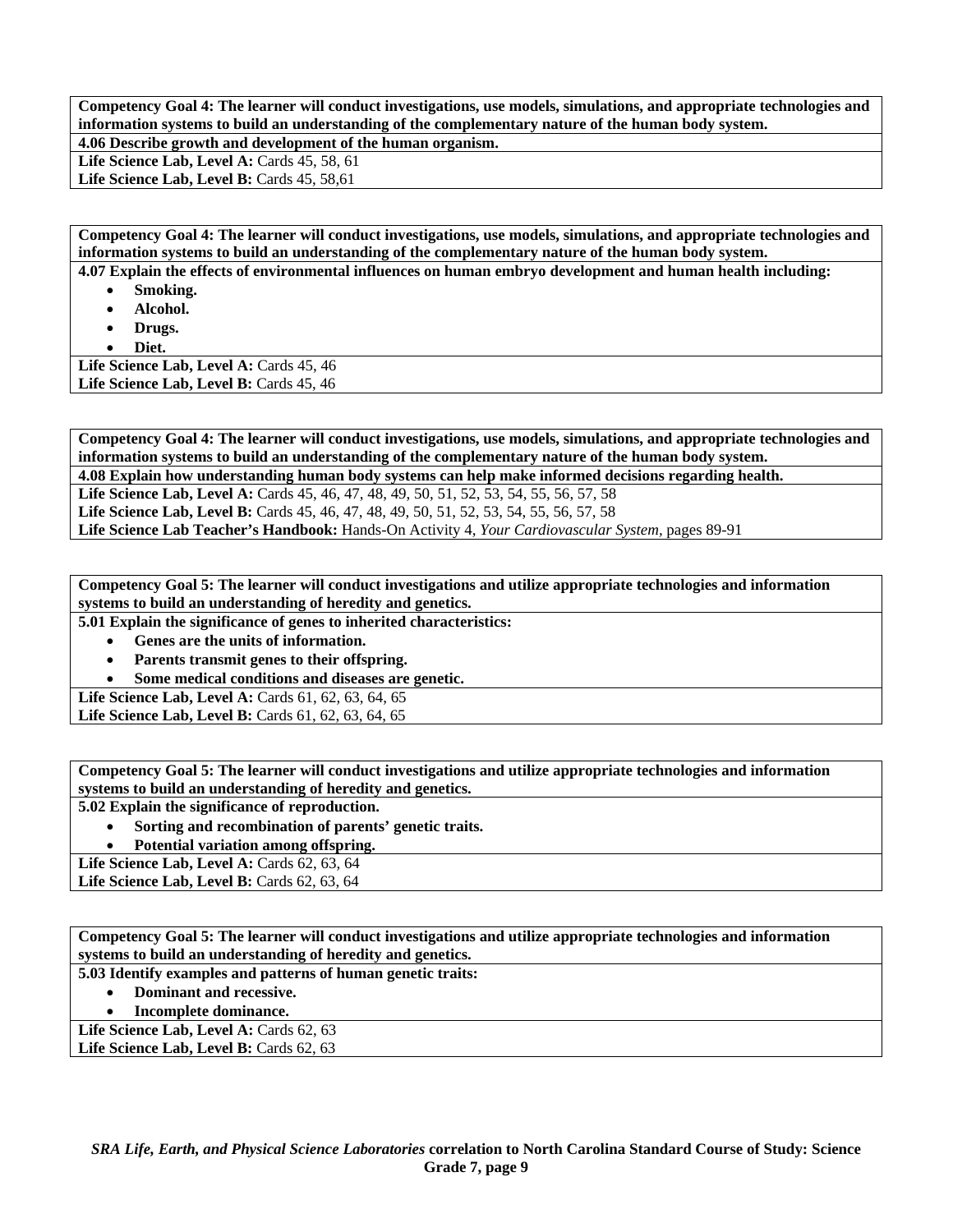**Competency Goal 5: The learner will conduct investigations and utilize appropriate technologies and information systems to build an understanding of heredity and genetics.** 

**5.04 Analyze the role of probability in the study of heredity:** 

• **Role of each parent in transfer of genetic traits.** 

• **Analysis of pedigrees.** 

Life Science Lab, Level A: Cards 62, 63, 64 **Life Science Lab, Level B: Cards 62, 63, 64** 

**Competency Goal 5: The learner will conduct investigations and utilize appropriate technologies and information systems to build an understanding of heredity and genetics.** 

**5.05 Summarize the genetic transmittance of disease.** 

Life Science Lab, Level A: Cards 62, 63, 64, 65

**Life Science Lab, Level B:** Cards 62, 63, 64, 65

**Competency Goal 5: The learner will conduct investigations and utilize appropriate technologies and information systems to build an understanding of heredity and genetics.** 

**5.06 Evaluate evidence that human characteristics are a product of:** 

- **Inheritance.**
- **Environmental factors, and**
- **Lifestyle choices.**

Life Science Lab, Level A: Cards 61, 62, 63, 64, 69 Life Science Lab, Level B: Cards 61, 62, 63, 64, 69

**Competency Goal 6: The learner will conduct investigations, use models, simulations, and appropriate technologies and information systems to build an understanding of motion and forces.** 

**6.01 Demonstrate ways that simple machines can change force.** 

Physical Science Lab, Level A: Cards 63, 64

Physical Science Lab, Level B: Cards 63, 64

**Competency Goal 6: The learner will conduct investigations, use models, simulations, and appropriate technologies and information systems to build an understanding of motion and forces.** 

**6.02 Analyze simple machines for mechanical advantage and efficiency.** 

Physical Science Lab, Level A: Cards 63, 64

**Physical Science Lab, Level B: Cards 63, 64** 

**Competency Goal 6: The learner will conduct investigations, use models, simulations, and appropriate technologies and information systems to build an understanding of motion and forces.** 

**6.03 Evaluate motion in terms of Newton's Laws:** 

- **The force of friction retards motion.**
- **For every action there is an equal and opposite reaction.**
- **An object's motion is the result of the combined effect of all forces acting on the object.**
- **A moving object that is not subjected to a force will continue to move at a constant speed in a straight line.**
- **An object at rest will remain at rest.**

Physical Science Lab, Level A: Cards 55, 56 Physical Science Lab, Level B: Cards 55, 56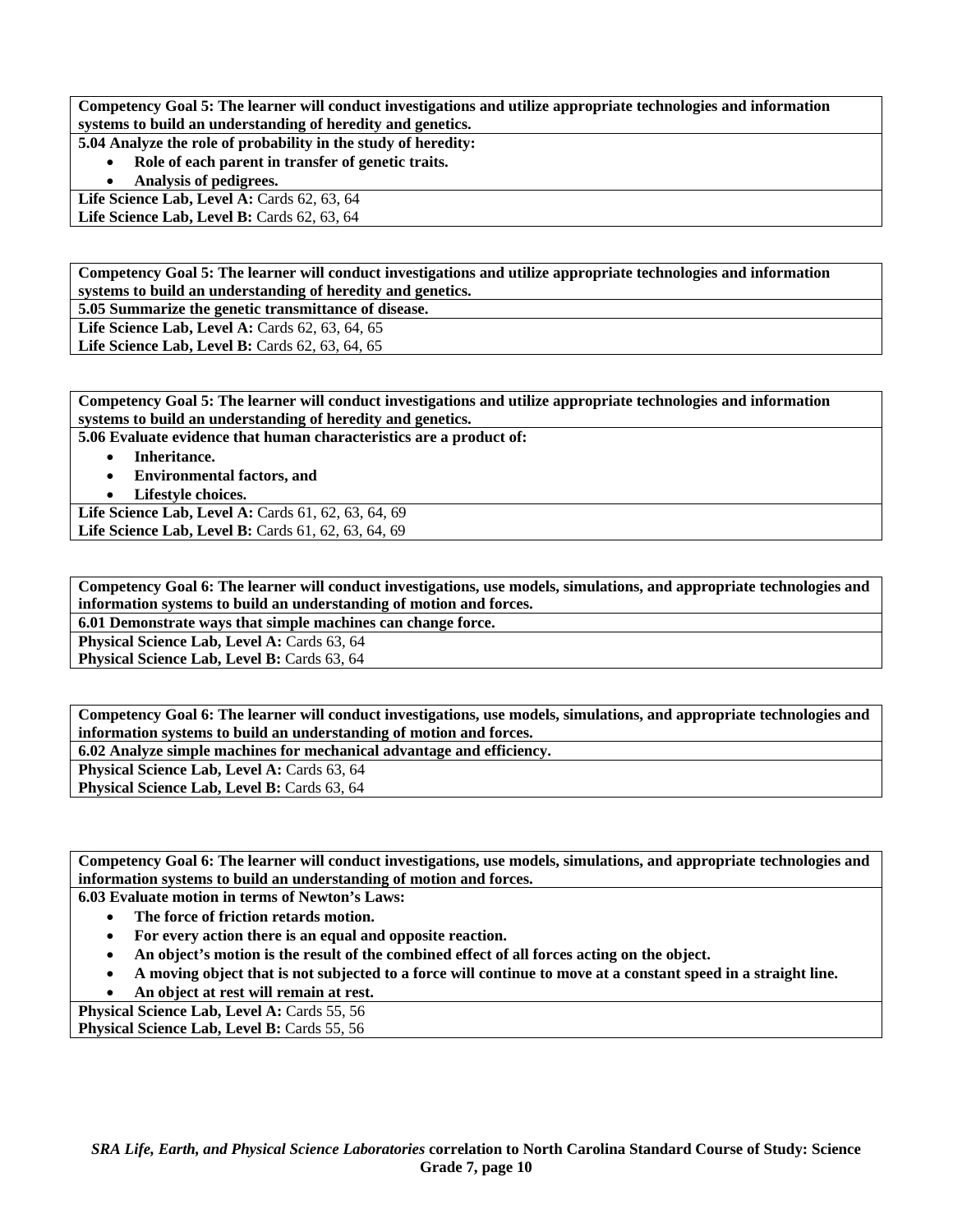**Competency Goal 6: The learner will conduct investigations, use models, simulations, and appropriate technologies and information systems to build an understanding of motion and forces.** 

**6.04 Analyze that an object's motion is always judged relative to some other object or point.** 

**Physical Science Lab, Level A: Cards 50, 51, 52, 53** 

Physical Science Lab, Level B: Cards 50, 51, 52, 53

**Competency Goal 6: The learner will conduct investigations, use models, simulations, and appropriate technologies and information systems to build an understanding of motion and forces.** 

**6.05 Describe and measure quantities that characterize moving objects and their interactions within a system:** 

- **Time.**
- **Distance.**
- **Mass.**
- **Force.**
- **Velocity.**
- **Center of mass.**
- **Acceleration.**

**Physical Science Lab, Level A: Cards 50, 51, 52, 53, 54, 57 Physical Science Lab, Level B:** Cards 50, 51, 52, 53, 54, 57

**Competency Goal 6: The learner will conduct investigations, use models, simulations, and appropriate technologies and information systems to build an understanding of motion and forces.** 

**6.06 Investigate and analyze the real world interactions of balanced and unbalanced forces;** 

- **Sports and recreation.**
- **Transportation.**
- **The human body.**

**Physical Science Lab, Level A: Cards 50, 51, 52, 53, 54, 57 Physical Science Lab, Level B:** Cards 50, 51, 52, 53, 54, 57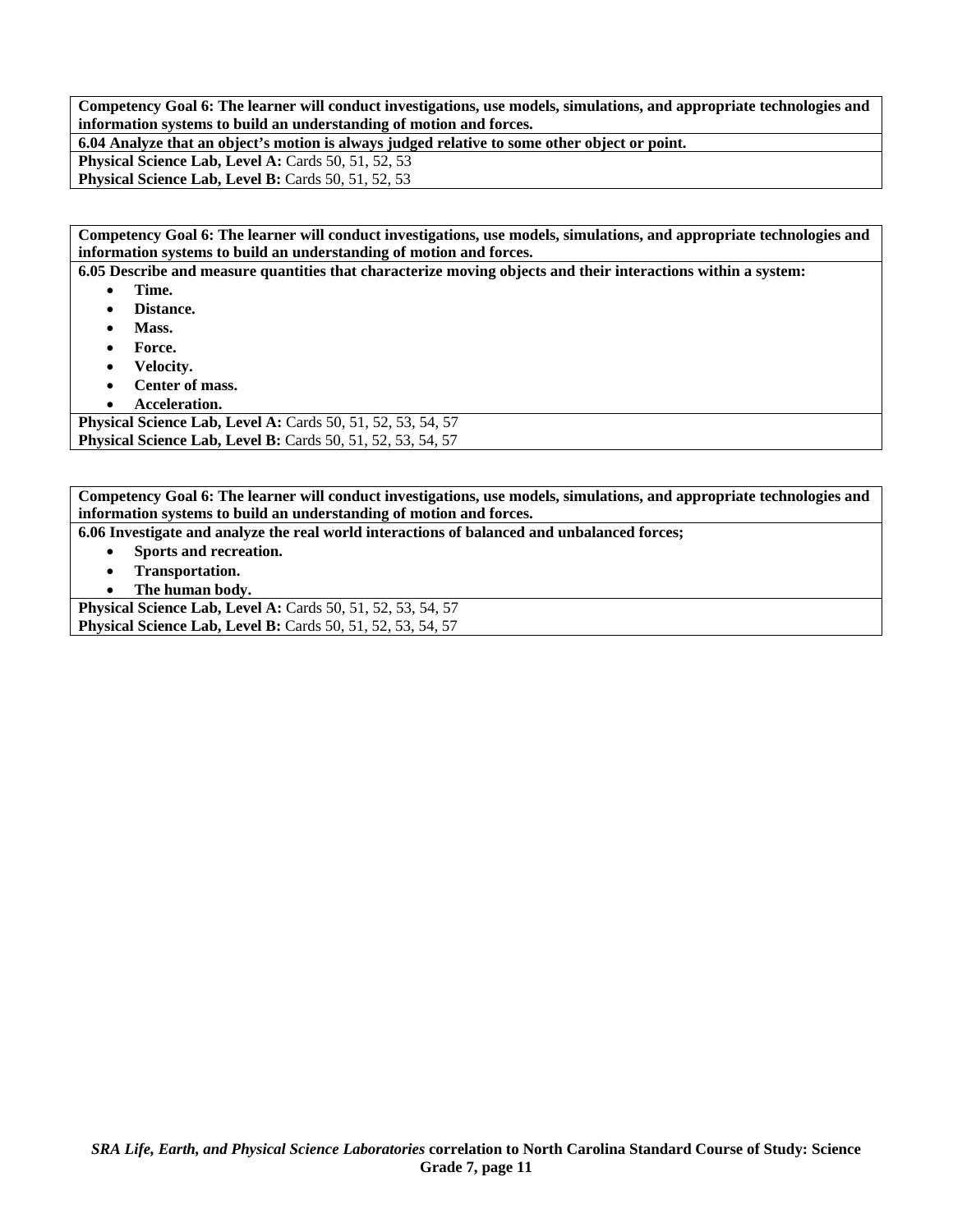# *SRA Life, Earth, and Physical Science Laboratories*  **correlation to North Carolina Standard Course of Study: Science Grade 8**

*SRA Life, Earth, and Physical Science Laboratories* provide core science content in an alternate reading format. Each *SRA Science Lab* contains 180 Science Cards covering key science concepts and vocabulary. Each lab covers 90 different science topics presented at two different reading levels to meet varied student abilities. The *Teacher's Handbook* includes hands-on inquiry activities as well as vocabulary building exercises. The *Classroom Resource CD-ROM* includes Writing Strategies in Science along with tests and vocabulary games.

**Competency Goal 1: The learner will design and conduct investigations to demonstrate an understanding of scientific inquiry.** 

**1.01 Identify and create questions and hypotheses that can be answered through scientific investigations.** 

**Life Science Lab Teacher's Handbook:** Hands-On Activity 1, *Examining Cells,* pages 77-79; Hands-On Activity 2, *Culturing Bacteria,* pages 81-83; Hands-On Activity 3, *Investigating Arthropods,* pages 85-87; Hands-On Activity 4, *Your Cardiovascular System,* pages 89-91; Hands-On Activity 5, *Making Fossils,* pages 93-95; Hands-On Activity 6, *How Much Does Energy Cost?,* pages 97-99; Hands-On Activity 7, *The Effects of Acid Rain,* pages 101-103

**Earth Science Lab Teacher's Handbook:** Hands-On Activity 1, *Identifying Minerals with the Mohs Scale,* pages 73-75; Hands-On Activity 2, *Plate Boundaries in Action,* pages 77-79; Hands-On Activity 3, *Interpreting a Topographic Map,* pages 81-83; Hands-On Activity 4, *Using Sound Waves,* pages 85-87; Hands-On Activity 5, *What is in the Air?,* pages 89-91; Hands-On Activity 6, *Modeling a Tornado,* pages 93-95; Hands-On Activity 7, *Sizes in the Solar System,* pages 97-99; Hands-On Activity 8, *Temperature, Salinity, and Water Density,* pages 101-103

**Physical Science Lab Teacher's Handbook:** Hands-On Activity 1, *Measuring pH of Acids and Bases,* pages 77-79; Hands-On Activity 2, *Chemical Reaction Rates,* pages 81-83; Hands-On Activity 3, *Energy Conversion,* pages 85-87; Hands-On Activity 4, *Reducing Friction,* pages 89-91; Hands-On Activity 5, *Making a Potato Battery,* pages 93-95; Hands-On Activity 6, *Making Sound,* pages 97-99

**Classroom Resource CD-ROM:** Writing Strategy 8

**Competency Goal 1: The learner will design and conduct investigations to demonstrate an understanding of scientific inquiry.** 

**1.02 Develop appropriate experimental procedures for:** 

- **Given questions.**
- **Student generated questions.**

**Life Science Lab Teacher's Handbook:** Hands-On Activity 1, *Examining Cells,* pages 77-79; Hands-On Activity 2, *Culturing Bacteria,* pages 81-83; Hands-On Activity 3, *Investigating Arthropods,* pages 85-87; Hands-On Activity 4, *Your Cardiovascular System,* pages 89-91; Hands-On Activity 5, *Making Fossils,* pages 93-95; Hands-On Activity 6, *How Much Does Energy Cost?,* pages 97-99; Hands-On Activity 7, *The Effects of Acid Rain,* pages 101-103

**Earth Science Lab Teacher's Handbook:** Hands-On Activity 1, *Identifying Minerals with the Mohs Scale,* pages 73-75; Hands-On Activity 2, *Plate Boundaries in Action,* pages 77-79; Hands-On Activity 3, *Interpreting a Topographic Map,* pages 81-83; Hands-On Activity 4, *Using Sound Waves,* pages 85-87; Hands-On Activity 5, *What is in the Air?,* pages 89-91; Hands-On Activity 6, *Modeling a Tornado,* pages 93-95; Hands-On Activity 7, *Sizes in the Solar System,* pages 97-99; Hands-On Activity 8, *Temperature, Salinity, and Water Density,* pages 101-103

**Physical Science Lab Teacher's Handbook:** Hands-On Activity 1, *Measuring pH of Acids and Bases,* pages 77-79; Hands-On Activity 2, *Chemical Reaction Rates,* pages 81-83; Hands-On Activity 3, *Energy Conversion,* pages 85-87; Hands-On Activity 4, *Reducing Friction,* pages 89-91; Hands-On Activity 5, *Making a Potato Battery,* pages 93-95; Hands-On Activity 6, *Making Sound,* pages 97-99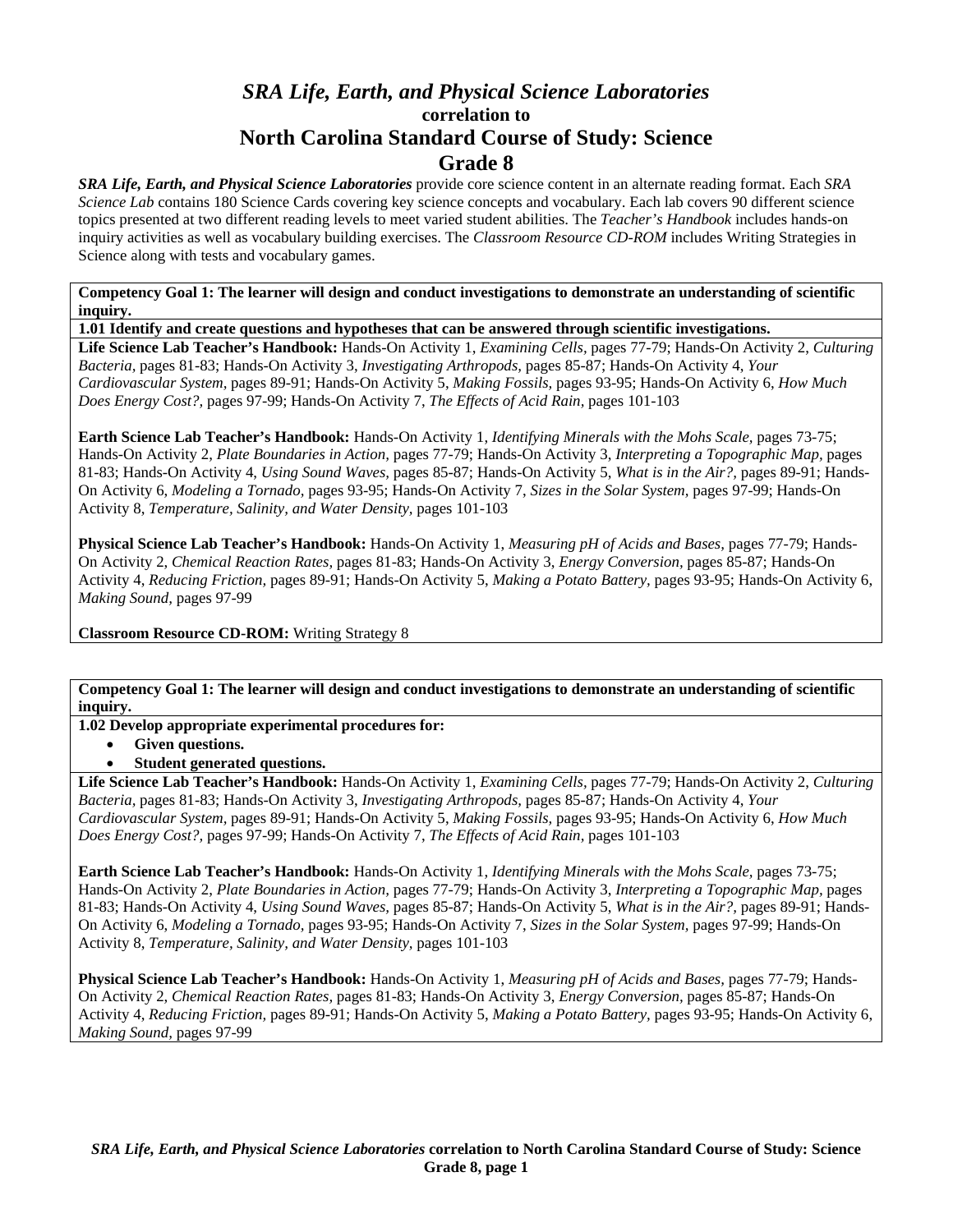**1.03 Apply safety procedures in the laboratory and in field studies:** 

- **Recognizing potential hazards.**
- **Manipulate materials and equipment.**
- **Conduct appropriate procedures.**

**Life Science Lab Teacher's Handbook:** Hands-On Activity 1, *Examining Cells,* pages 77-79; Hands-On Activity 2, *Culturing Bacteria,* pages 81-83; Hands-On Activity 3, *Investigating Arthropods,* pages 85-87; Hands-On Activity 4, *Your Cardiovascular System,* pages 89-91; Hands-On Activity 5, *Making Fossils,* pages 93-95; Hands-On Activity 6, *How Much Does Energy Cost?,* pages 97-99; Hands-On Activity 7, *The Effects of Acid Rain,* pages 101-103

**Earth Science Lab Teacher's Handbook:** Hands-On Activity 1, *Identifying Minerals with the Mohs Scale,* pages 73-75; Hands-On Activity 2, *Plate Boundaries in Action,* pages 77-79; Hands-On Activity 3, *Interpreting a Topographic Map,* pages 81-83; Hands-On Activity 4, *Using Sound Waves,* pages 85-87; Hands-On Activity 5, *What is in the Air?,* pages 89-91; Hands-On Activity 6, *Modeling a Tornado,* pages 93-95; Hands-On Activity 7, *Sizes in the Solar System,* pages 97-99; Hands-On Activity 8, *Temperature, Salinity, and Water Density,* pages 101-103

**Physical Science Lab Teacher's Handbook:** Hands-On Activity 1, *Measuring pH of Acids and Bases,* pages 77-79; Hands-On Activity 2, *Chemical Reaction Rates,* pages 81-83; Hands-On Activity 3, *Energy Conversion,* pages 85-87; Hands-On Activity 4, *Reducing Friction,* pages 89-91; Hands-On Activity 5, *Making a Potato Battery,* pages 93-95; Hands-On Activity 6, *Making Sound,* pages 97-99

**Competency Goal 1: The learner will design and conduct investigations to demonstrate an understanding of scientific inquiry.** 

- **1.04 Analyze variables in scientific investigations:** 
	- **Identify dependent and independent.**
	- Use of a control.
	- **Manipulate.**
	- **Describe relationships between.**
	- **Define operationally.**

**Life Science Lab Teacher's Handbook:** Hands-On Activity 7, *The Effects of Acid Rain,* pages 101-103

**Earth Science Lab Teacher's Handbook:** Hands-On Activity 8, *Temperature, Salinity, and Water Density,* pages 101-103

**Classroom Resource CD-ROM:** Writing Strategy 23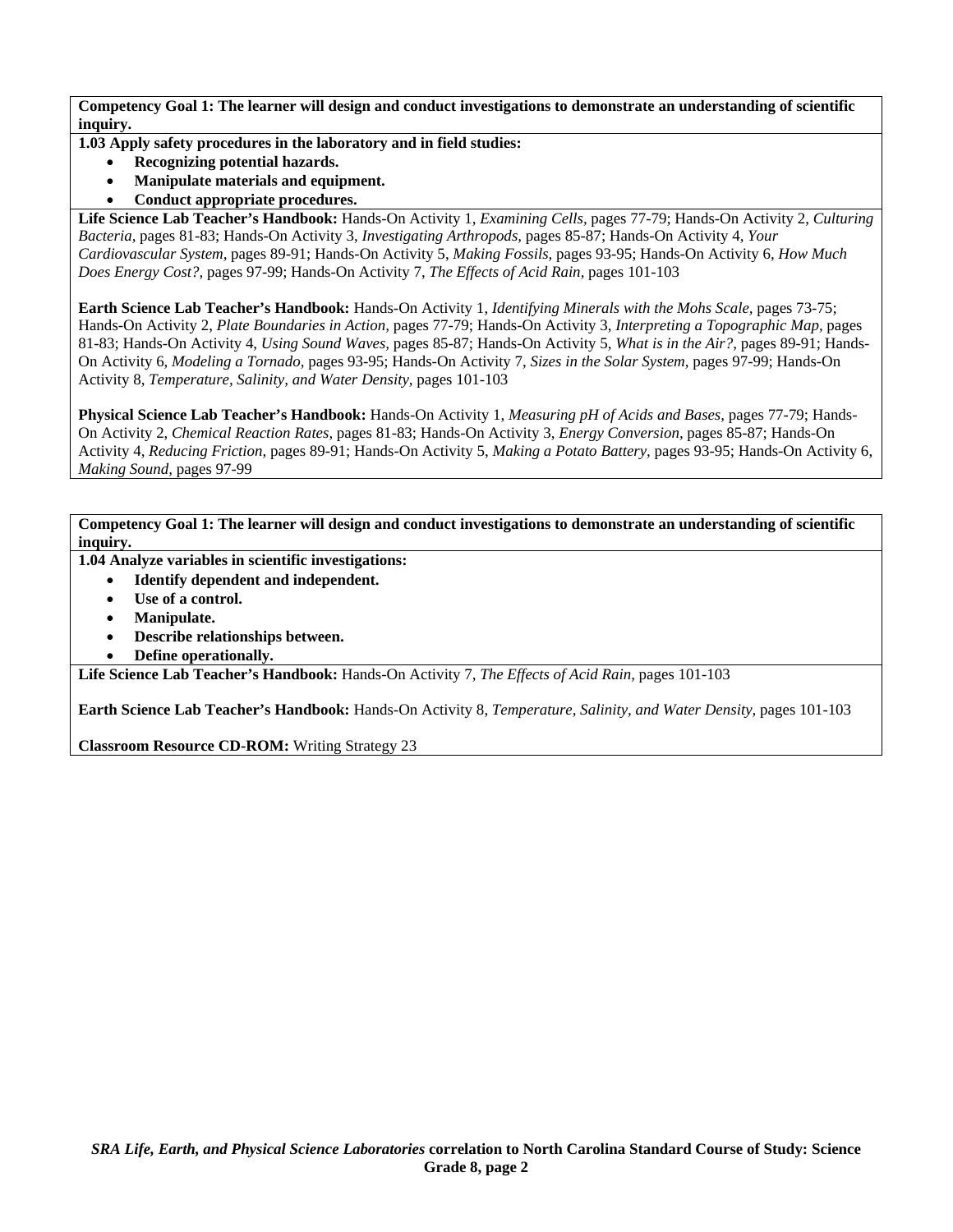**1.05 Analyze evidence to:** 

- **Explain observations.**
- **Make inferences and predictions.**
- **Develop the relationship between evidence and explanation.**

**Life Science Lab Teacher's Handbook:** Hands-On Activity 1, *Examining Cells,* pages 77-79; Hands-On Activity 2, *Culturing Bacteria,* pages 81-83; Hands-On Activity 3, *Investigating Arthropods,* pages 85-87; Hands-On Activity 4, *Your Cardiovascular System,* pages 89-91; Hands-On Activity 5, *Making Fossils,* pages 93-95; Hands-On Activity 6, *How Much Does Energy Cost?,* pages 97-99; Hands-On Activity 7, *The Effects of Acid Rain,* pages 101-103

**Earth Science Lab Teacher's Handbook:** Hands-On Activity 1, *Identifying Minerals with the Mohs Scale,* pages 73-75; Hands-On Activity 2, *Plate Boundaries in Action,* pages 77-79; Hands-On Activity 3, *Interpreting a Topographic Map,* pages 81-83; Hands-On Activity 4, *Using Sound Waves,* pages 85-87; Hands-On Activity 5, *What is in the Air?,* pages 89-91; Hands-On Activity 6, *Modeling a Tornado,* pages 93-95; Hands-On Activity 7, *Sizes in the Solar System,* pages 97-99; Hands-On Activity 8, *Temperature, Salinity, and Water Density,* pages 101-103

**Physical Science Lab Teacher's Handbook:** Hands-On Activity 1, *Measuring pH of Acids and Bases,* pages 77-79; Hands-On Activity 2, *Chemical Reaction Rates,* pages 81-83; Hands-On Activity 3, *Energy Conversion,* pages 85-87; Hands-On Activity 4, *Reducing Friction,* pages 89-91; Hands-On Activity 5, *Making a Potato Battery,* pages 93-95; Hands-On Activity 6, *Making Sound,* pages 97-99

**Classroom Resource CD-ROM:** Writing Strategy 1, 11, 17, 18

**Competency Goal 1: The learner will design and conduct investigations to demonstrate an understanding of scientific inquiry.** 

**1.06 Use mathematics to gather, organize, and present quantitative data resulting from scientific investigations:** 

- **Measurement.**
- **Analysis of data.**
- **Graphing.**
- **Prediction models.**

**Life Science Lab Teacher's Handbook:** Hands-On Activity 3, *Investigating Arthropods,* pages 85-87; Hands-On Activity 4, *Your Cardiovascular System,* pages 89-91; Hands-On Activity 5, *Making Fossils,* pages 93-95; Hands-On Activity 6, *How Much Does Energy Cost?,* pages 97-99; Hands-On Activity 7, *The Effects of Acid Rain,* pages 101-103

**Earth Science Lab Teacher's Handbook:** Hands-On Activity 1, *Identifying Minerals with the Mohs Scale,* pages 73-75; Hands-On Activity 3, *Interpreting a Topographic Map,* pages 81-83; Hands-On Activity 5, *What is in the Air?,* pages 89-91; Hands-On Activity 7, *Sizes in the Solar System,* pages 97-99; Hands-On Activity 8, *Temperature, Salinity, and Water Density,* pages 101-103

**Physical Science Lab Teacher's Handbook:** Hands-On Activity 1, *Measuring pH of Acids and Bases,* pages 77-79; Hands-On Activity 2, *Chemical Reaction Rates,* pages 81-83; Hands-On Activity 3, *Energy Conversion,* pages 85-87; Hands-On Activity 4, *Reducing Friction,* pages 89-91; Hands-On Activity 5, *Making a Potato Battery,* pages 93-95; Hands-On Activity 6, *Making Sound,* pages 97-99

**Classroom Resource CD-ROM:** Writing Strategy 20, 22, 24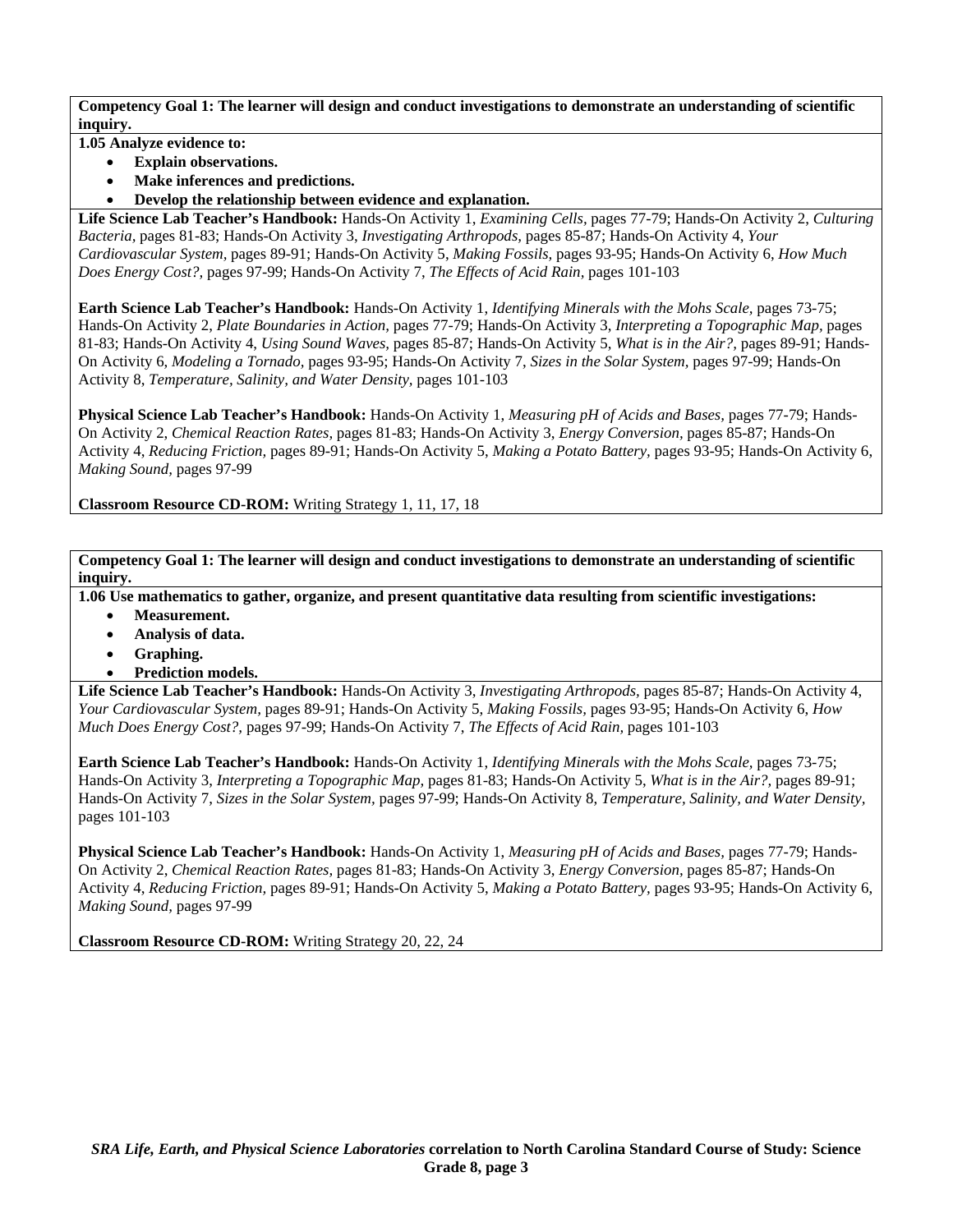### **1.07 Prepare models and/or computer simulations to:**

• **Test hypotheses.** 

## • **Evaluate how data fit.**

**Life Science Lab Teacher's Handbook:** Hands-On Activity 3, *Investigating Arthropods,* pages 85-87; Hands-On Activity 4, *Your Cardiovascular System,* pages 89-91; Hands-On Activity 5, *Making Fossils,* pages 93-95; Hands-On Activity 6, *How Much Does Energy Cost?,* pages 97-99; Hands-On Activity 7, *The Effects of Acid Rain,* pages 101-103

**Earth Science Lab Teacher's Handbook:** Hands-On Activity 1, *Identifying Minerals with the Mohs Scale,* pages 73-75; Hands-On Activity 2, *Plate Boundaries in Action,* pages 77-79; Hands-On Activity 3, *Interpreting a Topographic Map,* pages 81-83; Hands-On Activity 5, *What is in the Air?,* pages 89-91; Hands-On Activity 7, *Sizes in the Solar System,* pages 97-99; Hands-On Activity 8, *Temperature, Salinity, and Water Density,* pages 101-103

**Physical Science Lab Teacher's Handbook:** Hands-On Activity 3, *Energy Conversion,* pages 85-87; Hands-On Activity 5, *Making a Potato Battery,* pages 93-95; Hands-On Activity 6, *Making Sound,* pages 97-99

**Classroom Resource CD-ROM:** Writing Strategy 8, 20, 22

**Competency Goal 1: The learner will design and conduct investigations to demonstrate an understanding of scientific inquiry.** 

**1.08 Use oral and written language to:** 

- **Communicate findings.**
- **Defend conclusions of scientific investigations.**

**Life Science Lab Teacher's Handbook:** Hands-On Activity 1, *Examining Cells,* pages 77-79; Hands-On Activity 2, *Culturing Bacteria,* pages 81-83; Hands-On Activity 3, *Investigating Arthropods,* pages 85-87; Hands-On Activity 4, *Your Cardiovascular System,* pages 89-91; Hands-On Activity 5, *Making Fossils,* pages 93-95; Hands-On Activity 6, *How Much Does Energy Cost?,* pages 97-99; Hands-On Activity 7, *The Effects of Acid Rain,* pages 101-103

**Earth Science Lab Teacher's Handbook:** Hands-On Activity 1, *Identifying Minerals with the Mohs Scale,* pages 73-75; Hands-On Activity 2, *Plate Boundaries in Action,* pages 77-79; Hands-On Activity 3, *Interpreting a Topographic Map,* pages 81-83; Hands-On Activity 4, *Using Sound Waves,* pages 85-87; Hands-On Activity 5, *What is in the Air?,* pages 89-91; Hands-On Activity 6, *Modeling a Tornado,* pages 93-95; Hands-On Activity 7, *Sizes in the Solar System,* pages 97-99; Hands-On Activity 8, *Temperature, Salinity, and Water Density,* pages 101-103

**Physical Science Lab Teacher's Handbook:** Hands-On Activity 1, *Measuring pH of Acids and Bases,* pages 77-79; Hands-On Activity 2, *Chemical Reaction Rates,* pages 81-83; Hands-On Activity 3, *Energy Conversion,* pages 85-87; Hands-On Activity 4, *Reducing Friction,* pages 89-91; Hands-On Activity 5, *Making a Potato Battery,* pages 93-95; Hands-On Activity 6, *Making Sound,* pages 97-99

**Classroom Resource CD-ROM:** Writing Strategy 1-30

**Competency Goal 1: The learner will design and conduct investigations to demonstrate an understanding of scientific inquiry.** 

**1.09 Use technologies and information systems to:** 

- **Research.**
- **Gather and analyze data.**
- **Visual data.**
- **Disseminate findings to others.**

**Classroom Resource CD-ROM:** Writing Strategy 9, 16, 22, 24, 25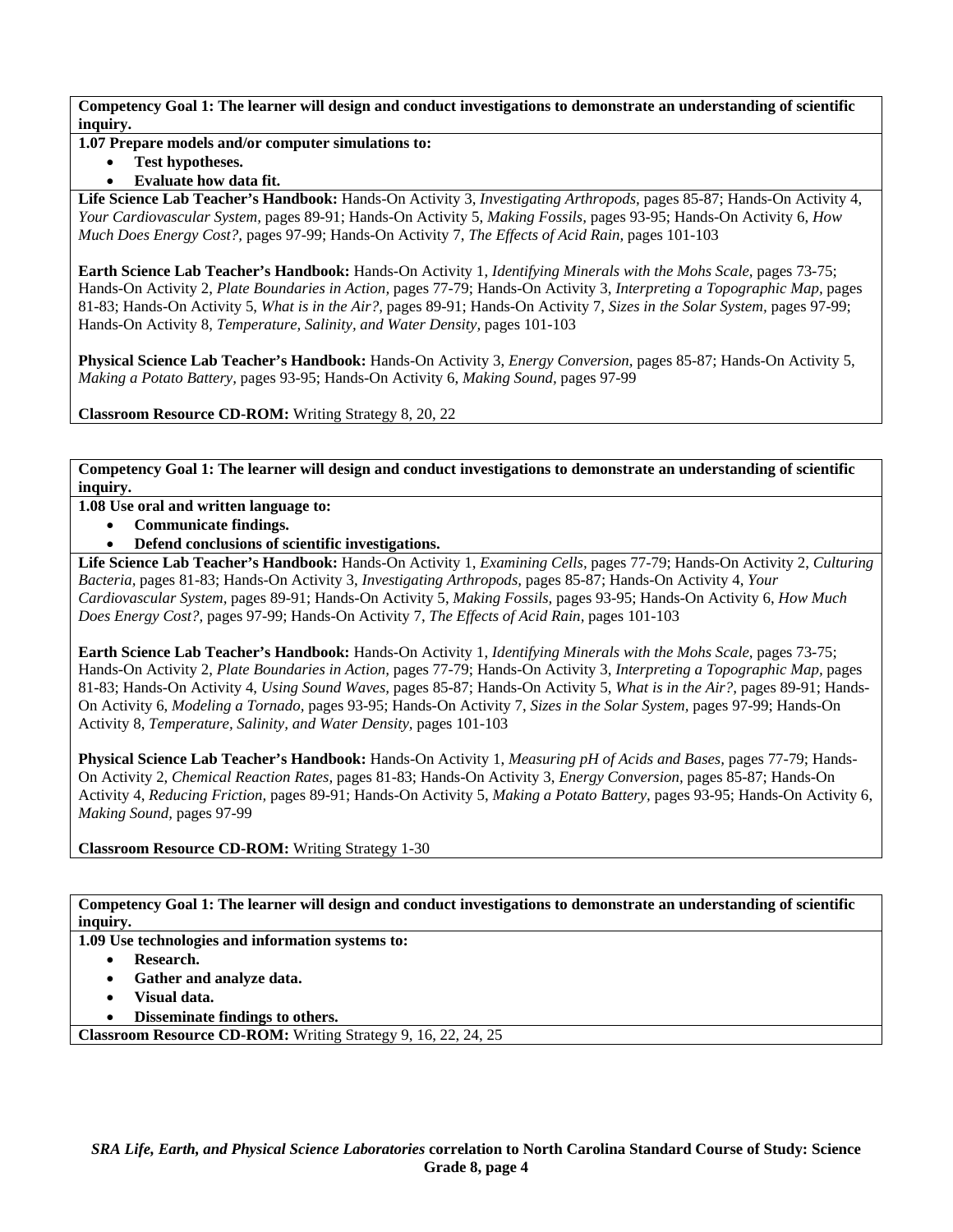- **1.10 Analyze and evaluate information from a scientifically literate viewpoint by reading, hearing, and/or viewing:** 
	- **Scientific test.**
	- **Articles.**
	- **Events in the popular press.**

**Life Science Lab Teacher's Handbook:** Hands-On Activity 1, *Examining Cells,* pages 77-79; Hands-On Activity 2, *Culturing Bacteria,* pages 81-83; Hands-On Activity 3, *Investigating Arthropods,* pages 85-87; Hands-On Activity 4, *Your Cardiovascular System,* pages 89-91; Hands-On Activity 5, *Making Fossils,* pages 93-95; Hands-On Activity 6, *How Much Does Energy Cost?,* pages 97-99; Hands-On Activity 7, *The Effects of Acid Rain,* pages 101-103

**Earth Science Lab Teacher's Handbook:** Hands-On Activity 1, *Identifying Minerals with the Mohs Scale,* pages 73-75; Hands-On Activity 2, *Plate Boundaries in Action,* pages 77-79; Hands-On Activity 3, *Interpreting a Topographic Map,* pages 81-83; Hands-On Activity 4, *Using Sound Waves,* pages 85-87; Hands-On Activity 5, *What is in the Air?,* pages 89-91; Hands-On Activity 6, *Modeling a Tornado,* pages 93-95; Hands-On Activity 7, *Sizes in the Solar System,* pages 97-99; Hands-On Activity 8, *Temperature, Salinity, and Water Density,* pages 101-103

**Physical Science Lab Teacher's Handbook:** Hands-On Activity 1, *Measuring pH of Acids and Bases,* pages 77-79; Hands-On Activity 2, *Chemical Reaction Rates,* pages 81-83; Hands-On Activity 3, *Energy Conversion,* pages 85-87; Hands-On Activity 4, *Reducing Friction,* pages 89-91; Hands-On Activity 5, *Making a Potato Battery,* pages 93-95; Hands-On Activity 6, *Making Sound,* pages 97-99

**Competency Goal 2: The learner will demonstrate an understanding of technological design. 2.01 Explore evidence that "technology" has many definitions.** 

- **Artifact or hardware.**
- **Methodology or technique.**
- **System of production.**
- **Social-technical system.**

Life Science Lab, Level A: Cards 5, 49, 59, 64, 69, 83, 87, 88, 89, 90 Life Science Lab, Level B: Cards 5, 49, 59, 64, 69, 83, 87, 88, 89, 90

**Earth Science Lab, Level A: Cards 16, 20, 31, 37, 51, 54, 70, 79, 80, 81, 88 Earth Science Lab, Level B:** Cards 16, 20, 31, 37, 51, 54, 70, 79, 80, 81, 88

**Physical Science Lab, Level A:** Cards 33, 34, 35, 45, 46, 47, 48, 49, 63, 64, 68, 69, 70, 72, 73, 76, 81, 84, 90 **Physical Science Lab, Level B:** Cards 33, 34, 35, 45, 46, 47, 48, 49, 63, 64, 68, 69, 70, 72, 73, 76, 81, 84, 90

**Competency Goal 2: The learner will demonstrate an understanding of technological design.** 

**2.02 Use information systems to:** 

• **Identify scientific needs, human needs, or problems that are subject to technological solution.**  • **Locate resources to obtain and test ideas.** 

**Life Science Lab, Level A: Cards 69, 83, 84, 85, 86, 87, 88, 89, 90** Life Science Lab, Level B: Cards 69, 83, 84, 85, 86, 87, 88, 89, 90 **Life Science Lab Teacher's Handbook:** Hands-On Activity 7, *The Effects of Acid Rain,* pages 101-103

**Earth Science Lab, Level A:** Cards 19, 20, 31, 35, 37, 42, 50, 51, 59, 61, 79, 80, 81, 85, 86, 90 **Earth Science Lab, Level B:** Cards 19, 20, 31, 35, 37, 42, 50, 51, 59, 61, 79, 80, 81, 85, 86, 90 **Earth Science Lab Teacher's Handbook:** Hands-On Activity 3, *Interpreting a Topographic Map,* pages 81-83; Hands-On Activity 4, *Using Sound Waves,* pages 85-87; Hands-On Activity 5, *What is in the Air?,* pages 89-91

**Physical Science Lab, Level A:** Cards 34, 35, 38, 46, 47, 48, 49, 63, 64, 71, 72, 76, 81, 84, 90 **Physical Science Lab, Level B:** Cards 34, 35, 38, 46, 47, 48, 49, 63, 64, 71, 72, 76, 81, 84, 90 **Physical Science Lab Teacher's Handbook:** Hands-On Activity 3, *Energy Conversion,* pages 85-87; Hands-On Activity 4, *Reducing Friction,* pages 89-91; Hands-On Activity 5, *Making a Potato Battery,* pages 93-95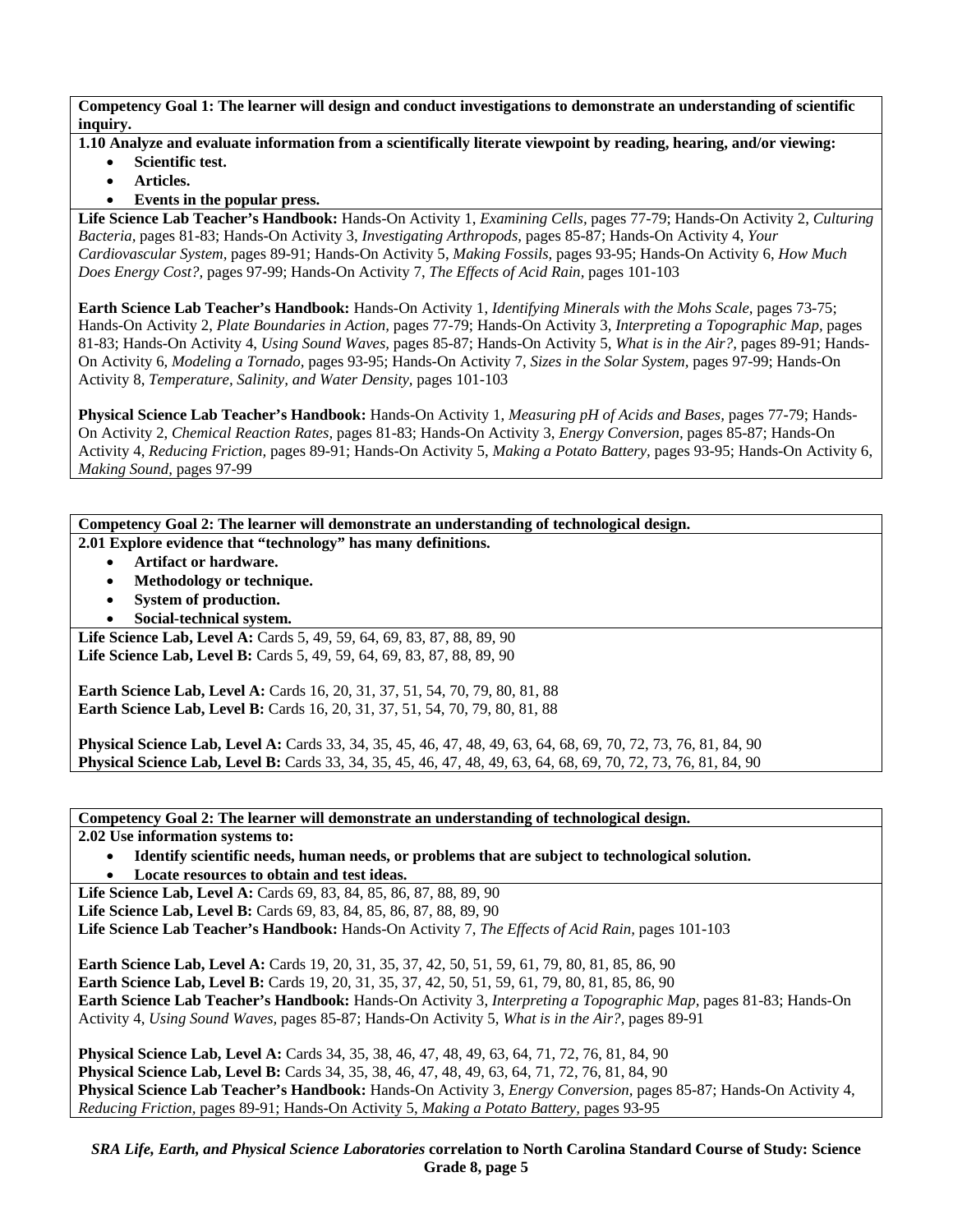#### **Competency Goal 2: The learner will demonstrate an understanding of technological design.**

**2.03 Evaluate technological designs or:** 

- **Application of scientific principles.** 
	- **Risks and benefits.**
	- **Constraints of design.**
- **Consistent testing protocols.**

This concept is not covered at this level.

**Competency Goal 2: The learner will demonstrate an understanding of technological design. 2.04 Apply tenets of technological design to make informed consumer decisions about:** 

- **Products.**
- **Processes.**
- **Systems.**

This concept is not covered at this level.

| Competency Goal 3: The learner will conduct investigations and utilize appropriate technologies and information |
|-----------------------------------------------------------------------------------------------------------------|
| systems to build an understanding of the atmosphere.                                                            |
| 3.01 Analyze the unique properties of water including:                                                          |
| Universal solvent.                                                                                              |
| Cohesion and adhesion.<br>$\bullet$                                                                             |
| <b>Polarity.</b>                                                                                                |
| Density and buoyancy.                                                                                           |
| Specific heat.                                                                                                  |
| Physical Science Lab, Level A: Cards 2, 5, 6, 13, 60, 61                                                        |
| Physical Science Lab, Level B: Cards 2, 5, 6, 13, 60, 61                                                        |

**Competency Goal 3: The learner will conduct investigations and utilize appropriate technologies and information systems to build an understanding of the atmosphere.** 

**3.02 Explain the structure of the hydrosphere including:** 

- **Water distribution on earth.**
- **Local river basin.**
- **Local water availability.**

Life Science Lab, Level A: Card 90 Life Science Lab, Level B: Card 90

**Earth Science Lab, Level A: Cards 82, 83, 84, 87, 90** 

**Earth Science Lab, Level B: Cards 82, 83, 84, 87, 90** 

**Earth Science Lab Teacher's Handbook:** Hands-On Activity 8, *Temperature, Salinity, and Water Density,* pages 101-103

**Competency Goal 3: The learner will conduct investigations and utilize appropriate technologies and information systems to build an understanding of the atmosphere.** 

**3.03 evaluate evidence that Earth's oceans are a reservoir of nutrients, minerals, dissolved gases, and life forms:** 

- **Estuaries.**
- **Marine ecosystems.**
- **Upwelling.**
- **Behavior of gases in the marine environment.**
- **Value and sustainability of marine resources.**
- **Deep ocean technology and understandings gained.**

Life Science Lab, Level A: Card 82

Life Science Lab, Level B: Card 82

**Earth Science Lab, Level A: Cards 82, 87, 88, 89, 90** 

**Earth Science Lab, Level B: Cards 82, 87, 88, 89, 90** 

**Earth Science Lab Teacher's Handbook:** Hands-On Activity 8, *Temperature, Salinity, and Water Density,* pages 101-103

*SRA Life, Earth, and Physical Science Laboratories* **correlation to North Carolina Standard Course of Study: Science Grade 8, page 6**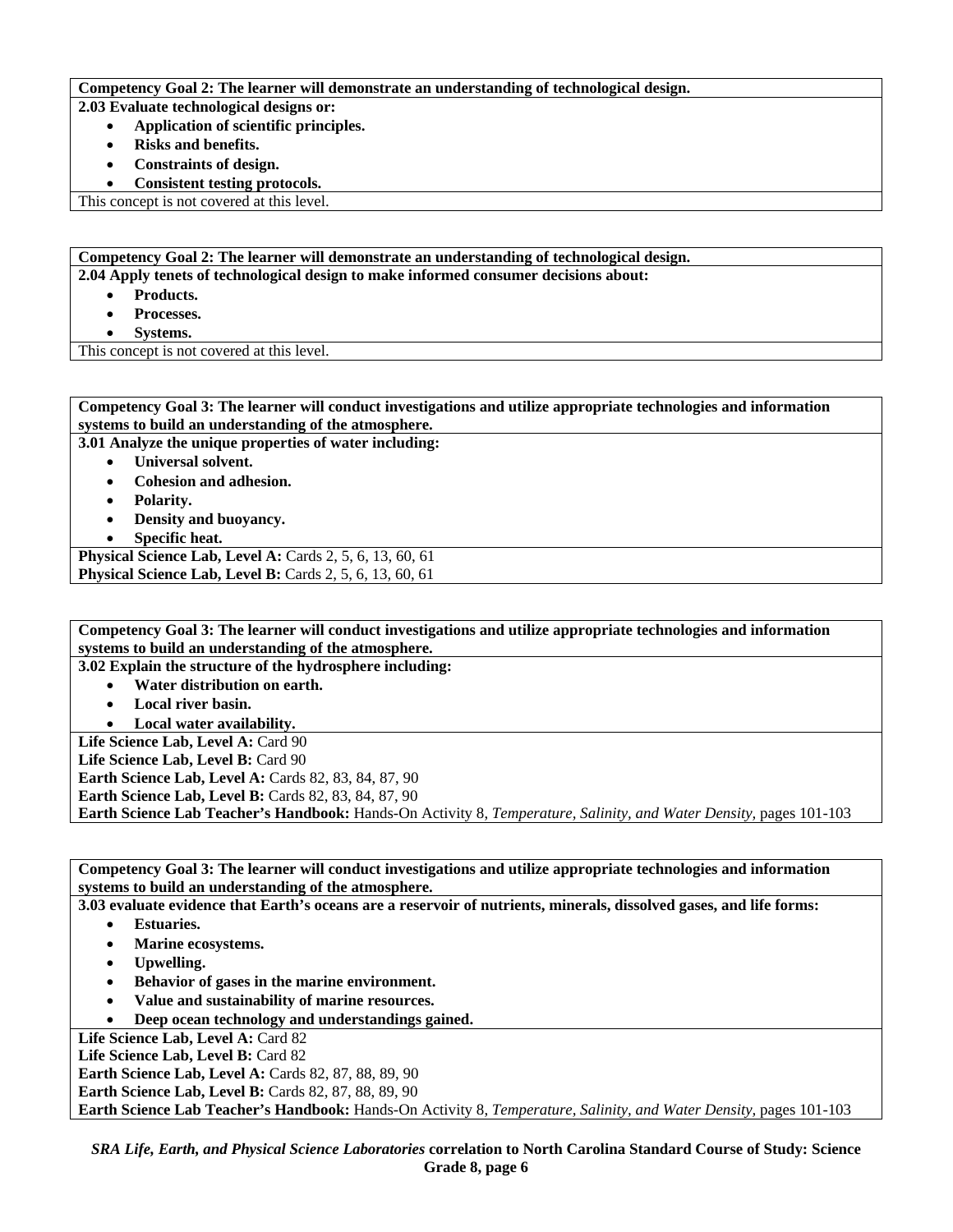**Competency Goal 3: The learner will conduct investigations and utilize appropriate technologies and information systems to build an understanding of the atmosphere.** 

**3.04 Describe how terrestrial and aquatic food webs are interconnected. Life Science Lab, Level A: Cards 76, 77, 81, 82** 

Life Science Lab, Level B: Cards 76, 77, 81, 82

Earth Science Lab, Level A: Card 89 **Earth Science Lab, Level B:** Card 89

**Competency Goal 3: The learner will conduct investigations and utilize appropriate technologies and information systems to build an understanding of the atmosphere.** 

**3.05 analyze hydrospheric data over time to predict the health of a water system including:** 

- **Temperature.**
- **Dissolved oxygen.**
- **pH.**
- **Nitrates.**
- **Turbidity.**
- **Bio-indicators.**

Life Science Lab, Level A: Cards 82, 90 Life Science Lab, Level B: Cards 82, 90

**Earth Science Lab, Level A: Cards 59, 60, 61, 86 Earth Science Lab, Level B: Cards 59, 60, 61, 86** 

**Competency Goal 3: The learner will conduct investigations and utilize appropriate technologies and information systems to build an understanding of the atmosphere.** 

**3.06 Evaluate technologies and information systems used to monitor the hydrosphere.** 

Life Science Lab, Level A: Card 90 Life Science Lab, Level B: Card 90

**Earth Science Lab, Level A: Cards 51, 85, 86** Earth Science Lab, Level B: Cards 51, 85, 86

**Competency Goal 3: The learner will conduct investigations and utilize appropriate technologies and information systems to build an understanding of the atmosphere.** 

**3.07 Describe how humans affect the quality of water:** 

- **Point and non-point sources of water pollution in North Carolina.**
- **Possible effects of excess nutrients in North Carolina waters.**
- **Economic trade-offs.**
- **Local water issues.**

Life Science Lab, Level A: Card 90

Life Science Lab, Level B: Card 90

**Life Science Lab Teacher's Handbook:** Hands-On Activity 7, *The Effects of Acid Rain,* pages 101-103

**Earth Science Lab, Level A: Cards 85, 86 Earth Science Lab, Level B: Cards 85, 86**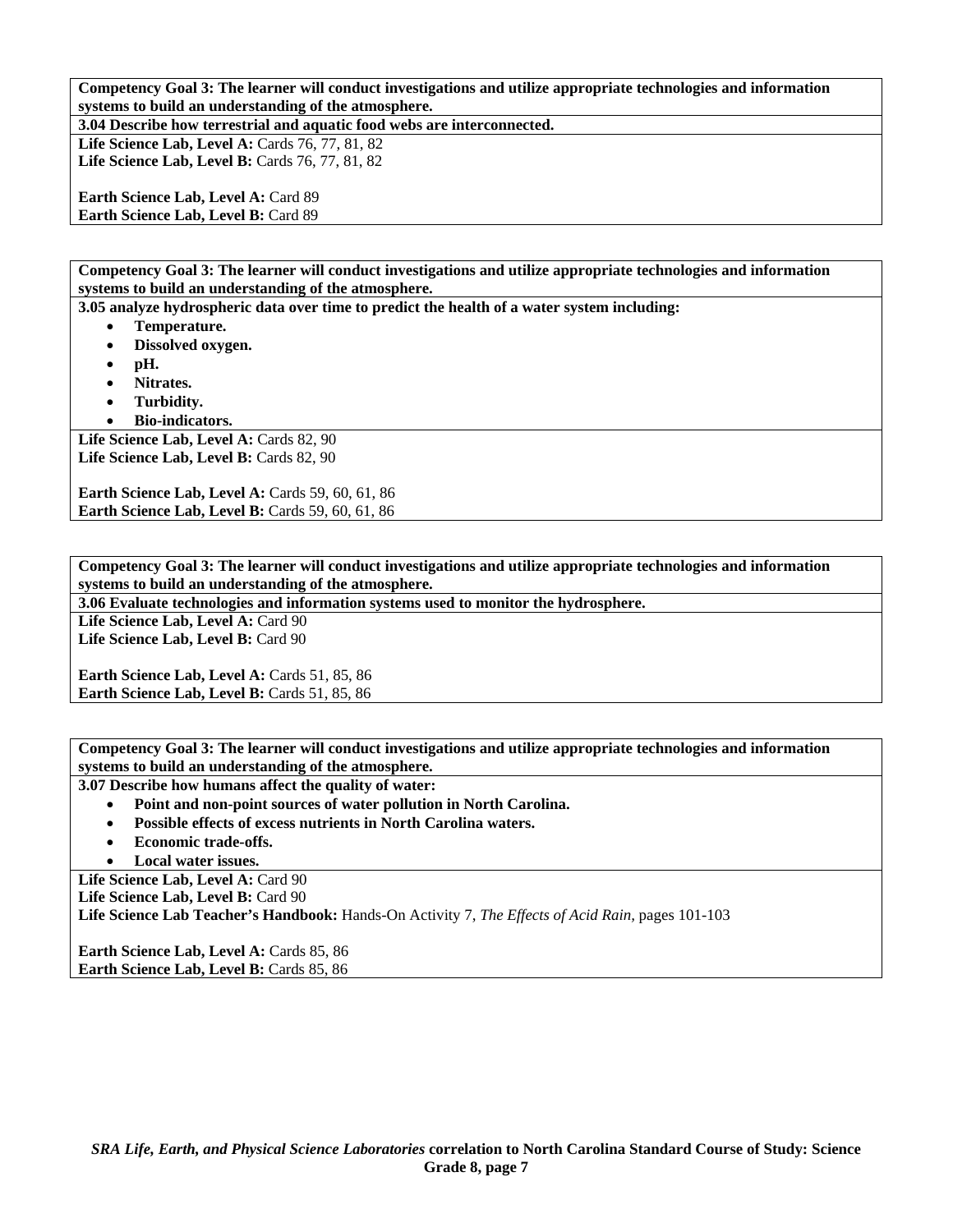**Competency Goal 3: The learner will conduct investigations and utilize appropriate technologies and information systems to build an understanding of the atmosphere.** 

**3.08 Recognize that the good health of environments and organisms requires:** 

- **Monitoring the hydrosphere.**
- **Water quality standards.**
- **Methods of water treatment.**
- **Maintaining safe water quality.**
- **Stewardship.**

Life Science Lab, Level A: Card 90 Life Science Lab, Level B: Card 90 **Life Science Lab Teacher's Handbook:** Hands-On Activity 7, *The Effects of Acid Rain,* pages 101-103

**Earth Science Lab, Level A: Cards 85, 86** Earth Science Lab, Level B: Cards 85, 86

**Competency Goal 4: The learner will conduct investigations and utilize technologies and information systems to build an understanding of chemistry.** 

**4.01 Understand that both naturally occurring and synthetic substances are chemicals.** 

**Physical Science Lab, Level A:** Cards 17, 18, 19, 20, 31, 32, 35 **Physical Science Lab, Level B:** Cards 17, 18, 19, 20, 31, 32, 35

**Competency Goal 4: The learner will conduct investigations and utilize technologies and information systems to build an understanding of chemistry.** 

**4.02 Evaluate evidence that elements combine in a multitude of ways to produce compounds that account for all living and nonliving substances.** 

**Physical Science Lab, Level A: Cards 9, 10, 11, 31, 32 Physical Science Lab, Level B: Cards 9, 10, 11, 31, 32** 

**Competency Goal 4: The learner will conduct investigations and utilize technologies and information systems to build an understanding of chemistry.** 

**4.03 Explain how the periodic table is a model for:** 

• **Classifying elements.** 

• **Identifying the properties of elements.** 

**Physical Science Lab, Level A: Cards 10, 11, 14, 15, 16, 17, 18, 19, 20, 21** 

**Physical Science Lab, Level B:** Cards 10, 11, 14, 15, 16, 17, 18, 19, 20, 21

**Physical Science Lab Teacher's Handbook:** Hands-On Activity 1, *Measuring pH of Acids and Bases,* pages 77-79

**Competency Goal 4: The learner will conduct investigations and utilize technologies and information systems to build an understanding of chemistry.** 

**4.04 Describe the suitability of materials for use in technological design:** 

- **Electrical conductivity.** 
	- **Density.**
- **Magnetism.**
- **Solubility.**
- **Malleability.**

**Physical Science Lab, Level A:** Cards 2, 13, 14, 15, 16, 18, 19, 20, 33, 34, 35 **Physical Science Lab, Level B:** Cards 2, 13, 14, 15, 16, 18, 19, 20, 33, 34, 35 **Physical Science Lab Teacher's Handbook:** Hands-On Activity 1, *Measuring pH of Acids and Bases,* pages 77-79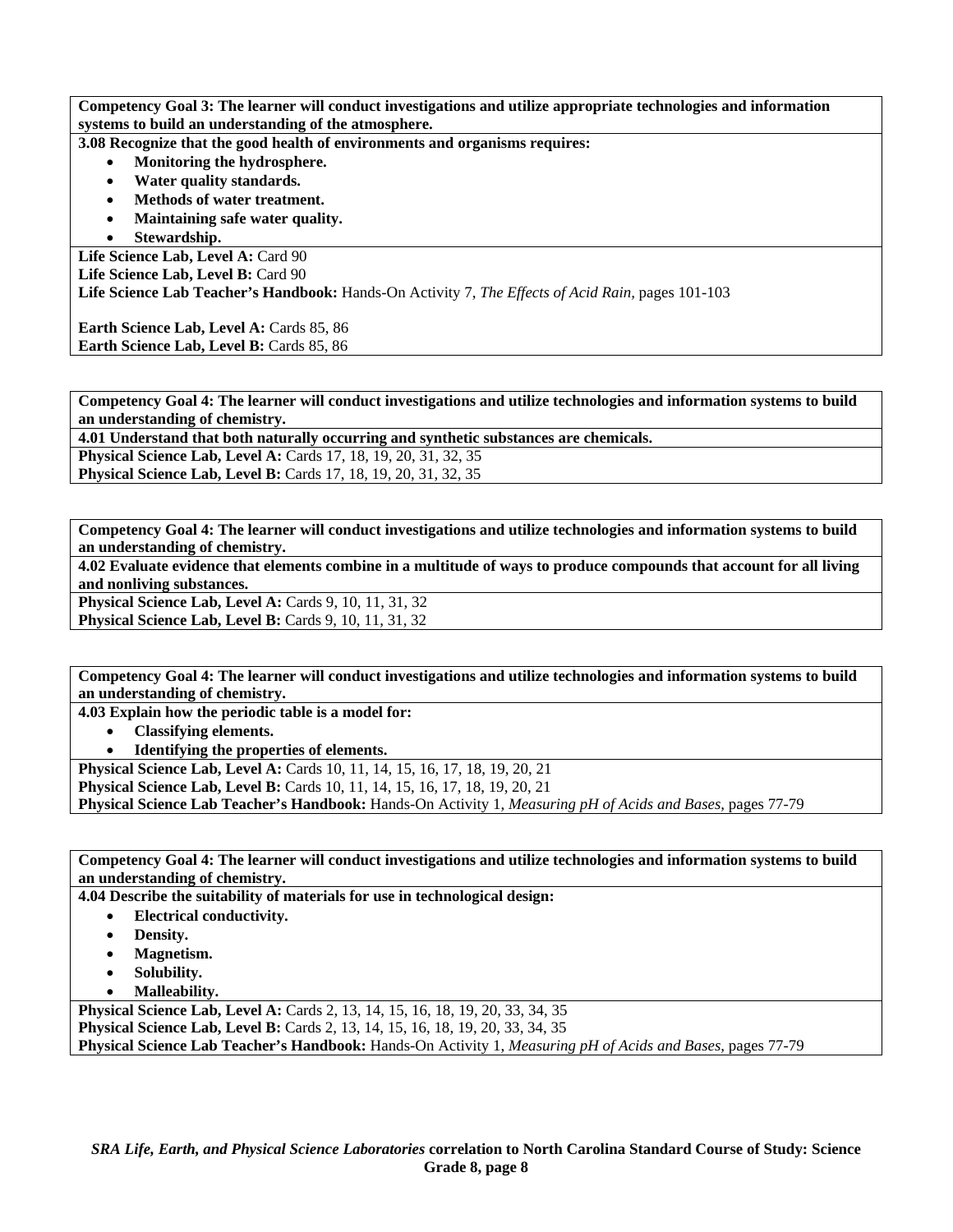**Competency Goal 4: The learner will conduct investigations and utilize technologies and information systems to build an understanding of chemistry.** 

**4.05 Identify substances based on characteristic physical properties:** 

- **Density.**
- **Boiling/melting points.**
- **Solubility.**
- **Chemical reactivity.**
- **Specific heat.**

**Physical Science Lab, Level A: Cards 1, 2, 5, 6, 7, 13, 27, 28 Physical Science Lab, Level B:** Cards 1, 2, 5, 6, 7, 13, 27, 28 **Physical Science Lab Teacher's Handbook:** Hands-On Activity 1, *Measuring pH of Acids and Bases,* pages 77-79; Hands-On Activity 2, *Chemical Reaction Rates,* pages 81-83

**Competency Goal 4: The learner will conduct investigations and utilize technologies and information systems to build an understanding of chemistry.** 

**4.06 Describe and measure quantities related to chemical/physical changes within a system:** 

- **Temperature.**
- **Volume.**
- **Mass.**
- **Precipitate.**
- **Gas production.**

**Physical Science Lab, Level A: Cards 5, 6, 7, 8, 9, 27, 28, 29 Physical Science Lab, Level B:** Cards 5, 6, 7, 8, 9, 27, 28, 29 **Physical Science Lab Teacher's Handbook:** Hands-On Activity 2, *Chemical Reaction Rates,* pages 81-83

**Competency Goal 4: The learner will conduct investigations and utilize technologies and information systems to build an understanding of chemistry.** 

**4.07 Identify evidence supporting the law of conservation of matter:** 

- **During an ordinary chemical reaction matter cannot be created or destroyed.**
- **In a chemical reaction, the total mass of the reactants equals the total mass of the products.**

Physical Science Lab, Level A: Cards 9, 27, 28, 29

Physical Science Lab, Level B: Cards 9, 27, 28, 29

**Physical Science Lab Teacher's Handbook:** Hands-On Activity 2, *Chemical Reaction Rates,* pages 81-83

**Competency Goal 4: The learner will conduct investigations and utilize technologies and information systems to build an understanding of chemistry.** 

**4.08 Identify evidence that some chemicals may contribute to human health conditions including:** 

- **Cancer.**
- **Autoimmune disease.**
- **Birth defects.**
- **Heart disease.**
- **Diabetes.**
- **Learning and behavioral disorders.**
- **Kidney disease.**
- **Asthma.**

**Life Science Lab, Level A: Cards 47, 49, 50, 57 Life Science Lab, Level B:** Cards 47, 49, 50, 57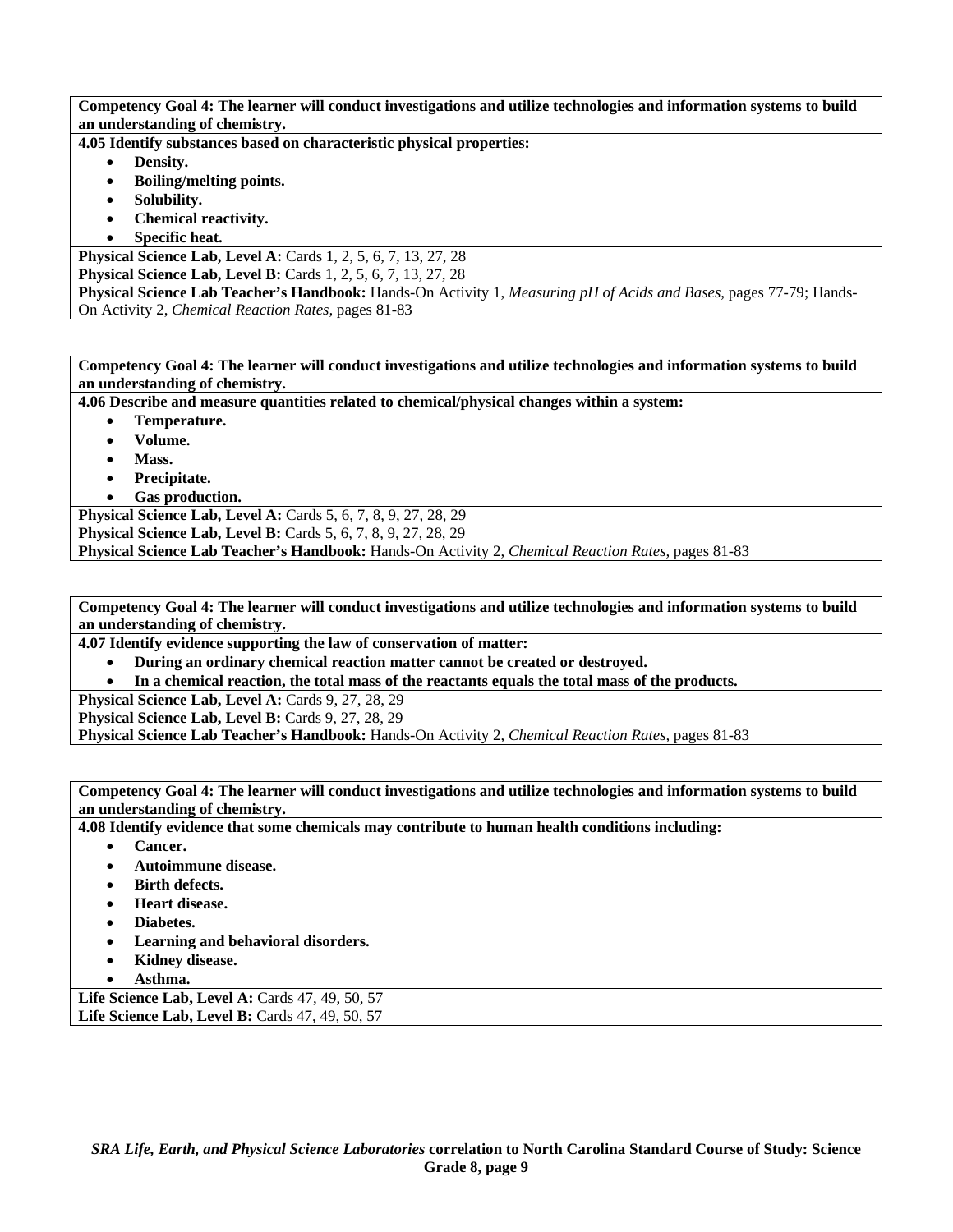**Competency Goal 4: The learner will conduct investigations and utilize technologies and information systems to build an understanding of chemistry.** 

**4.09 Describe factors that determine the effects a chemical has on a living organism including:** 

- **Exposure.**
- **Potency.**
- **Dose and the resultant concentration of chemical in the organism.**
- **Individual susceptibility.**
- **Possible means to eliminate or reduce effects.**

Life Science Lab, Level A: Cards 84, 87, 88, 89, 90 Life Science Lab, Level B: Cards 84, 87, 88, 89, 90 **Life Science Lab Teacher's Handbook:** Hands-On Activity 7, *The Effects of Acid Rain,* pages 101-103

**Earth Science Lab, Level A: Cards 42, 59, 61, 86 Earth Science Lab, Level B: Cards 42, 59, 61, 86 Earth Science Lab Teacher's Handbook:** Hands-On Activity 5, *What is in the Air?,* pages 89-91

**Competency Goal 4: The learner will conduct investigations and utilize technologies and information systems to build an understanding of chemistry.** 

**4.10 Describe risks and benefits of chemicals including:** 

- **Medicines.**
- **Food preservatives.**
- **Crop yield.**
- **Sanitation.**

**Life Science Lab, Level A:** Cards 84, 87, 89, 90

**Life Science Lab, Level B: Cards 84, 87, 89, 90** 

**Life Science Lab Teacher's Handbook:** Hands-On Activity 7, *The Effects of Acid Rain,* pages 101-103

**Earth Science Lab, Level A: Cards 42, 59, 61, 86 Earth Science Lab, Level B:** Cards 42, 59, 61, 86 **Earth Science Lab Teacher's Handbook:** Hands-On Activity 5, *What is in the Air?,* pages 89-91

**Competency Goal 5: The learner will conduct investigations and utilize appropriate technologies and information systems to build an understanding of evidence of evolution in organisms and landforms.** 

**5.01 Interpret ways in which rocks, fossils, and ice cores record Earth's geologic history and the evolution f life including:** 

- **Geologic Time Scale.**
- **Index Fossils.**
- **Law of Superposition.**
- **Unconformity.**
- **Evidence for climate change.**
- **Extinction of species.**

• **Catastrophic events.** 

Life Science Lab, Level A: Cards 67, 68 Life Science Lab, Level B: Cards 67, 68 **Life Science Lab Teacher's Handbook:** Hands-On Activity 5, *Making Fossils,* pages 93-95

**Earth Science Lab, Level A: Cards 30, 32, 33, 34 Earth Science Lab, Level B: Cards 30, 32, 33, 34**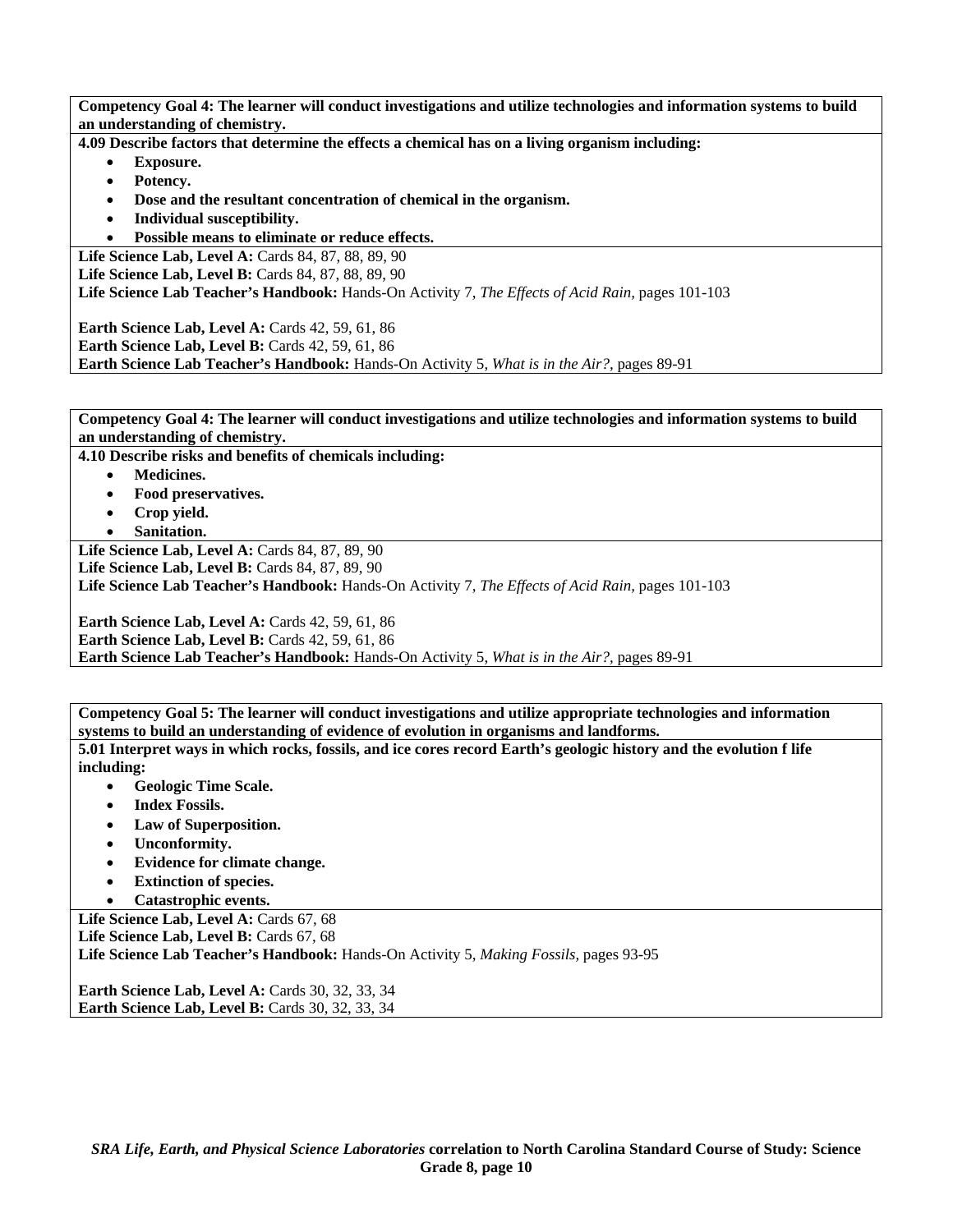**Competency Goal 5: The learner will conduct investigations and utilize appropriate technologies and information systems to build an understanding of evidence of evolution in organisms and landforms.** 

**5.02 Correlate evolutionary theories and processes:** 

- **Biological.**
- **Geological.**
- **Technological.**

Life Science Lab, Level A: Cards 65, 66, 67, 68

Life Science Lab, Level B: Cards 65, 66, 67, 68

**Life Science Lab Teacher's Handbook:** Hands-On Activity 5, *Making Fossils,* pages 93-95

**Earth Science Lab, Level A:** Cards 30, 31, 32, 33, 34, 60, 61 **Earth Science Lab, Level B:** Cards 30, 31, 32, 33, 34, 60, 61

**Competency Goal 5: The learner will conduct investigations and utilize appropriate technologies and information systems to build an understanding of evidence of evolution in organisms and landforms.** 

**5.03 Examine evidence that the geologic evolution has had significant global impact including:** 

- **Distribution of living things.**
- **Major geological events.**
- **Mechanical and chemical weathering.**

Life Science Lab, Level A: Cards 65, 66, 67, 68 Life Science Lab, Level B: Cards 65, 66, 67, 68

**Earth Science Lab, Level A:** Cards 2, 6, 7, 8, 9, 10, 11, 12, 13, 14, 15, 16, 17, 21, 22, 30, 31, 32 **Earth Science Lab, Level B:** Cards 2, 6, 7, 8, 9, 10, 11, 12, 13, 14, 15, 16, 17, 21, 22, 30, 31, 32 **Earth Science Lab Teacher's Handbook:** Hands-On Activity 2, *Plate Boundaries in Action,* pages 77-79

**Competency Goal 5: The learner will conduct investigations and utilize appropriate technologies and information systems to build an understanding of evidence of evolution in organisms and landforms. 5.04 Analyze satellite imagery as a method to monitor Earth from Space;** 

• **Spectral analysis.** 

• **Reflectance curves.** 

Life Science Lab, Level A: Card 83 Life Science Lab, Level B: Card 83

**Earth Science Lab, Level A: Cards 16, 20, 51, 80 Earth Science Lab, Level B: Cards 16, 20, 51, 80** 

**Competency Goal 5: The learner will conduct investigations and utilize appropriate technologies and information systems to build an understanding of evidence of evolution in organisms and landforms.** 

**5.05 Use maps, ground truthing and remote sensing to make predictions regarding:** 

- **Changes over time.** 
	- Land use.
- **Urban sprawl.**
- **Resource management.**

Life Science Lab, Level A: Card 83 Life Science Lab, Level B: Card 83

**Earth Science Lab, Level A: Cards 16, 19, 20, 50, 51 Science Lab, Level B:** Cards 16, 19, 20, 50, 51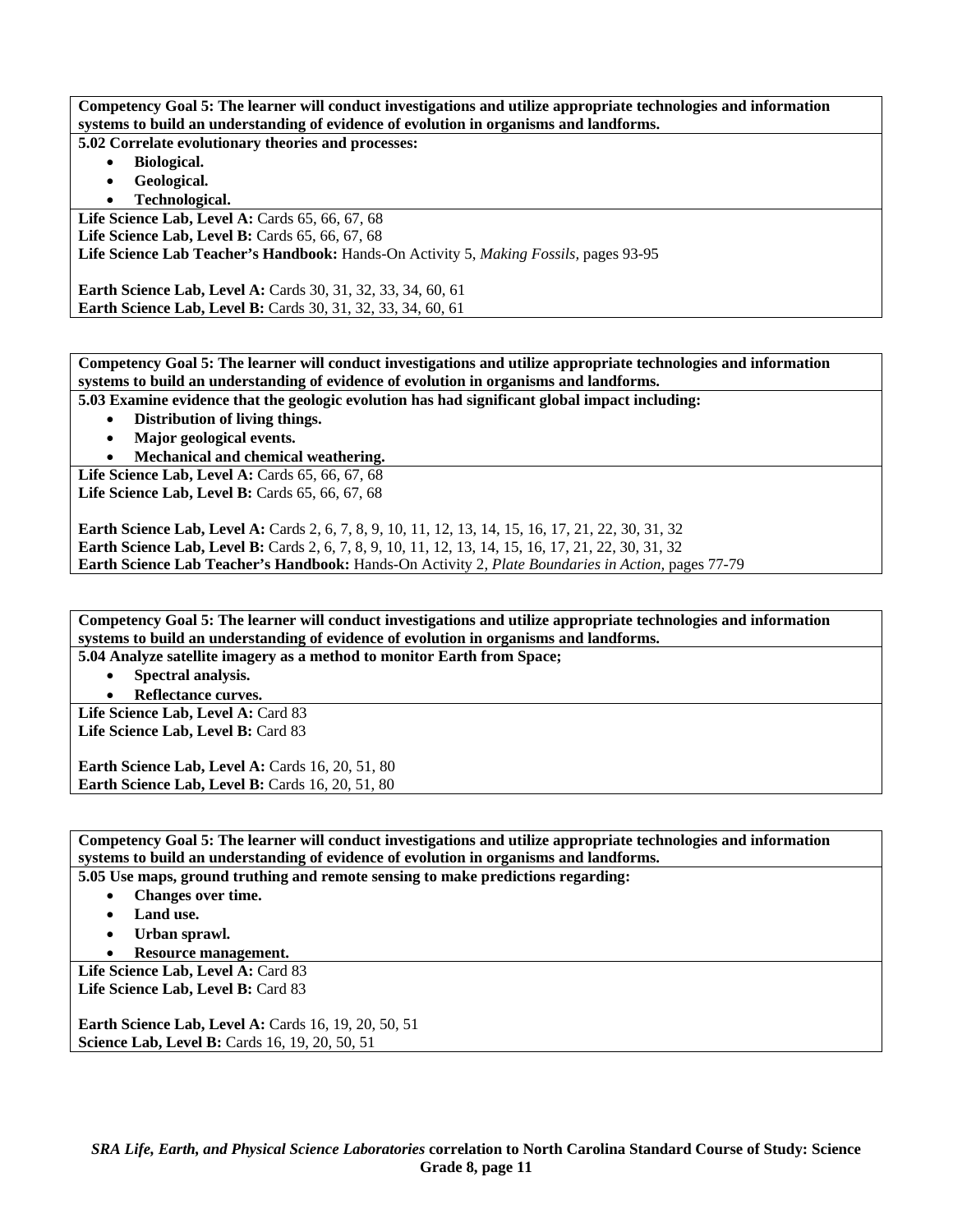**Competency Goal 6: The learner will conduct investigations, use models, simulations, and appropriate technologies and information systems to build an understanding of cell theory.** 

**6.01 Describe cell theory.** 

- **All living things are composed of cells.**
- **Cells provide structure and carry on major functions to sustain life.**
- **Some organisms are single-cell; other organisms, including humans, are multi-cellular.**
- **Cell function is similar in all living things.**

Life Science Lab, Level A: Cards 1, 5, 6, 7, 8, 9, 10, 11, 12, 13, 14, 44

Life Science Lab, Level B: Cards 1, 5, 6, 7, 8, 9, 10, 11, 12, 13, 14, 44

**Life Science Lab Teacher's Handbook:** Hands-On Activity 1, *Examining Cells,* pages 77-79; Hands-On Activity 2, *Culturing Bacteria,* pages 81-83

**Competency Goal 6: The learner will conduct investigations, use models, simulations, and appropriate technologies and information systems to build an understanding of cell theory.** 

**6.02 Analyze structures, functions, and processes within animals' cells for:** 

- **Capture and release of energy.**
- **Feedback information.**
- **Disposal of wastes.**
- **Reproduction.**
- **Movement.**
- **Specialized needs.**

Life Science Lab, Level A: Cards 5, 6, 7, 8, 9, 10, 44 **Life Science Lab, Level B:** Cards 5, 6, 7, 8, 9, 10, 44 **Life Science Lab Teacher's Handbook:** Hands-On Activity 1, *Examining Cells,* pages 77-79

**Competency Goal 6: The learner will conduct investigations, use models, simulations, and appropriate technologies and information systems to build an understanding of cell theory.** 

**6.03 Compare life functions of protists:** 

- **Euglena.**
- **Amoeba.**
- **Paramecium.**

• **Volvox.** 

Life Science Lab, Level A: Card 14 Life Science Lab, Level B: Card 14

**Competency Goal 6: The learner will conduct investigations, use models, simulations, and appropriate technologies and information systems to build an understanding of cell theory.** 

**6.04 Conclude that animal cells carry on complex chemical processes to balance the needs of the organism.** 

- **Cells grow and divide to produce more cells.**
- **Cells take in nutrients to make the energy for the work cells do.**
- **Cells take in materials that a cell or an organism needs.**

Life Science Lab, Level A: Cards 6, 8, 9, 10, 46, 60

Life Science Lab, Level B: Cards 6, 8, 9, 10, 46, 60

**Life Science Lab Teacher's Handbook:** Hands-On Activity 1, *Examining Cells,* pages 77-79